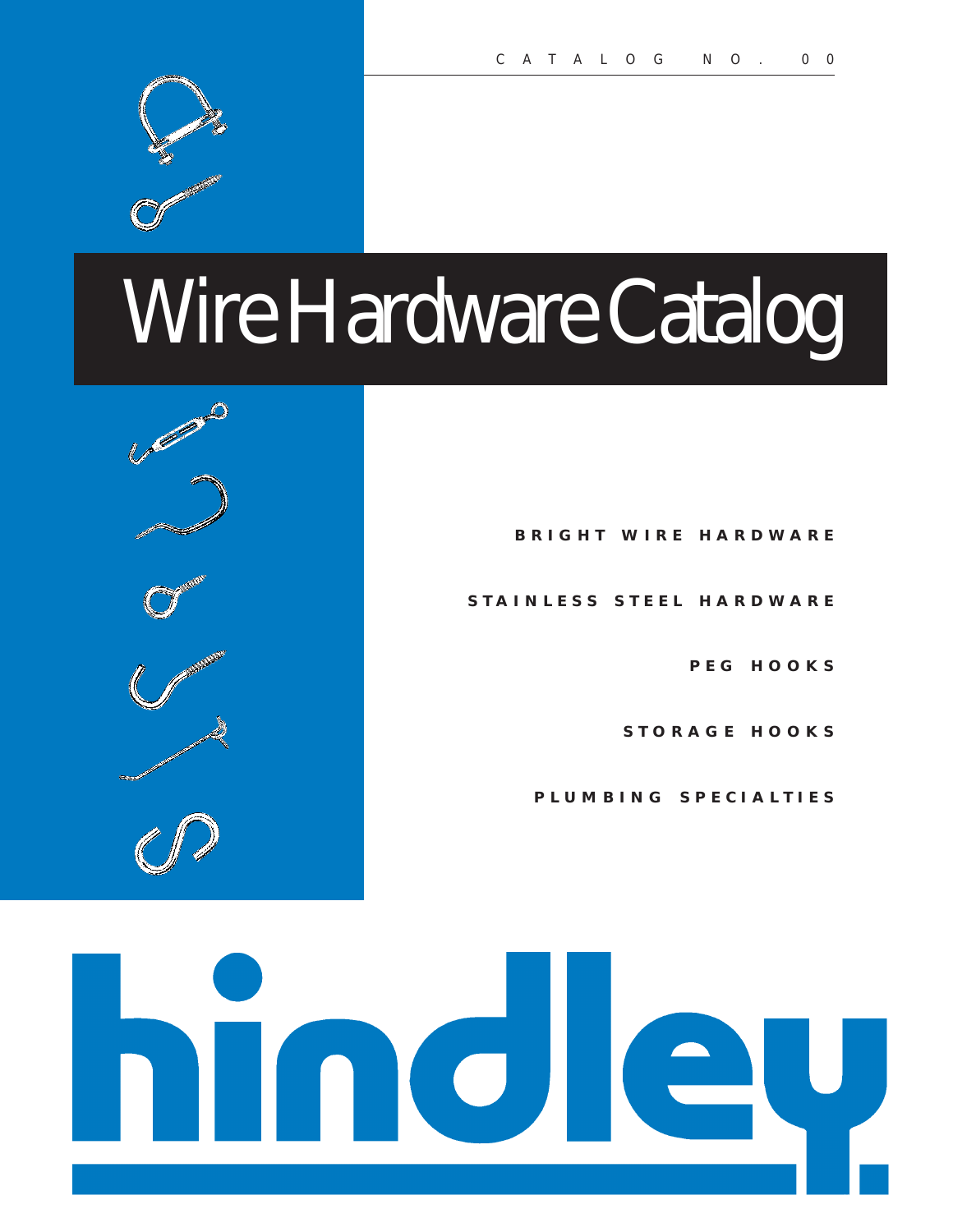# **TABLE OF CONTENTS**

## **ASSORTMENTS**

| Cotter Pin, Wire Hardware, |     |
|----------------------------|-----|
| PegHook, Stor-All          | -25 |

# **BOLTS**

| Eye Bolts, Lag Thread                      | 5, 10          |
|--------------------------------------------|----------------|
| Eye Bolts, Machine Thread                  | 4, 9           |
| "J" Bolts                                  | 6.10           |
| "U" Bolts and Square "U" Bolts             | 4,8            |
| <b>BRACES</b><br><b>Screen Door Braces</b> | 13             |
| <b>COTTER PINS</b>                         |                |
| <b>Extended Prong, Hump</b>                | 26             |
| EYES<br>$\sim$ $\sim$ $\sim$ $\sim$ $\sim$ | $\overline{A}$ |

| <b>Screw Eyes</b> |                          | 4, 14 |
|-------------------|--------------------------|-------|
|                   | <b>Storm Window Eyes</b> | 13    |

# **HOOKS**

| <b>Clothesline Hooks</b>        | 18              |
|---------------------------------|-----------------|
| (Lag Thread, Machine Thread,    |                 |
| Plate Style)                    |                 |
| Coat & Hat Hooks                | 21              |
| Cup Hooks, Brass                | $\overline{1}3$ |
| <b>Curtain Rod Hooks</b>        | 15              |
| Gate Hooks with Eyes or Staples | 17              |
| <b>Safety Gate Hooks</b>        | 17              |
| <b>Hammock Hooks</b>            | $\overline{19}$ |
| (Lag Thread, Plate Style)       |                 |
| <b>Parallel Hooks</b>           | 15              |
| $22 - 24$<br>Peg Hooks          |                 |
| <b>Planter Hooks</b>            | $\overline{1}$  |
| <b>Porch Swing Hooks</b>        | 19              |
| <b>Rope Binding Hooks</b>       | $\overline{11}$ |
| "S" Hooks<br>6, 16, 26          |                 |
| <b>Screw Hooks</b>              | 5, 18           |
|                                 |                 |
| (Lag Thread, Machine Thread)    |                 |
| <b>Screw Hooks</b>              | 5, 15           |
| (Round Bend, Square Bend)       |                 |
| Shoulder Hooks, Brass           | 13              |

### **PLUMBING SPECIALTIES**

| Closet Bolts, Closet Screws, Lift Wires, |  |
|------------------------------------------|--|
| Nuts. Washers and more                   |  |

### **RINGS**

| Hitching Rings |  | 5, 19 |  |
|----------------|--|-------|--|
|                |  |       |  |

**SCREWS** [Hand Rail Screws 10](#page-9-0)

#### **SPECIAL WIRE FORMS**

OEM, Parts made to print [and more 27](#page-26-0)

## **STAINLESS STEEL PRODUCTS**

| All Stainless Steel Products |  | 4, 5, 6 |  |
|------------------------------|--|---------|--|
|                              |  |         |  |

## **TURNBUCKLES**

Eye & Eye, Hook & Eye, Hook & Hook [6,](#page-5-0) [12](#page-11-0) In 1897 Walter Hindley built his company with one cotter pin<br>machine in Valley Falls, Rhode Island. Starting with cotter keys used<br>by the Steam Railroads last century, the company now manufactures<br>cotter pins serving the A n 1897 Walter Hindley built his company with one cotter pin machine in Valley Falls, Rhode Island. Starting with cotter keys used by the Steam Railroads last century, the company now manufactures cotter pins serving the Aerospace industry. Hindley Mfg. expanded its storage hooks and special wire forms. The third generation managing the company now distributes the wire products throughout the United States with a growing demand worldwide.

**PACKAGING OPTIONS**

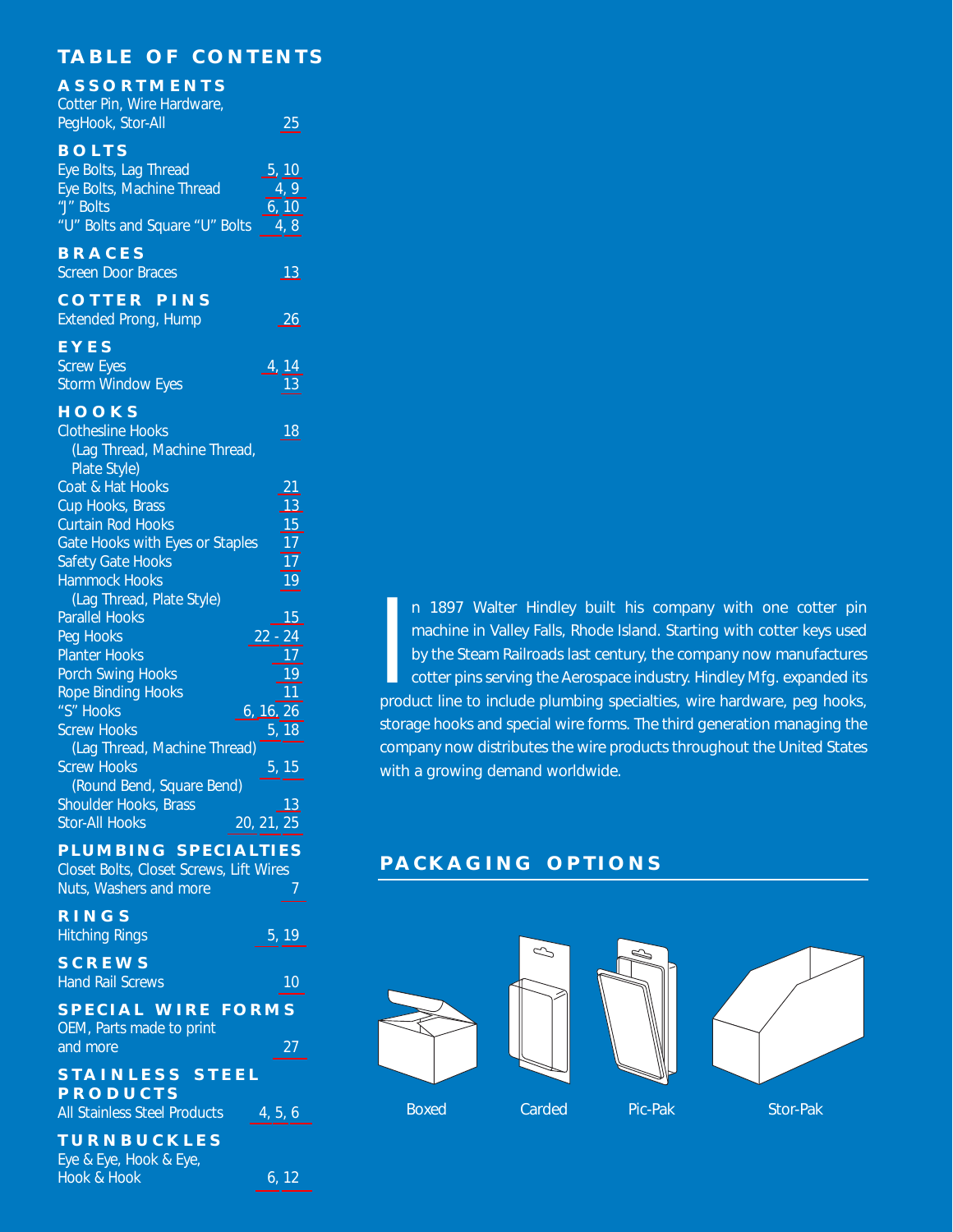Imalieum Manufacturing for over a century has earned a reputation<br>
for producing high quality hardware. In our 110,00 square foot<br>
plant located in Cumberland, Rhode Island, we use the latest<br>
wire forming technology to pr for producing high quality hardware. In our 110,00 square foot plant located in Cumberland, Rhode Island, we use the latest  $\blacksquare$  wire forming technology to produce a broad range of wire brass, Stainless Steel Hardware, Peg Hooks, Storage Hooks, Cotter Pins and Plumbing Specialties.

Hindley products can be ordered in shelf boxes or larger quantities in bulk. Many products are also available on blister cards, or in Pic-Paks and Stor-Paks. Please refer to our current Net Price Book for additional packaging information.

In addition to our standard line of wire hardware, Hindley also manufactures a wide range of wire parts for a variety of industries. For more information see page 27. Information on all our products and capabilities can also be obtained on the World Wide Web at www.hindley.com.

### **WARRANTY**

Hindley products are covered by the following warranty:

In the event that our products or any part thereof should prove to be defective in material or workmanship, under normal use and service, and such defects are reported to us within one year from the date of shipment, we will repair or replace, at our option, whatever is necessary to eliminate the defect. We assume no responsibility for incidental or consequential damages arising from defective products. Nor do we assume any responsibility for failures, breakage, or cost which results from abuse, abnormal use, misuse, negligence, or accident or causes other than as above described.

Except as stated above, we make no warranties, either expressed or implied, as to any matter whatsoever, including, without limitation, the condition of our products, their merchantability or fitness for any particular purpose.

### **MAIN OFFICE**

Hindley Mfg. Co., Inc. P.O. Box 38 9 Havens Street Cumberland, RI 02864-0838 Phone: (401) 722-2550 Toll-Free: (800) 323-9031 Fax: (401) 722-3083 Internet: www.hindley.com E-mail: hindley@hindley.com

### **AMERICAN STEEL & WIRE GAUGE**

Sizes of materials in this catalog are given by gauge numbers on the chart below:<br>Size of wire: (A) Steel Wire Gauge No. (B) Common Fractions (C) Decimally Size of wire: (A) Steel Wire Gauge No. (B) Common Fractions

|     | (A) 000 00 0 1 2 3 4 5 6 7 8 9 10 11 12 13 14 15 16 17 18 19 20                                                                                                                                                                |  |  |  |  |  |  |  |  |  |  |  |      |  |  |  |
|-----|--------------------------------------------------------------------------------------------------------------------------------------------------------------------------------------------------------------------------------|--|--|--|--|--|--|--|--|--|--|--|------|--|--|--|
| (B) |                                                                                                                                                                                                                                |  |  |  |  |  |  |  |  |  |  |  | 1/16 |  |  |  |
|     | 041. 041. 047. 050. 062. 070. 080. 091. 090. 120. 125. 135. 148. 156. 167. 177. 187. 179. 129. 129. 129. 282. 283. 127. 283. 128. 283. 128. 138. 139. 158. 283. 197. 159. 159. 159. 177. 120. 120. 120. 190. 190. 190. 190. 28 |  |  |  |  |  |  |  |  |  |  |  |      |  |  |  |

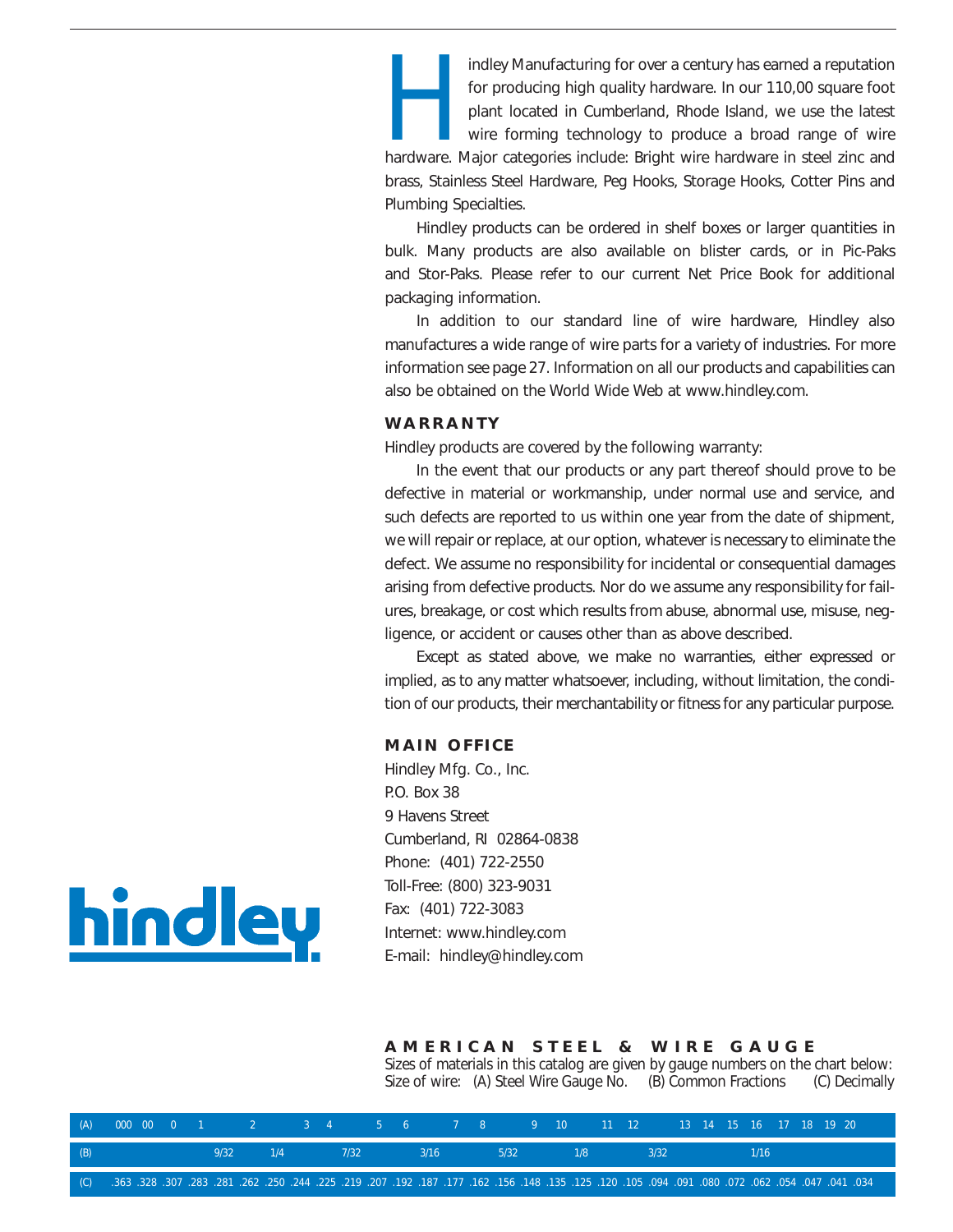# <span id="page-3-0"></span>Stainless Steel RUSTPROOF

### **STAINLESS STEEL U-BOLTS W/NUTS AND PLATES**<br>Numbers Dimensions *Numbers Dimensions*



C

| <b>Model</b><br>No. | Item<br>No. | Width<br><b>Between Legs</b><br>(C) | Inside<br>Length<br>(IL) | <b>Thread</b><br>Length<br>(T) | <b>Fits</b><br>Pipe<br>Size | Wire<br><b>Diameter</b><br>(D) | <b>Thread</b><br>Size<br>(W) | Pcs. Per<br><b>Shelf</b><br>Box | Pcs.<br>Per<br>Case | Lbs. Per<br>100<br>Pcs. |
|---------------------|-------------|-------------------------------------|--------------------------|--------------------------------|-----------------------------|--------------------------------|------------------------------|---------------------------------|---------------------|-------------------------|
| 14417               | 303SS       | 3/4''                               | $2^{3/4''}$              | 2 <sup>n</sup>                 | 3/g''                       | .214                           | $1/4 - 20$                   | 10                              | 100                 | 9.4                     |
| 14421               | 304SS       | 1 <sup>''</sup>                     | 13/4''                   | 1 <sup>''</sup>                | 1/2''                       | .214                           | $1/4 - 20$                   | 10                              | 100                 | 9.7                     |
| 14424               | 308SS       | 11/8"                               | $2^{1/4''}$              | $1^{1/4''}$                    | 3/4''                       | .214                           | $1/4 - 20$                   | 10                              | 100                 | 10.4                    |
| 14426               | 309SS       | 13/8"                               | $2^{3/4''}$              | $1^{3}/4''$                    | 1 <sup>''</sup>             | .214                           | $1/4 - 20$                   | 10                              | 100                 | 11.3                    |
| 14427               | 310SS       | 2"                                  | 31/2"                    | 13/4''                         | 11/2"                       | .214                           | $1/4 - 20$                   | 10                              | 100                 | 16.6                    |
| 14430               | 320SS       | 13/8"                               | $2^{1/2"$                | $1^{1/4''}$                    | 1"                          | .273                           | $5/16 - 18$                  | 10                              | 100                 | 17.8                    |
| 14431               | 381SS       | 13/8"                               | $3^{3}/4''$              | $2^{1/8''}$                    | 1 <sup>''</sup>             | .273                           | $5/16 - 18$                  | 10                              | 100                 | 22.8                    |
| 14433               | 322SS       | 13/4"                               | 3"                       | 11/2"                          | 11/4"                       | .273                           | $5/16 - 18$                  | 10                              | 100                 | 20.6                    |
| 14435               | 383SS       | $1 \frac{3}{4}$ "                   | $4^{1/4''}$              | $2^{1/2}$                      | 11/4"                       | .273                           | $5/16 - 18$                  | 10                              | 100                 | 25.4                    |
| 14436               | 327SS       | $2^{\frac{1}{2}}$                   | $3^{1/2}$                | 11/2"                          | 2 <sup>''</sup>             | .273                           | $5/16 - 18$                  | 10                              | 100                 | 23.0                    |
| 14470               | 385SS       | 2 <sup>''</sup>                     | 311/16"                  | 2 <sup>n</sup>                 | 11/2"                       | .273                           | $5/16 - 18$                  | 10                              | 100                 | 23.0                    |
| 14441               | 386SS       | 2"                                  | 411/16''                 | $2^{3/4''}$                    | 11/2"                       | .273                           | $5/16 - 18$                  | 10                              | 100                 | 27.2                    |
| 14443               | 389SS       | $2^1/2''$                           | 53/16''                  | 3"                             | 2 <sup>''</sup>             | .273                           | $5/16 - 18$                  | 10                              | 100                 | 32.0                    |
| 14437               | 330SS       | 21/2"                               | 35/8"                    | 13/4''                         | 2 <sup>n</sup>              | .330                           | $3/18 - 16$                  | 10                              | 100                 | 30.1                    |
| 14438               | 332SS       | 3"                                  | $4^{1}/8$ "              | $1^{3}/4''$                    | $2^{1/2"}$                  | .330                           | $3/18 - 16$                  | 10                              | 100                 | 40.0                    |
| 14439               | 334SS       | $3^{1/2}$                           | 45/g''                   | 2 <sup>n</sup>                 | 3"                          | .330                           | $3/18 - 16$                  | 10                              | 100                 | 43.5                    |
|                     |             |                                     |                          |                                |                             |                                |                              |                                 |                     |                         |

# **STAINLESS STEEL EYEBOLTS WITH NUT**

*Numbers Dimensions*

| 1 vanidati v        |                    | ринспятня                           |                        |                                |                           |                              |                         |                              |                  |                      |
|---------------------|--------------------|-------------------------------------|------------------------|--------------------------------|---------------------------|------------------------------|-------------------------|------------------------------|------------------|----------------------|
| <b>Model</b><br>No. | <b>Item</b><br>No. | Thread Dia. X<br>O.A. Length<br>(L) | Shank<br>Length<br>(S) | <b>Thread</b><br>Length<br>(T) | Inside<br>Eve Dia.<br>(C) | <b>Thread</b><br>Size<br>(W) | Wire<br><b>Diameter</b> | Pcs. Per<br><b>Shelf Box</b> | Pcs. Per<br>Case | Lbs. Per<br>100 Pcs. |
| 14299               | 2-ASS              | $3/16''$ X 1 $1/2''$                | 3/4''                  | 3/4''                          | 3/g''                     | $10 - 24$                    | .160                    | 10                           | 100              | 2.4                  |
| 14301               | 2SS                | $3/16''$ X 2"                       | 15/16''                | 15/16''                        | 5/16''                    | $10 - 24$                    | .160                    | 10                           | 100              | 2.5                  |
| 14303               | 4-S2SS             | $1/4''$ x 2"                        | 1 <sup>''</sup>        | 7/8"                           | 9/16''                    | $1/4 - 20$                   | .214                    | 10                           | 100              | 4.6                  |
| 14305               | 4SS                | $1/4''$ x 2 $5/8''$                 | 17/8"                  | 13/4''                         | 3/g''                     | $1/4 - 20$                   | .214                    | 10                           | 100              | 4.9                  |
| 14307               | $4-S3SS$           | $1/4''$ x 3"                        | 2"                     | 13/4''                         | 9/16''                    | $1/4 - 20$                   | .214                    | 10                           | 100              | 5.8                  |
| 14309               | 4-ASS              | $1/4''$ x 4"                        | 3"                     | 23/4''                         | 9/16''                    | $1/4 - 20$                   | .214                    | 10                           | 100              | 6.8                  |
| 14311               | 5SS                | $5/16''$ X 3 $1/4''$                | 17/8"                  | 13/4''                         | 1/2"                      | $5/16 - 18$                  | .273                    | 10                           | 100              | 9.4                  |
| 14313               | 5-ASS              | $5/16''$ X 4"                       | 25/8"                  | 21/2"                          | 3/4''                     | $5/16 - 18$                  | .273                    | 10                           | 100              | 11.3                 |
| 14314               | 5-BSS              | $5/16''$ x 5"                       | $3 \frac{1}{2}$        | 3"                             | 3/4''                     | $5/16 - 18$                  | .273                    | 10                           | 100              | 14.0                 |
| 14312               | 5-CSS              | $5/16''$ X 6"                       | $4 \frac{1}{2}$        | 3"                             | 3/4''                     | $5/16 - 18$                  | .273                    | 10                           | 100              | 13.8                 |
| 14316               | 5-ESS              | $5/16''$ x 8"                       | 61/2"                  | 3"                             | 3/4''                     | $5/16 - 18$                  | .273                    | 10                           | 100              | 17.1                 |
| 14315               | 6SS                | $3/8''$ x 3 $7/8''$                 | $2^{1/2"$              | $2 \frac{3}{8}$ "              | 5/g''                     | $3/8 - 16$                   | .332                    | 10                           | 100              | 15.9                 |
| 14322               | 6-RSS              | $3/8''$ X 4"                        | $2 \frac{1}{4}$        | 2 <sup>''</sup>                | 1"                        | $3/8 - 16$                   | .332                    | 10                           | 100              | 18.0                 |
| 14323               | 6-ASS              | $3/8''$ x 5"                        | $3 \frac{1}{4}$        | 3"                             | 1 <sup>''</sup>           | $3/8 - 16$                   | .332                    | 10                           | 100              | 21.0                 |
| 14317               | 6-BSS              | $3/8''$ X 6"                        | $4^{1}/4''$            | 3"                             | 1"                        | $3/8 - 16$                   | .332                    | 10                           | 100              | 23.9                 |
| 14319               | 6-CSS              | $3/8''$ x $8''$                     | 61/4"                  | 37/8"                          | 1 <sup>''</sup>           | $3/8 - 16$                   | .332                    | 10                           | 100              | 28.6                 |
| 14327               | 8-RSS              | $1/2''$ x 4"                        | $1 \frac{3}{4}$        | 11/4"                          | 11/4"                     | $1/2 - 13$                   | .445                    | 10                           | 100              | 32.7                 |
| 14328               | 8SS                | $1/2$ " x 6"                        | $3^{3}/4''$            | 3"                             | 11/4"                     | $1/2 - 13$                   | .445                    | 10                           | 100              | 44.9                 |
| 14329               | 8-ASS              | $1/2''$ x 8"                        | 53/4''                 | 37/s''                         | 11/4"                     | $1/2 - 13$                   | .445                    | 10                           | 100              | 50.2                 |
| 14330               | 8-BSS              | $1/2$ " x 10"                       | 73/4''                 | 37/8"                          | 11/4"                     | $1/2 - 13$                   | .445                    | 10                           | 100              | 59.3                 |
| 14332               | 8-CSS              | $1/2$ " x 12"                       | 93/4''                 | 37/8"                          | 11/4"                     | $1/2 - 13$                   | .445                    | 10                           | 100              | 71.3                 |
|                     |                    |                                     |                        |                                |                           |                              |                         |                              |                  |                      |

# **STAINLESS STEEL SCREW EYES**

| Item<br>No.  | O.A.<br>Length<br>(L) | <b>Shank</b><br>Length<br>(S) | <b>Thread</b><br>Length<br>(T) | I.D.<br>Eye<br>(C) | Wire<br><b>Diameter</b><br>(D) | Pcs. Per<br><b>Shelf Box</b> | Pcs. Per<br>Case | Lbs. Per<br>100 Pcs. |
|--------------|-----------------------|-------------------------------|--------------------------------|--------------------|--------------------------------|------------------------------|------------------|----------------------|
| 0SSE         | 27/g''                | 15/16''                       | 15/16''                        | 13/16''            | .307                           | 20                           | 200              | 10.2                 |
| 2SSE         | 25/8"                 | 11/4"                         | 11/8"                          | 3/4''              | .264                           | 20                           | 200              | 6.9                  |
| 4SSE<br>8SSE | 23/16''<br>15/8"      | $1^{1}/8$ "<br>3/4''          | 1 <sup>''</sup><br>5/g''       | 5/g''<br>1/2''     | .225<br>.160                   | 20<br>20                     | 200<br>200       | 4.3<br>1.6           |
|              |                       |                               | <b>Dimensions</b>              |                    |                                |                              |                  |                      |



 $L S$ 

### **4 Hindley Manufacturing Toll free: 800-323-9031 www.hindley.com**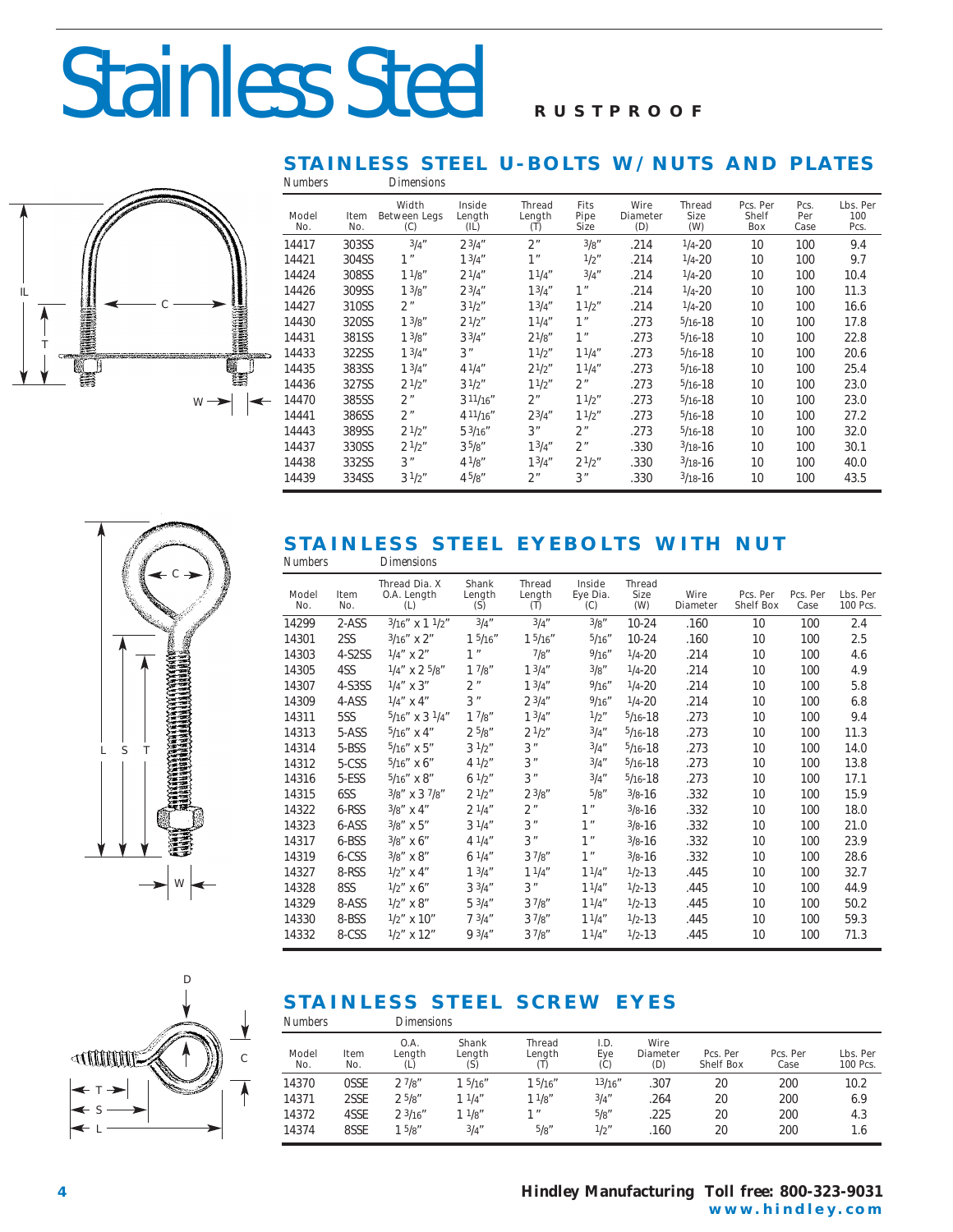# RUSTPROOF Stainless Steel

# <span id="page-4-0"></span>**STAINLESS STEEL LAG THREAD EYE BOLTS**

| <b>Numbers</b>      |             | Dimensions                          |                        |                                |                    |                         |                              |                  |                      |
|---------------------|-------------|-------------------------------------|------------------------|--------------------------------|--------------------|-------------------------|------------------------------|------------------|----------------------|
| <b>Model</b><br>No. | Item<br>No. | Thread Dia. X<br>O.A. Length<br>(L) | Shank<br>Length<br>(S) | <b>Thread</b><br>Length<br>(T) | I.D.<br>Eye<br>(C) | Wire<br>Diameter<br>(D) | Pcs. Per<br><b>Shelf Box</b> | Pcs. Per<br>Case | Lbs. Per<br>100 Pcs. |
| 14351               | 1100SS      | $3/16''$ X $3''$                    | 23/16''                | 11/s''                         | 3/g''              | .177                    | 10                           | 100              | 4.0                  |
| 14352               | 1101SS      | $1/4''$ x 3 $3/4''$                 | 23/4''                 | 15/16''                        | 1/2"               | .244                    | 10                           | 100              | 7.1                  |
| 14354               | 1102SS      | $1/4''$ x 5"                        | $4$ "                  | 13/4"                          | 1/2"               | .244                    | 10                           | 100              | 8.2                  |
| 14356               | 1103SS      | $5/16''$ x 4"                       | 23/4''                 | 13/4''                         | 5/g''              | .307                    | 10                           | 100              | 11.5                 |
| 14357               | 1103BSS     | $5/16''$ x $5''$                    | 33/4''                 | 13/4"                          | 5/g''              | .307                    | 10                           | 100              | 14.2                 |
| 14358               | 1104SS      | $5/16''$ x 6"                       | 43/4"                  | 13/4''                         | 5/g''              | .307                    | 10                           | 100              | 17.2                 |
| 14360               | 1105SS      | $3/g''$ x 4 $1/2''$                 | 23/4''                 | 13/4''                         | 3/4''              | .365                    | 10                           | 100              | 19.4                 |
| 14361               | 1105DSS     | $3/8''$ x 6"                        | 41/4"                  | 13/4"                          | 3/4''              | .365                    | 10                           | 100              | 23.7                 |
| 14362               | 1106SS      | $3/g''$ x $8''$                     | 61/4"                  | 27/g''                         | 3/4''              | .365                    | 10                           | 100              | 29.2                 |
| 14363               | 1107SS      | $7/16''$ x 5 $1/4''$                | $3 \frac{1}{4}$        | $2^{1/2}$                      | 1 <sup>n</sup>     | .445                    | 10                           | 100              | 34.2                 |



# **STAINLESS STEEL SCREW HOOKS** Lag Thread

| <b>Numbers</b>      |                       | <i>Dimensions</i>     |                               |                                |                        |                                |                              |                  |                      |
|---------------------|-----------------------|-----------------------|-------------------------------|--------------------------------|------------------------|--------------------------------|------------------------------|------------------|----------------------|
| <b>Model</b><br>No. | Item<br>No.           | O.A.<br>Length<br>(L) | <b>Shank</b><br>Length<br>(S) | <b>Thread</b><br>Length<br>(T) | Hook<br>Opening<br>(E) | Wire<br><b>Diameter</b><br>(D) | Pcs. Per<br><b>Shelf Box</b> | Pcs. Per<br>Case | Lbs. Per<br>100 Pcs. |
| 14568               | 802SS                 | 47/16''               | $2^{1/2}$                     | 11/2"                          | 1"                     | .264                           | 10                           | 100              | 9.2                  |
| 14569               | 803SS                 | $4^{1}/8$ "           | $2^{1/2}$                     | 13/4''                         | 15/16''                | .244                           | 10                           | 100              | 7.5                  |
| 14570               | 804SS                 | 37/g''                | $2 \frac{3}{8}$ "             | 11/2"                          | 13/16''                | .223                           | 20                           | 200              | 5.8                  |
| 14571               | 806SS                 | $3^{3}/8''$           | 2 <sup>n</sup>                | 7/g''                          | 3/4''                  | .192                           | 20                           | 200              | 3.8                  |
| 14572               | 808SS                 | 29/16''               | $1 \frac{3}{8}$               | 7/g''                          | 9/16''                 | .160                           | 20                           | 200              | 1.9                  |
| 14573               | 810SS                 | 21/16''               | 11/4"                         | 11/16''                        | 3/g''                  | .135                           | 20                           | 200              | 1.1                  |
| 14574               | 812SS                 | 1 <sup>11</sup>       | 1 <sup>''</sup>               | 5/g''                          | 13/16''                | .105                           | 50                           | 500              | 0.5                  |
| 14575               | 814SS                 | $1\frac{5}{16}$       | 7/g''                         | 1/2"                           | 1/4''                  | .080                           | 50                           | 500              | 0.3                  |
| 14600               | 324-5/16SS            | 41/2"                 | 23/4"                         | 13/4''                         | 1"                     | .307                           | 10                           | 100              | 12.4                 |
| 14599               | $324 - \frac{3}{8}SS$ | 47/8"                 | $2 \frac{3}{4}$ "             | $1 \frac{3}{4}$                | 11/16"                 | .332                           | 10                           | 100              | 20.5                 |

# **STAINLESS STEEL SCREW HOOKS** Machine Thread with Nut

*Numbers Dimensions*





# **STAINLESS STEEL HITCHING RINGS** Machine Thread with Hex Nut

14519 34-2 1/2SS 21/2" 2" .330 3/8-16 .307 2" 10 100 28.0 14522 34-4SS 4" 3" .330 3/8-16 .307 2" 10 100 32.0 14523 34-6SS 6" 4" .330 3/8-16 .307 2" 10 100 35.0 **Shank. Thread Wire Thread Ring<br>Length Length Diameter Size Wire<br>(S) (T) (D) (W) Diamet** *Model Item Length Length Diameter Size Wire Ring Pcs. Per Pcs. Per Lbs. Per No. No. (S) (T) (D) (W) Diameter Diameter Shelf Box Case 100 Pcs. Numbers Dimensions*

14530 614-5/32SS 1 5/8" 1" 1/4" 8-32 .141 10 100 1.5 14531 614-3/16SS 2" 11/4" 5/16" 10-24 .160 10 100 1.9 14532 614-7/32SS 2 3/8" 1 3/8" 3/8" 12-24 .186 10 100 2.4 14533 614-1/4SS 2 5/8" 1 9/16" 3/8" 1/4-20 .214 10 100 4.0 14534 614-5/16SS 3 1/4" 1 3/4" 5/8" 5/16-18 .273 10 100 8.4  $14535$  614-3/ $8$ SS 3 7/ $8''$  2 3/ $8''$  11/ $16''$  3/ $8$ -16 .332 10 100 13.6

*O.A.* Thread Hook Thread Wire<br>
Length Length Opening Size Diameter<br>
(L) (T) (E) (W) (D) *Model Item Length Length Opening Size Diameter Pcs. Per Pcs. Per Lbs. Per No. No. (L) (T) (E) (W) (D) Shelf Box Case 100 Pcs.*



### **Hindley Manufacturing Fax: (401) 722-3083 5 www.hindley.com**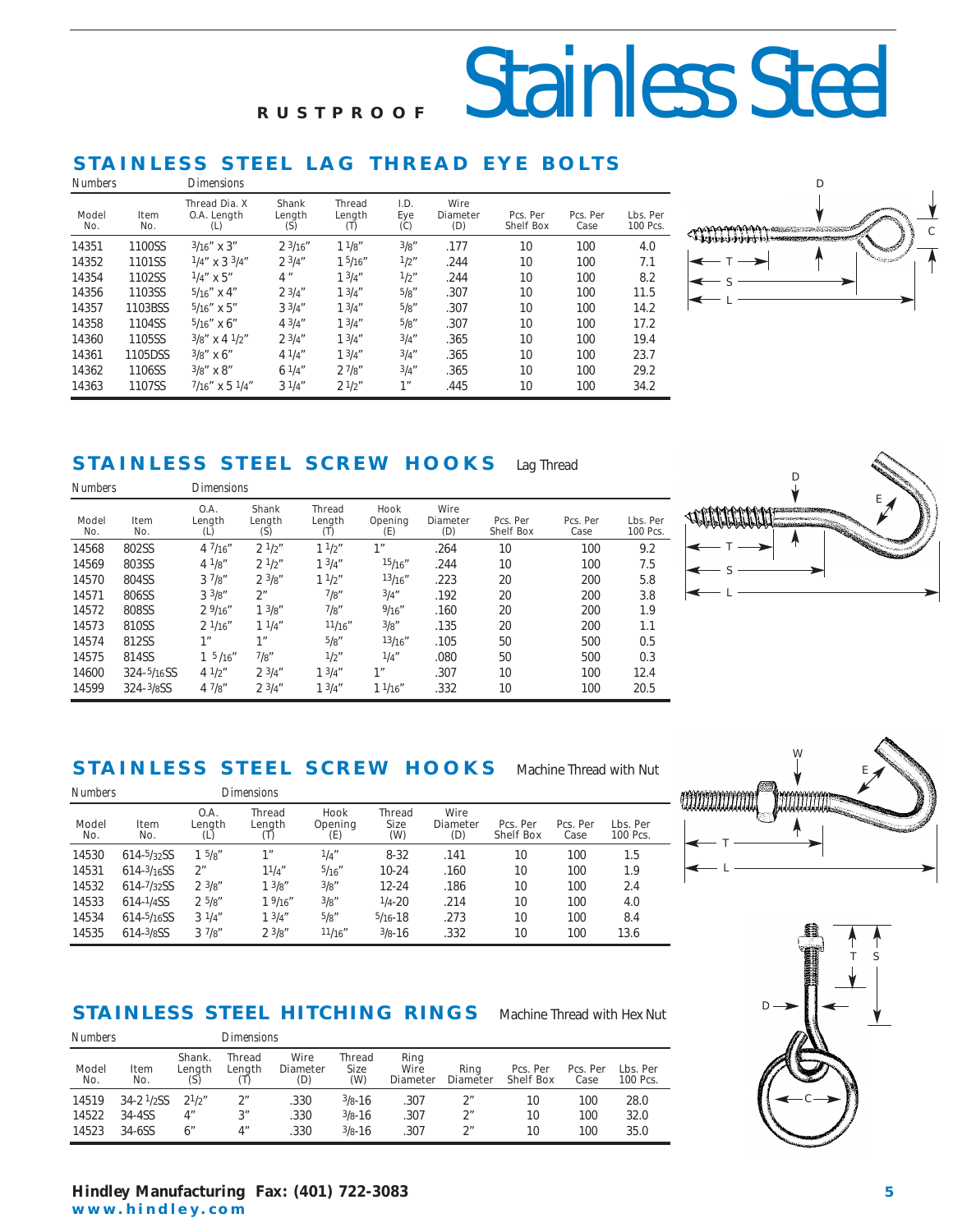# <span id="page-5-0"></span>Stainless Steel **RUST**



## **STAINLESS STEEL TURNBUCKLES W/ALUMINUM BODIES – EYE & EYE, HOOK & EYE**

| <b>Numbers</b>      |             | Dimensions            |                     |                   |                        |                    |                               |                                     |                         |                                 |                     |                         |
|---------------------|-------------|-----------------------|---------------------|-------------------|------------------------|--------------------|-------------------------------|-------------------------------------|-------------------------|---------------------------------|---------------------|-------------------------|
| <b>Model</b><br>No. | Item<br>No. | O.A.<br>Closed<br>(L) | O.A.<br>Open        | Take<br>Up        | Body<br>0.A.<br>Length | I.D.<br>Eye<br>(C) | Hook<br><b>Opening</b><br>(E) | <b>Thread</b><br><b>Size</b><br>(W) | Wire<br>Diameter<br>(D) | Pcs. Per<br><b>Shelf</b><br>Box | Pcs.<br>Per<br>Case | Lbs. Per<br>100<br>Pcs. |
| 14485               | 12SS        | 4"                    | 55/8"               | 15/8"             | 21/8"                  | 5/16''             | ۰                             | 3/16''                              | .160                    | 10                              | 100                 | 6.0                     |
| 14487               | 14SS        | $5 \frac{1}{4}$       | 73/g''              | $2^{\frac{1}{8}}$ | 27/s''                 | 3/g''              | ۰                             | 1/4''                               | .214                    | 10                              | 100                 | 13.1                    |
| 14488               | 15SS        | $6^{1/2"$             | 91/g''              | $2^{5/8''}$       | $3^{1/2}$              | 1/2"               | ٠                             | 5/16''                              | .273                    | 10                              | 100                 | 22.5                    |
| 14489               | 16SS        | 73/4''                | 10 <sup>1</sup> /2" | 3"                | $4^{1}/8$ "            | 5/g''              |                               | 3/g''                               | .332                    | 10                              | 100                 | 35.5                    |
| 14495               | 22SS        | 4"                    | 55/8"               | 15/g''            | $2^{1/g''}$            | 5/16''             | 5/16''                        | 3/16''                              | .160                    | 10                              | 100                 | 6.0                     |
| 14497               | 24SS        | $5 \frac{1}{4}$       | 73/g''              | $2^{1/8"$         | 27/g''                 | 3/g''              | 3/g''                         | 1/4''                               | .214                    | 10                              | 100                 | 13.1                    |
| 14498               | 25SS        | $6^{1/2"$             | 91/g''              | $2^{5/8''}$       | $3^{1/2}$              | 1/2"               | 5/g''                         | 5/16''                              | .273                    | 10                              | 100                 | 22.5                    |
| 14499               | 26SS        | 73/4''                | $10^{1/2}$          | 3"                | 41/8"                  | 5/8''              | 11/16''                       | 3/g''                               | .332                    | 10                              | 100                 | 35.5                    |

# **STAINLESS STEEL J-BOLTS WITH NUT**



L

B

*Numbers Dimensions*

| <b>Model</b><br>No. | <b>Item</b><br>No. | O.A.<br>Length<br>(L) | <b>Thread</b><br>Length<br>(T) | Inside<br>Hook Dia.<br>(C) | Wire<br><b>Diameter</b><br>(D) | <b>Thread</b><br>Size | Pcs. Per<br><b>Shelf Box</b> | Pcs. Per<br>Case | Lbs. Per<br>100 Pcs. |
|---------------------|--------------------|-----------------------|--------------------------------|----------------------------|--------------------------------|-----------------------|------------------------------|------------------|----------------------|
| 14688               | J5-3SS             | 3"                    | $1 \frac{7}{8}$                | 5/g''                      | .272                           | $5/16 - 18$           | 10                           | 100              | 7.5                  |
| 14689               | J5-5SS             | 5"                    | $2^{1/2}$                      | 5/g''                      | .272                           | $5/16 - 18$           | 10                           | 100              | 11.2                 |
| 14691               | J5-7SS             | 7 <sup>''</sup>       | 37/8"                          | 7/g''                      | .272                           | $5/16 - 18$           | 10                           | 100              | 15.0                 |
| 14693               | $J6-3$ $3/4SS$     | 33/4''                |                                | 3/4''                      | .332                           | $3/8 - 16$            | 10                           | 100              | 15.0                 |
| 14694               | J6-5SS             | 5"                    | $2^{1/4''}$                    | 3/4''                      | .332                           | $3/8 - 16$            | 10                           | 100              | 18.0                 |
| 14696               | J6-7SS             | 7 <sup>''</sup>       | 21/4"                          | 3/4''                      | .332                           | $3/8 - 16$            | 10                           | 100              | 22.8                 |

#### **STAINLESS STEEL S-HOOKS** Heavy Open Style<br>Numbers Dimensions *Numbers Dimensions*

| <b>Model</b><br>No. | <b>Item</b><br>No. | O.A.<br>Length<br>(L) | Eye<br>Dia.<br>(C) | <b>Opening</b><br>(E) | Wire<br><b>Diameter</b><br>(D) | Pcs. Per<br><b>Shelf Box</b> | Pcs. Per<br>Case | Lbs. Per<br>100 Pcs. |
|---------------------|--------------------|-----------------------|--------------------|-----------------------|--------------------------------|------------------------------|------------------|----------------------|
| 14537               | 28HSS              | 3/4''                 | 3/16''             | 3/16''                | .092                           | 50                           | 500              | 0.3                  |
| 14538               | 29HSS              | 1 <sup>''</sup>       | 1/4''              | 3/16''                | .120                           | 50                           | 500              | 0.7                  |
| 14539               | 30HSS              | 11/4"                 | 3/g''              | 1/4''                 | .148                           | 20                           | 200              | 1.3                  |
| 14540               | 31SS               | 11/2"                 | 7/16''             | 1/4''                 | .177                           | 20                           | 200              | 2.4                  |
| 14542               | 32SS               | 13/4''                | 1/2"               | 5/16''                | .177                           | 20                           | 200              | 2.9                  |
| 14544               | 33SS               | ን "                   | 9/16''             | 3/g''                 | .250                           | 20                           | 200              | 7.0                  |
| 14546               | 34SS               | 21/4"                 | 5/g''              | 5/16''                | .250                           | 20                           | 200              | 7.6                  |
| 14548               | 35SS               | $2^{1/2}$             | 3/4''              | 7/16''                | .307                           | 20                           | 200              | 11.3                 |
| 14550               | 36SS               | 3"                    | 7/g''              | 1/2''                 | .307                           | 10                           | 100              | 13.4                 |

# **STAINLESS STEEL S-HOOKS** Light Open Style

| Numbers             |             | Dimensions            |                               |                       |                                |                              |                  |                      |
|---------------------|-------------|-----------------------|-------------------------------|-----------------------|--------------------------------|------------------------------|------------------|----------------------|
| <b>Model</b><br>No. | Item<br>No. | O.A.<br>Length<br>(L) | Eye<br><b>Diameter</b><br>(C) | <b>Opening</b><br>(E) | Wire<br><b>Diameter</b><br>(D) | Pcs. Per<br><b>Shelf Box</b> | Pcs. Per<br>Case | Lbs. Per<br>100 Pcs. |
| 14565               | 10LSS       | 13/4''                | 5/g''                         | 5/16''                | .105                           | 50                           | 500              | 1.0                  |
| 14564               | 20LSS       | 11/2"                 | 1/2"                          | 1/4''                 | .105                           | 50                           | 500              | 0.9                  |
| 14563               | 30LSS       | 11/4"                 | 3/g''                         | 1/4''                 | .105                           | 50                           | 500              | 0.7                  |
| 14562               | 40LSS       | 1 <sup>''</sup>       | 5/16''                        | 3/16''                | .092                           | 50                           | 500              | 0.4                  |
| 14561               | 50LSS       | 7/g''                 | 1/4''                         | 3/16''                | .092                           | 50                           | 500              | 0.3                  |
| 14560               | 60LSS       | 3/4''                 | 1/4''                         | 1/8''                 | .080                           | 50                           | 500              | 0.3                  |



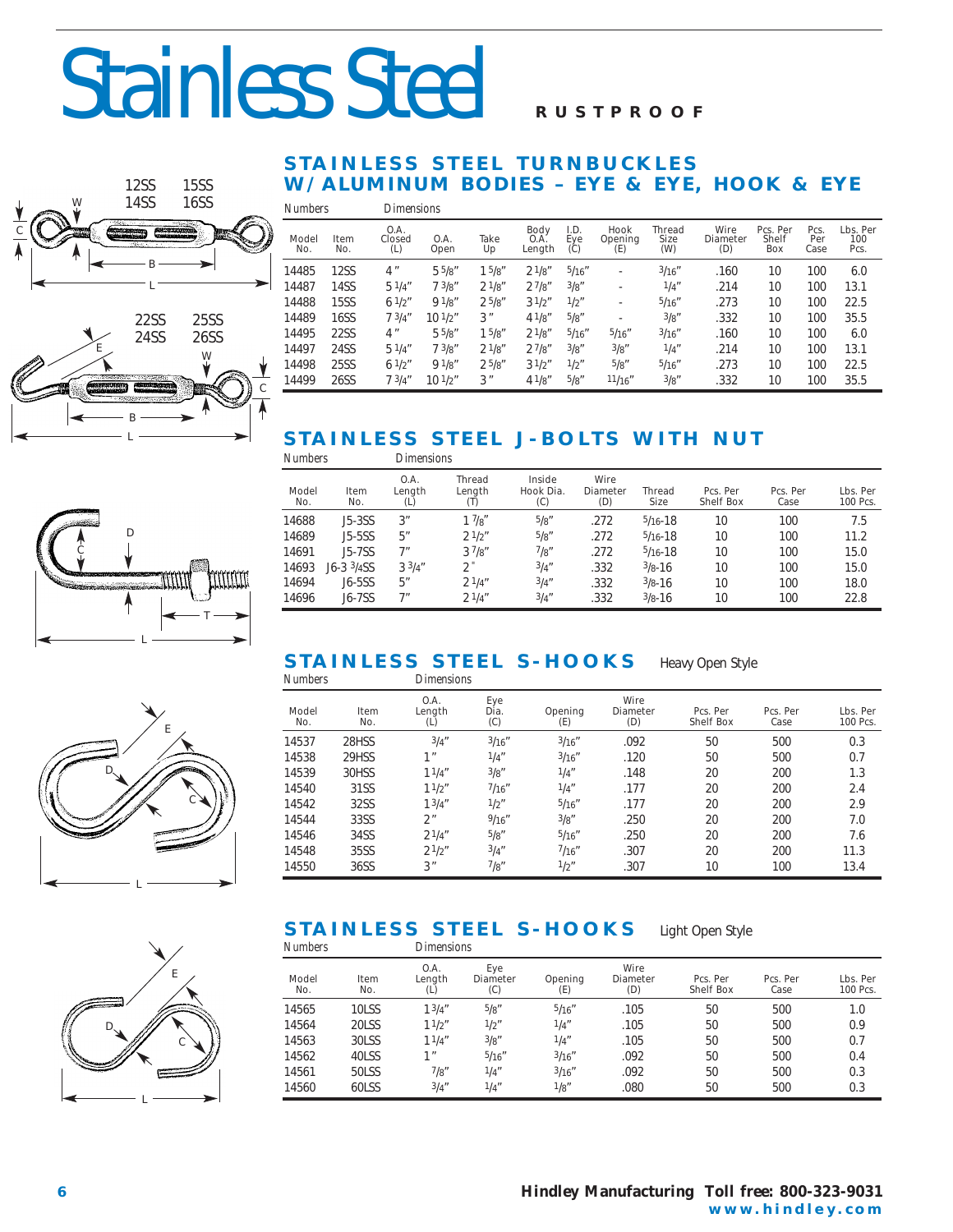# Plumbing Specialties

<span id="page-6-0"></span>Hindley has served the plumbing and hardware wholesaler for years with the finest in brass and copper plumbing specialties. See our current Net Price Book for all the details on packaging, price and other items not shown here.

## CLOSET BOLTS

| <b>Numbers</b>      |                | Dimensions                   |                 |
|---------------------|----------------|------------------------------|-----------------|
| <b>Material</b>     | Thread<br>Size | Lengths                      | Pcs. Per<br>Box |
| Plated Steel        | $1/4 - 20$     | $13/4$ ", $21/4$ ", $31/2$ " | 100             |
| <b>Plated Steel</b> | $5/16 - 18$    | $7^{1}/4''$                  | 100             |
| <b>Brass</b>        | $1/4 - 20$     | $13/4$ ", $21/4$ ", $31/2$ " | 100             |
| <b>Brass</b>        | $5/16 - 18$    | 13/4", 21/4", 31/2"          | 100             |

#### CLOSET BOLT NUTS Open *Numbers Dimensions*

| <i><u>Sumpers</u></i>           | <i><u>Lumensions</u></i>     |                   |                 |
|---------------------------------|------------------------------|-------------------|-----------------|
| <b>Material</b>                 | <b>Thread</b><br><b>Size</b> | Lengths           | Pcs. Per<br>Box |
| Brass-Nickel &<br>Chrome Plated | $1/4 - 20$                   | $7/16$ ", $1/2$ " | 100             |
| Brass-Nickel &<br>Chrome Plated | $5/16 - 18$                  | 1/2''             | 100             |



# CLOSET SCREWS

| <b>Thread</b><br>Size | Lengths                      | Pcs. Per<br>Box |
|-----------------------|------------------------------|-----------------|
| $1/4 - 20$            | $2^{1/2}$                    | 100             |
| $5/16 - 18$           | $2^{1}/2''$ , $3^{1}/2''$    | 100             |
| $1/4 - 20$            | $2^{1/2}$ ", 3", $3^{1/2}$ " | 100             |
| $5/16 - 18$           | $2^{1/2}$ , $3^{1/2}$        | 100             |
|                       |                              | Dimensions      |

# **CLOSET SCREW NUTS** Closed

| <b>Numbers</b>                  | Dimensions            |                   |                 |
|---------------------------------|-----------------------|-------------------|-----------------|
| Material                        | Thread<br><b>Size</b> | Lengths           | Pcs. Per<br>Box |
| Brass-Nickel &<br>Chrome Plated | $1/4 - 20$            | $7/16$ ", $1/2$ " | 100             |
| Brass-Nickel &<br>Chrome Plated | $5/16 - 18$           | 1/2''             | 100             |

# CLOSET BOLT AND CLOSET SCREW COMBINATIONS

Packaged 10 Poly-Pak bag sets per box, all closet bolt and closet screw sizes are packed in combination with nuts and washers. Choose between solid brass or plated steel with nickel or chrome plated brass nuts and light or heavy washers.



# SHOWER CURTAIN PINS

For 1" Rod

| <b>Numbers</b>  |                     | Dimensions     |                 |  |
|-----------------|---------------------|----------------|-----------------|--|
| <b>Material</b> | Wire<br><b>Size</b> | <b>Plating</b> | Pcs. Per<br>Box |  |
| <b>Brass</b>    | .091                | Chrome         | 100             |  |
| Steel           | .091                | Nickel         | 100             |  |
| Steel           | .091                | Zinc Chromate  | 100             |  |

*Available in Poly-Pak bags, 12 per bag, 10 bags per box.*

# LOWER LIFT WIRES

| <b>Numbers</b>         |                  | Dimensions                                                                  |                         |                 |
|------------------------|------------------|-----------------------------------------------------------------------------|-------------------------|-----------------|
| <b>Material</b>        | Thread<br>Size   | Lengths                                                                     | <b>Thread</b><br>Length | Pcs. Per<br>Box |
| <b>Brass</b><br>Copper | 6-32<br>$6 - 32$ | $4^{1}/2$ ", 5", $5^{1}/2$ ", 6"<br>$4^{1}/2$ ", 5", 5 <sup>1</sup> /2", 6" | 9/32''<br>9/32''        | 100<br>100      |

# WASHERS

Round & Oval

| <b>Numbers</b>             | Dimensions                     |                 |  |  |  |
|----------------------------|--------------------------------|-----------------|--|--|--|
| <b>Material</b>            | <b>Size</b><br><b>Diameter</b> | Pcs. Per<br>Box |  |  |  |
| <b>Brass-Nickel Plated</b> | .020                           | 100             |  |  |  |
| <b>Brass-Nickel Plated</b> | .050                           | 100             |  |  |  |
| Stainless Steel            | .050                           | 100             |  |  |  |



# WIRES

| <b>Numbers</b>  | Dimensions              |                                      |                 |
|-----------------|-------------------------|--------------------------------------|-----------------|
| <b>Material</b> | Wire<br><b>Diameter</b> | Lengths                              | Pcs. Per<br>Box |
| <b>Brass</b>    | .105                    | 8", 81/2", 9", 10"                   | 100             |
| Copper          | .105                    | $8''$ , $8^{1}/2''$ , $9''$ , $10''$ | 100             |

### CLOSE COUPLED BOLT COMBINATIONS *Numbers Dimensions*

| <b>Material</b> | <b>Thread</b><br>Size | Lengths                  | Poly-Pak<br><b>Sets Per Box</b> |
|-----------------|-----------------------|--------------------------|---------------------------------|
| <b>Brass</b>    | $5/16 - 18$           | $2^{1/2}$ ", $3^{1/4}$ " | 25                              |
| <b>Brass</b>    | $5/16 - 18$           | 31/4''                   | 25                              |
| <b>Brass</b>    | $3/8 - 16$            | $3^{1/8}$ "              | 25                              |

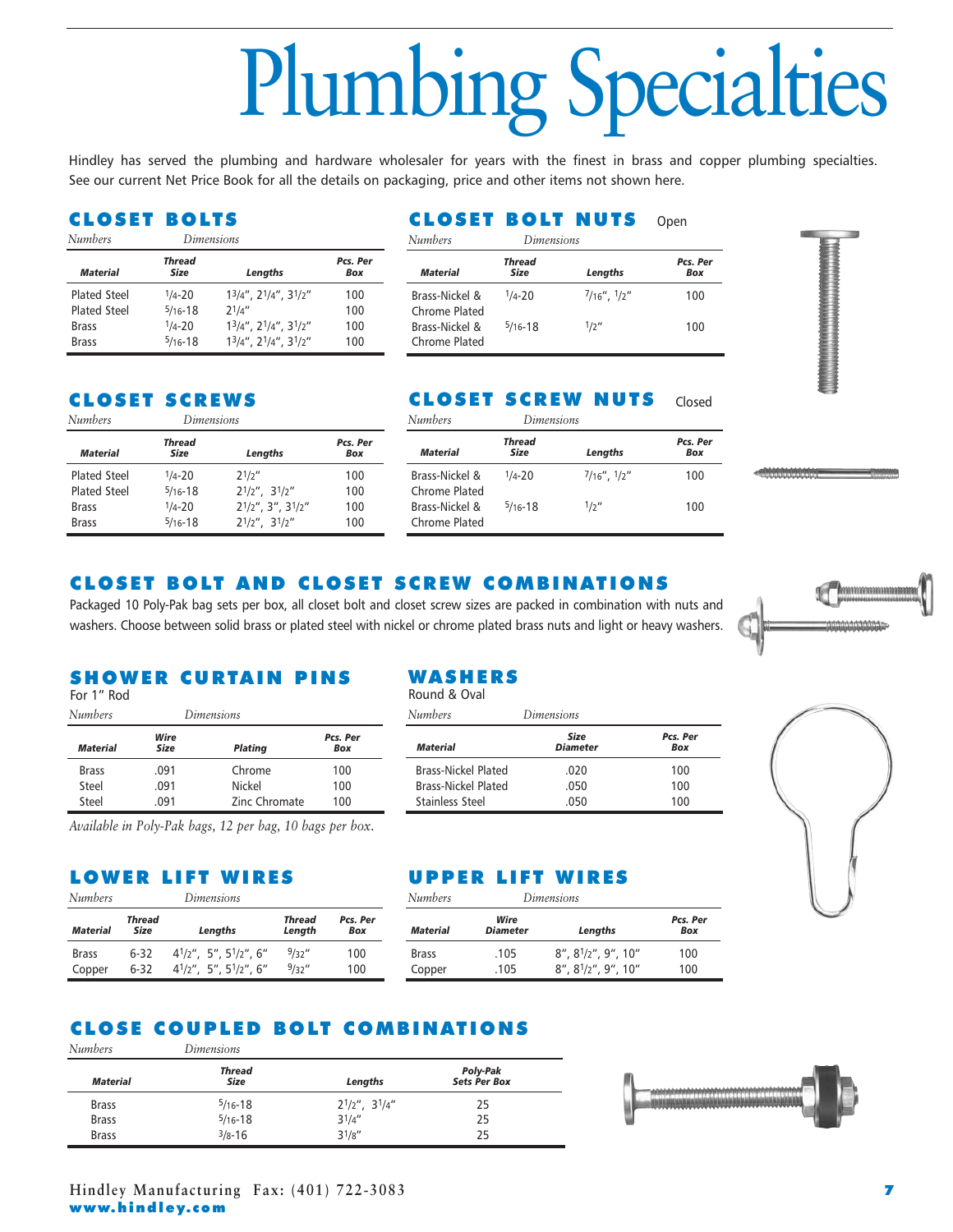# <span id="page-7-0"></span>U-Bolts STANDARD STYLE

# **EXTRA LONG STYLE SQUARE STYLE**



*All U-Bolts are provided with hex nuts and straps assembled for your convenience.*

**Zinc Chromate finish.** 



| тчинныя             |                                   |                            | рлиспяты                            |                          |                                                        |                      |                         |                                     |                                 |                     |                         |
|---------------------|-----------------------------------|----------------------------|-------------------------------------|--------------------------|--------------------------------------------------------|----------------------|-------------------------|-------------------------------------|---------------------------------|---------------------|-------------------------|
| <b>Model</b><br>No. | Zinc<br>Chromate<br><b>Number</b> | Alternate<br><b>Number</b> | <b>Width Between</b><br>Legs<br>(C) | Inside<br>Length<br>(IL) | <b>Thread</b><br>Length<br>$\left(\overline{I}\right)$ | Fits<br>Pipe<br>Size | Wire<br><b>Diameter</b> | <b>Thread</b><br><b>Size</b><br>(W) | Pcs. Per<br><b>Shelf</b><br>Box | Pcs.<br>Per<br>Case | Lbs. Per<br>100<br>Pcs. |
|                     | <b>STANDARD</b>                   | <b>STYLE</b>               |                                     |                          |                                                        |                      |                         |                                     |                                 |                     |                         |
| 11276               | 301                               |                            | 9/16''                              | $1 \frac{3}{8}$          | 3/4''                                                  | 1/4''                | .214                    | $1/4 - 20$                          | 10                              | 100                 | 7.8                     |
| 11161               | 60C                               |                            | 3/4''                               | $1^{1/4''}$              | 3/4''                                                  | 3/8''                | .214                    | $1/4 - 20$                          | 10                              | 100                 | 8.1                     |
| 11162               | 61C                               | 302                        | 3/4''                               | $1 \frac{3}{4}$          | 1''                                                    | 3/g''                | .214                    | $1/4 - 20$                          | 10                              | 100                 | 9.8                     |
| 11164               | 63C                               |                            | 3/4''                               | $2 \frac{3}{4}$          | 2 <sup>''</sup>                                        | 3/g''                | .214                    | $1/4 - 20$                          | 10                              | 100                 | 11.1                    |
| 11167               | 66C                               | 304                        | 1"                                  | $1 \frac{3}{4}$          | 1''                                                    | 1/2''                | .214                    | $1/4 - 20$                          | 10                              | 100                 | 9.1                     |
| 11168               | 67C                               | 308                        | 11/8"                               | $2 \frac{1}{4}$          | 11/2"                                                  | 3/4''                | .214                    | $1/4 - 20$                          | 10                              | 100                 | 10.4                    |
| 11169               | 68C                               | 309                        | 1 <sup>3</sup> /8''                 | $2 \frac{3}{4}$          | 13/4''                                                 | 1 <sup>''</sup>      | .214                    | $1/4 - 20$                          | 10                              | 100                 | 13.5                    |
| 11170               | 69C                               |                            | 13/4''                              | $2 \frac{3}{4}$          | 11/4"                                                  | 11/4"                | .214                    | $1/4 - 20$                          | 10                              | 100                 | 14.1                    |
| 11171               | 70C                               | 310                        | 2 <sup>n</sup>                      | $3 \frac{1}{2}$          | $1 \frac{3}{4}$                                        | 11/2"                | .214                    | $1/4 - 20$                          | 10                              | 100                 | 16.1                    |
| 11196               | 80C                               | 320                        | 13/8''                              | $2 \frac{1}{2}$          | 11/4"                                                  | 1''                  | .272                    | $5/16 - 18$                         | 10                              | 100                 | 17.1                    |
| 11197               | 82C                               | 322                        | 13/4''                              | $3$ "                    | 11/2"                                                  | 11/4"                | .272                    | $5/16 - 18$                         | 10                              | 100                 | 20.6                    |
| 11198               | 84C                               | 324                        | 2 <sup>n</sup>                      | $3 \frac{1}{4}$          | 11/2"                                                  | 11/2"                | .272                    | $5/16 - 18$                         | 10                              | 100                 | 21.0                    |
| 11199               | 85C                               | 385                        | 2 <sup>n</sup>                      | $3\frac{11}{16}$         | 2 <sup>''</sup>                                        | 11/2"                | .272                    | $5/16 - 18$                         | 10                              | 100                 | 24.1                    |
| 11200               | 87C                               | 327                        | $2^{1/2}$                           | $3 \frac{1}{2}$          | 11/2"                                                  | 2 <sup>''</sup>      | .272                    | $\frac{5}{16}$ -18                  | 10                              | 100                 | 23.0                    |
| 11201               | 88C                               | 338                        | 21/2"                               | 43/16''                  | 21/4"                                                  | 2 <sup>''</sup>      | .272                    | $5/16 - 18$                         | 10                              | 100                 | 26.5                    |
| 11226               | 90C                               | 329 1/2                    | 2 <sup>n</sup>                      | $3 \frac{1}{8}$          | 11/2"                                                  | 11/2"                | .331                    | $3/8 - 16$                          | 10                              | 100                 | 30.5                    |
| 11227               | 91C                               | 330                        | $2^{1/2}$                           | 35/8"                    | 13/4''                                                 | 2 <sup>''</sup>      | .331                    | $3/8 - 16$                          | 10                              | 100                 | 33.1                    |
| 11228               | 92C                               | 332                        | 3"                                  | $4 \frac{1}{8}$          | $1 \frac{3}{4}$                                        | 2 <sup>1</sup> /2''  | .331                    | $3/8 - 16$                          | 10                              | 100                 | 43.7                    |
| 11229               | 93C                               | 334                        | 31/2"                               | 45/8"                    | 2 <sup>''</sup>                                        | 3"                   | .331                    | $3/8 - 16$                          | 10                              | 100                 | 47.7                    |
| 11230               | <b>94C</b>                        | 340                        | 3 <sup>n</sup>                      | 5''                      | 21/2"                                                  | 21/2"                | .445                    | $1/2 - 13$                          | 10                              | 100                 | 89.0                    |
| 11231               | 95C                               | 342                        | $3^{1/2''}$                         | $5 \frac{1}{2}$          | $2^{1/2}$                                              | 3"                   | .445                    | $1/2 - 13$                          | 10                              | 100                 | 88.0                    |
| 11232               | 96C                               | 343                        | 4 <sup>''</sup>                     | 6"                       | $2^1/2''$                                              | $3 \frac{1}{2}$      | .445                    | $1/2 - 13$                          | 10                              | 100                 | 94.4                    |
| 11233               | 97C                               | 344                        | 41/2"                               | 61/2"                    | 21/2"                                                  | $4$ "                | .445                    | $1/2 - 13$                          | 10                              | 100                 | 95.3                    |
| <b>EXTRA</b>        | <b>LONG</b>                       | <b>STYLE</b>               |                                     |                          |                                                        |                      |                         |                                     |                                 |                     |                         |
| 11254               | 67CL                              |                            | 11/8"                               | 31/2"                    | 23/4''                                                 | 3/4''                | .214                    | $1/4 - 20$                          | 10                              | 100                 | 13.1                    |
| 11255               | 81CL                              | 381                        | 1 <sup>3</sup> /8''                 | $3^{3}/4''$              | $2^{1/8}$                                              | 1''                  | .272                    | $5/16 - 18$                         | 10                              | 100                 | 22.1                    |
| 11256               | 83CL                              | 383                        | 13/4''                              | $4^{1/4}$                | $2^1/2''$                                              | 11/4"                | .272                    | $5/16 - 18$                         | 10                              | 100                 | 25.1                    |
| 11257               | 86CL                              | 386                        | 2 <sup>n</sup>                      | 411/16''                 | $2^{3/4''}$                                            | $1 \frac{1}{2}$      | .272                    | $\frac{5}{16}$ -18                  | 10                              | 100                 | 27.4                    |
| 11258               | 89CL                              | 389                        | 21/2"                               | 53/16''                  | 3"                                                     | $2$ "                | .272                    | $5/16 - 18$                         | 10                              | 100                 | 32.0                    |
| 11260               | 93CL                              |                            | $3^{1/2"$                           | 61/2"                    | 3"                                                     | 3"                   | .331                    | $3/8 - 16$                          | 10                              | 100                 | 59.1                    |
|                     | <b>SQUARE STYLE</b>               |                            |                                     |                          |                                                        |                      |                         |                                     |                                 |                     |                         |
| 11302               | 823C                              |                            | 2 <sup>n</sup>                      | 3"                       | 11/2"                                                  |                      | .272                    | $5/16 - 18$                         | 10                              | 100                 | 22.0                    |
| 11304               | 825C                              |                            | 2 <sup>n</sup>                      | 5''                      | $3$ "                                                  |                      | .272                    | $5/16 - 18$                         | 10                              | 100                 | 29.0                    |
| 11306               | 827C                              |                            | 2 <sup>n</sup>                      | 7''                      | $3^{3/4''}$                                            |                      | .272                    | $5/16 - 18$                         | 10                              | 100                 | 37.0                    |
| 11308               | 934C                              |                            | 3"                                  | 4 <sup>''</sup>          | 2 <sup>''</sup>                                        |                      | .331                    | $3/8 - 16$                          | 10                              | 100                 | 44.4                    |
| 11310               | 936C                              |                            | 3"                                  | 6"                       | 31/2"                                                  |                      | .331                    | $3/8 - 16$                          | 10                              | 100                 | 55.4                    |
| 11312               | 937C                              |                            | 3''                                 | 7''                      | 33/4''                                                 |                      | .331                    | $3/8 - 16$                          | 10                              | 100                 | 59.4                    |
| 11314               | 943C                              |                            | 4 <sup>n</sup>                      | 3"                       | 11/2"                                                  |                      | .331                    | $3/8 - 16$                          | 10                              | 100                 | 45.7                    |
| 11316               | 945C                              |                            | 4 <sup>''</sup>                     | 5"                       | 3"                                                     |                      | .331                    | $3/8 - 16$                          | 10                              | 100                 | 55.7                    |
| 11318               | 946C                              |                            | 4 <sup>''</sup>                     | 6"                       | 31/2"                                                  |                      | .331                    | $3/8 - 16$                          | 10                              | 100                 | 59.7                    |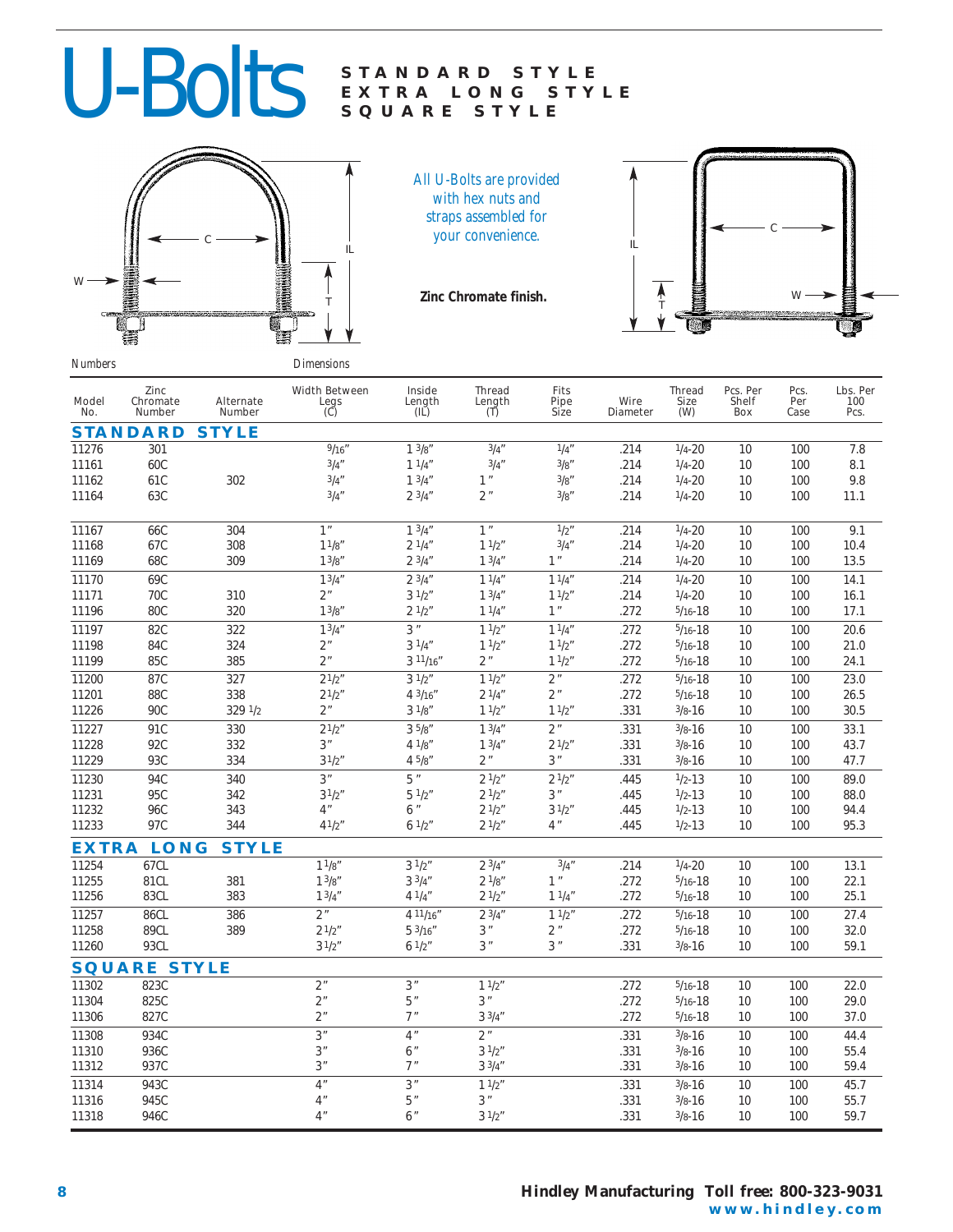<span id="page-8-0"></span>

## *All Eye Bolts are provided with hex nuts assembled for your convenience.*

**Zinc Chromate finish.**

| Numbers             |                    |                                                                      |                            | Dimensions             |                                |                           |                              |                  |                                 |                     |                         |
|---------------------|--------------------|----------------------------------------------------------------------|----------------------------|------------------------|--------------------------------|---------------------------|------------------------------|------------------|---------------------------------|---------------------|-------------------------|
| <b>Model</b><br>No. |                    | Zinc Chromate<br><b>Number</b><br>(Thread Dia. (D) x O.A. Length(L)) | Alternate<br><b>Number</b> | Shank<br>Length<br>(S) | <b>Thread</b><br>Length<br>(T) | Inside<br>Eye Dia.<br>(C) | <b>Thread</b><br>Size<br>(W) | Wire<br>Diameter | Pcs. Per<br><b>Shelf</b><br>Box | Pcs.<br>Per<br>Case | Lbs. Per<br>100<br>Pcs. |
| <b>SMALL</b>        | <b>EYE</b>         |                                                                      |                            |                        |                                |                           |                              |                  |                                 |                     |                         |
| 10704               | 514S               | $5/32''$ X 1 $5/8''$                                                 | $\mathbf{1}$               | 11/8"                  | 1 <sup>n</sup>                 | 1/4''                     | $8 - 32$                     | .141             | 20                              | 200                 | 1.6                     |
| 10706               | 514S               | $3/16''$ x 2"                                                        | $\sqrt{2}$                 | 15/16''                | 15/16''                        | 5/16''                    | $10 - 24$                    | .160             | 20                              | 200                 | 2.2                     |
| 10707               | 514S               | $7/32''$ X 2 $3/8''$                                                 | 3                          | 11/2"                  | 13/8''                         | 3/g''                     | $12 - 24$                    | .186             | 20                              | 200                 | 3.4                     |
| 10708               | 514S               | $1/4''$ x 2 $5/8''$                                                  | $\sqrt{4}$                 | 17/8"                  | 13/4''                         | 3/g''                     | $1/4 - 20$                   | .214             | 20                              | 200                 | 4.0                     |
| 10709               | 514S               | $5/16''$ X 3 $1/4''$                                                 | 5                          | 21/8"                  | 2 <sup>''</sup>                | 1/2''                     | $5/16 - 18$                  | .272             | 10                              | 100                 | 10.0                    |
| 10710               | 514S               | $3/8''$ x 3 $7/8''$                                                  | 6                          | $2^1/2''$              | $2^{3}/8"$                     | 5/8''                     | $3/8 - 16$                   | .331             | 10                              | 100                 | 15.9                    |
|                     | <b>REGULAR EYE</b> |                                                                      |                            |                        |                                |                           |                              |                  |                                 |                     |                         |
| 10769               | 514                | $3/16''$ x 1 $3/4''$                                                 | 2A                         | 1''                    | 7/8''                          | 3/8''                     | $10 - 24$                    | .160             | 20                              | 200                 | 2.2                     |
| 10771               | 514                | $3/16''$ X 2 $1/4''$                                                 | 2B                         | 11/2"                  | 13/8''                         | 3/g''                     | $10 - 24$                    | .160             | 20                              | 200                 | 2.4                     |
| 10772               | 514                | $3/16''$ X 2 $1/2''$                                                 | 2S                         | 13/4''                 | 15/8"                          | 3/g''                     | $10 - 24$                    | .160             | 20                              | 200                 | 2.7                     |
| 10773               | 514                | $3/16''$ X 2 $3/4''$                                                 | 2C                         | 2 <sup>''</sup>        | 17/8"                          | 3/g''                     | $10 - 24$                    | .160             | 20                              | 200                 | 2.9                     |
| 10774               | 514                | $3/16''$ x 3"                                                        | 2D                         | $2^{1/4}$              | $2^{1/8"}$                     | 3/8''                     | $10 - 24$                    | .160             | 20                              | 200                 | 3.2                     |
| 10800               | 514                | $1/4''$ x 2"                                                         | 4R1                        | 1''                    | 7/8''                          | 9/16''                    | $1/4 - 20$                   | .214             | 20                              | 200                 | 4.6                     |
| 10802               | 514                | $1/4''$ x 2 $1/2''$                                                  | 4R <sub>2</sub>            | 11/2"                  | 11/4''                         | 9/16''                    | $1/4 - 20$                   | .214             | 20                              | 200                 | 5.1                     |
| 10803               | 514                | $1/4''$ x 3"                                                         | 4R3                        | 2 <sup>''</sup>        | $1 \frac{3}{4}$                | 9/16''                    | $1/4 - 20$                   | .214             | 20                              | 200                 | 5.8                     |
| 10805               | 514                | $1/4''$ x 4"                                                         | 4A                         | 3"                     | $2^{3/4''}$                    | 9/16''                    | $1/4 - 20$                   | .214             | 20                              | 200                 | 6.8                     |
| 10807               | 514                | $1/4''$ x 5"                                                         | 4B                         | $4$ "                  | 3"                             | 9/16''                    | $1/4 - 20$                   | .214             | 20                              | 200                 | 7.5                     |
| 10808               | 514                | $1/4''$ x 6"                                                         | 4C                         | 5"                     | 3"                             | 9/16''                    | $1/4 - 20$                   | .214             | 20                              | 200                 | 8.9                     |
| 10810               | 514                | $1/4''$ x 8"                                                         | 4E                         | 7''                    | 3"                             | 9/16''                    | $1/4 - 20$                   | .214             | 20                              | 200                 | 11.5                    |
| 10836               | 514                | $5/16''$ X 2 $1/4''$                                                 | <b>5S</b>                  | 3/4''                  | 1/2''                          | 3/4''                     | $5/16 - 18$                  | .272             | 10                              | 100                 | 7.7                     |
| 10839               | 514                | $5/16''$ x 3 $1/4''$                                                 | 5R                         | 13/4''                 | 11/2"                          | 3/4''                     | $5/16 - 18$                  | .272             | 10                              | 100                 | 10.3                    |
| 10841               | 514                | $5/16''$ x 4"                                                        | 5A                         | $2^{1/2}$              | $2^{1/4''}$                    | 3/4''                     | $5/16 - 18$                  | .272             | 10                              | 100                 | 12.0                    |
| 10843               | 514                | $5/16''$ x $5''$                                                     | 5B                         | $3^{1/2}$              | 3"                             | 3/4''                     | $5/16 - 18$                  | .272             | 10                              | 100                 | 14.0                    |
| 10845               | 514                | $5/16''$ X 6"                                                        | 5C                         | 41/2"                  | $3$ "                          | 3/4''                     | $5/16 - 18$                  | .272             | 10                              | 100                 | 14.9                    |
| 10849               | 514                | $5/16''$ x 8"                                                        | 5E                         | 61/2"                  | 3"                             | 3/4''                     | $5/16 - 18$                  | .272             | 10                              | 100                 | 18.7                    |
| 10873               | 514                | $3/8''$ x 2 $1/2''$                                                  | 6S                         | 3/4''                  | 1/2"                           | 1 <sup>''</sup>           | $3/8 - 16$                   | .331             | 10                              | 100                 | 14.5                    |
| 10875               | 514                | $3/8''$ x 4"                                                         | 6R                         | 2 <sup>1</sup> /4''    | 2 <sup>''</sup>                | 1"                        | $3/8 - 16$                   | .331             | 10                              | 100                 | 18.4                    |
| 10877               | 514                | $3/8''$ x 5"                                                         | 6A                         | 31/4''                 | 3"                             | 1''                       | $3/8 - 16$                   | .331             | 10                              | 100                 | 21.1                    |
| 10878               | 514                | $3/8''$ x 6"                                                         | 6В                         | $4^{1/4}$              | 3 "                            | 1''                       | $3/8 - 16$                   | .331             | 10                              | 100                 | 23.9                    |
| 10880               | 514                | $3/8''$ x $8''$                                                      | 6C                         | 6 <sup>1</sup> /4''    | 37/8"                          | 1''                       | $3/8 - 16$                   | .331             | 10                              | 100                 | 28.0                    |
| 10907               | 514                | $7/16''$ x 8"                                                        | 7A                         | 6"                     | 3"                             | 11/8"                     | $7/16 - 14$                  | .380             | 10                              | 100                 | 40.0                    |
| 10932               | 514                | $1/2$ " x 4"                                                         | 8R                         | 13/4''                 | 11/4"                          | 11/4"                     | $1/2 - 13$                   | .445             | 10                              | 100                 | 36.1                    |
| 10934               | 514                | $1/2$ " x 6"                                                         | 8                          | 33/4''                 | 3 "                            | 11/4"                     | $1/2 - 13$                   | .445             | 10                              | 100                 | 44.9                    |
| 10936               | 514                | $1/2$ " x 8"                                                         | 8A                         | 53/4''                 | 37/8''                         | 11/4''                    | $1/2 - 13$                   | .445             | 10                              | 100                 | 55.0                    |
| 10938               | 514                | $1/2$ " x 10"                                                        | 8B                         | 73/4''                 | 37/8"                          | 11/4''                    | $1/2 - 13$                   | .445             | 10                              | 100                 | 62.9                    |
| 10940               | 514                | $1/2$ " x 12"                                                        | 8C                         | 93/4''                 | 37/8"                          | 11/4"                     | $1/2 - 13$                   | .445             | 10                              | 100                 | 71.3                    |
|                     | <b>WELDED EYE</b>  |                                                                      |                            |                        |                                |                           |                              |                  |                                 |                     |                         |
| 13802               | 514W               | $1/4''$ x 2 $1/2''$                                                  | W4R2                       | 11/2"                  | $1 \frac{3}{8}$ "              | 9/16''                    | $1/4 - 20$                   | .214             | 10                              | 100                 | 5.1                     |
| 13841               | 514W               | $5/16''$ x 4"                                                        | W5A                        | $2^1/2''$              | $2 \frac{1}{4}$                | 3/4''                     | $5/16 - 18$                  | .272             | 10                              | 100                 | 12.0                    |
| 13845               | 514W               | $5/16''$ X 6"                                                        | W <sub>5</sub> C           | 41/2"                  | $3$ "                          | 3/4''                     | $5/16 - 18$                  | .272             | 10                              | 100                 | 15.2                    |
| 13875               | 514W               | $3/8''$ x 4"                                                         | W6R                        | 21/4''                 | $2$ "                          | 1"                        | $3/8 - 16$                   | .331             | 10                              | 100                 | 18.0                    |
| 13878               | 514W               | $3/8''$ x 6"                                                         | W6B                        | $4^{1/4}$              | 3"                             | 1''                       | $3/8 - 16$                   | .331             | 10                              | 100                 | 24.1                    |
| 13880               | 514W               | $3/8''$ X $8''$                                                      | W6C                        | $6^{1/4"$              | 37/8"                          | 1"                        | $3/8 - 16$                   | .331             | 10                              | 100                 | 28.4                    |
| 13934               | 514W               | $1/2$ " x 6"                                                         | W8                         | $3^{3/4''}$            | 3"                             | 11/4"                     | $1/2 - 13$                   | .445             | 10                              | 100                 | 44.4                    |
| 13938               | 514W               | $1/2''$ x $10''$                                                     | W8B                        | 73/4''                 | 37/s''                         | 11/4"                     | $1/2 - 13$                   | .445             | 10                              | 100                 | 62.9                    |

**REGULAR** 

### **Hindley Manufacturing Fax: (401) 722-3083 9 www.hindley.com**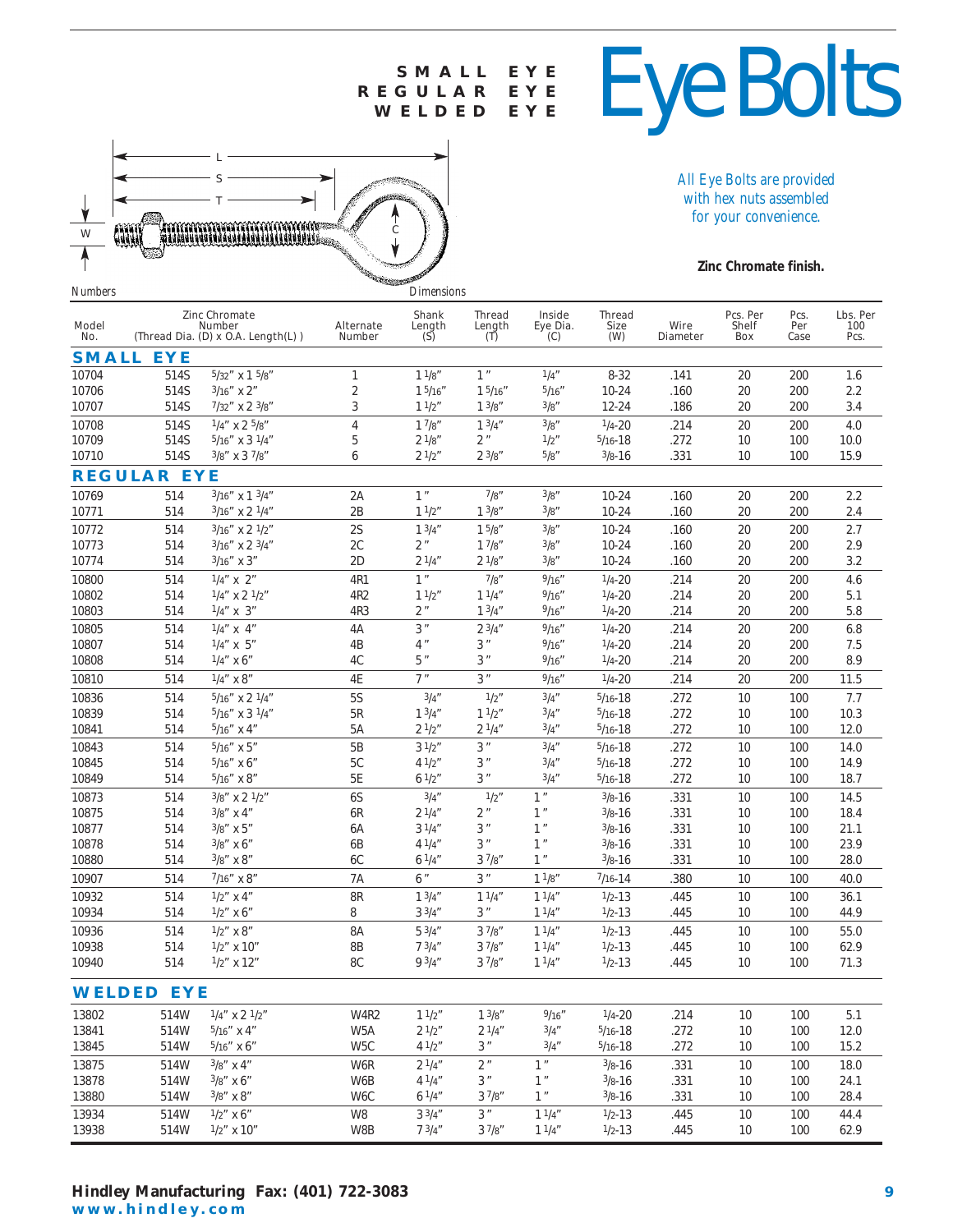# <span id="page-9-0"></span>Bolts & Screws

### **J-BOLTS EYE BOLTS HAND RAIL SCREWS**

# **J - BOLTS** Zinc Chromate finish

*Numbers Dimensions*

|                     | <b>Model</b><br>No.                     | Zinc<br>Chromate<br>No. |
|---------------------|-----------------------------------------|-------------------------|
|                     | 11020                                   | $J1 - 17/8$             |
| <b>Constitution</b> | 11022                                   | $J2 - 21/8$             |
|                     | 11024                                   | $J4 - 25/16$            |
|                     | 11036                                   | $J4-4$                  |
|                     | 11038                                   | $J4-6$                  |
|                     | 11026                                   | $J5-3$                  |
|                     | 11040                                   | $J5-5$                  |
|                     | 11042                                   | $J5-7$                  |
|                     | 11028                                   | $J6 - 33/4$             |
|                     | $\lambda$ $\lambda$ $\lambda$ $\lambda$ | $\cdots$                |

T

**MARIA RABANA** 

**EBEREEREED** 

S

| Zinc<br>Chromate<br>No. | Overall<br>Length<br>(L) | <b>Thread</b><br>Length<br>(T) | Inside<br>Hook Dia.<br>(C) | Wire<br>Dia.<br>(D) | Thread<br><b>Size</b> | Pcs. Per<br><b>Shelf</b><br>Box | Pcs.<br>Per<br>Case | Lbs. Per<br>100<br>Pcs. |
|-------------------------|--------------------------|--------------------------------|----------------------------|---------------------|-----------------------|---------------------------------|---------------------|-------------------------|
| $J1 - 17/8$             | 17/8''                   | 11/4"                          | 5/16''                     | .141                | $8 - 32$              | 20                              | 200                 | 1.9                     |
| $J2 - 21/8$             | $2 \frac{1}{8}$          | 11/4"                          | 3/g''                      | .160                | $10 - 24$             | 20                              | 200                 | 2.5                     |
| $J4 - 25/16$            | 25/16''                  | 11/2"                          | 7/16''                     | .214                | $1/4 - 20$            | 20                              | 200                 | 4.4                     |
| $J4-4$                  | $4$ "                    | 2 "                            | 1/2''                      | .214                | $1/4 - 20$            | 20                              | 200                 | 7.0                     |
| $J4-6$                  | 6"                       | $2^{1/2}$                      | 5/g''                      | .214                | $1/4 - 20$            | 20                              | 200                 | 9.4                     |
| $J5-3$                  | 3"                       | $1^{7}/8$                      | 5/g''                      | .272                | $5/16 - 18$           | 10                              | 100                 | 8.8                     |
| $J5-5$                  | 5"                       | $2^{1/2}$                      | 5/g''                      | .272                | $5/16 - 18$           | 10                              | 100                 | 12.8                    |
| $J5-7$                  | 7''                      | 37/g''                         | 5/g''                      | .272                | $5/16 - 18$           | 10                              | 100                 | 17.3                    |
| $J6 - 33/4$             | $3 \frac{3}{4}$          | 21/4"                          | 5/g''                      | .331                | $3/8 - 16$            | 10                              | 100                 | 15.0                    |
| $J6-5$                  | 5"                       | $2^{1/4''}$                    | 5/g''                      | .331                | $3/8 - 16$            | 10                              | 100                 | 17.5                    |
| $J6-7$                  | יי ד                     | 37/g''                         | 5/g''                      | .331                | $3/8 - 16$            | 10                              | 100                 | 23.8                    |
| $J8-6$                  | 6"                       | 3"                             | 1 <sup>''</sup>            | .445                | $1/2 - 13$            | 10                              | 100                 | 40.0                    |
|                         |                          |                                |                            |                     |                       |                                 |                     |                         |

*All J-Bolts are provided with hex nuts assembled for your convenience.*

# **EYE BOLTS - LAG SCREW THREAD** Zinc Chromate finish

| <b>Numbers</b>      |                                                                 |                            | <b>Dimensions</b>             |                                |                    |                     |                                 |                     |                         |
|---------------------|-----------------------------------------------------------------|----------------------------|-------------------------------|--------------------------------|--------------------|---------------------|---------------------------------|---------------------|-------------------------|
| <b>Model</b><br>No. | <b>Zinc Chromate</b><br>(Thread Dia. X<br>$O.A.$ Length $(L)$ ) | Alternate<br><b>Number</b> | <b>Shank</b><br>Length<br>(S) | <b>Thread</b><br>Length<br>(T) | I.D.<br>Eye<br>(C) | Wire<br>Dia.<br>(D) | Pcs. Per<br><b>Shelf</b><br>Box | Pcs.<br>Per<br>Case | Lbs. Per<br>100<br>Pcs. |
| 11090               | 414 $3/16 \times 3$                                             | 1100                       | 23/16''                       | 11/8"                          | 3/g''              | .177                | 20                              | 200                 | 4.0                     |
| 11101               | 414 $1/4 \times 3 \frac{3}{4}$                                  | 1101                       | 23/4"                         | 13/4''                         | 1/2"               | .244                | 20                              | 200                 | 7.1                     |
| 11103               | 414 $1/4 \times 5$                                              | 1102                       | 4"                            | 17/g''                         | 1/2"               | .244                | 20                              | 200                 | 8.9                     |
| 11104               | 414 $\frac{5}{16}$ x 4                                          | 1103                       | $2^{3/4''}$                   | 13/4''                         | 5/g''              | .307                | 10                              | 100                 | 12.3                    |
| 11093               | 414 $5/16 \times 5$                                             | 1103-B                     | 33/4''                        | 13/4''                         | 5/g''              | .307                | 10                              | 100                 | 16.0                    |
| 11105               | $414$ $5/16 \times 6$                                           | 1104                       | $4^{3}/4$ "                   | $1 \frac{3}{4}$ "              | 5/g''              | .307                | 10                              | 100                 | 16.6                    |
| 11106               | $3/8 \times 4$ $1/2$<br>414                                     | 1105                       | $2^{3/4''}$                   | 13/4''                         | 3/4''              | .365                | 10                              | 100                 | 19.4                    |
| 11095               | $414$ $3\frac{1}{8}$ x 6                                        | 1105-D                     | 41/4"                         | 13/4''                         | 3/4''              | .365                | 10                              | 100                 | 25.0                    |
| 11107               | $414 \frac{3}{8} \times 8$                                      | 1106                       | $6^{1/4"$                     | 27/g''                         | 3/4''              | .365                | 10                              | 100                 | 31.0                    |
| 11108               | 414 $\frac{7}{16}$ x 5 $\frac{1}{4}$                            | 1107                       | $3^{1/4''}$                   | $2^{1/2}$                      | 1 <sup>''</sup>    | .445                | 10                              | 100                 | 34.1                    |

## **HAND RAIL SCREWS** Zinc Chromate finish

| <b>Numbers</b>      |     | Dimensions                                                              |                                                           |                                           |              |                 |                  |                         |  |  |  |  |  |  |
|---------------------|-----|-------------------------------------------------------------------------|-----------------------------------------------------------|-------------------------------------------|--------------|-----------------|------------------|-------------------------|--|--|--|--|--|--|
| <b>Model</b><br>No. |     | <b>Zinc Chromate Number</b><br>(Thread Dia. (D) $X$ O.A. Length $(L)$ ) | $5/16 - 18$<br><b>Machine</b><br><b>Thread</b><br>$(T_1)$ | Wood<br>Screw<br><b>Thread</b><br>$(T_2)$ | Wire<br>Dia. | Pcs. Per<br>Box | Pcs. Per<br>Case | Lbs. Per<br>100<br>Pcs. |  |  |  |  |  |  |
| 12659               | 551 | $5/16''$ x 3 $1/2''$                                                    | $1\frac{5}{8}$ "                                          | 11/2"                                     | .272         | 50              | 500              | 7.7                     |  |  |  |  |  |  |
| 12660               | 551 | $5/16''$ x 4"                                                           | 13/4''                                                    | 11/2"                                     | .272         | 50              | 500              | 9.4                     |  |  |  |  |  |  |
| 12661               | 551 | $5/16''$ x 4 $1/2''$                                                    | 13/4''                                                    | 11/2"                                     | .272         | 50              | 500              | 10.3                    |  |  |  |  |  |  |
| 12662               | 551 | $5/16''$ x 5"                                                           | 13/4''                                                    | 11/2"                                     | .272         | 50              | 500              | 11.4                    |  |  |  |  |  |  |

*Each screw is supplied with 5/16 - 18 cog nut and washer (3/8" I.D., 11/16" O.D. and .078 thick).*



L

 $T_1 \longrightarrow$   $p \longrightarrow$   $T_2$ 

L

D

C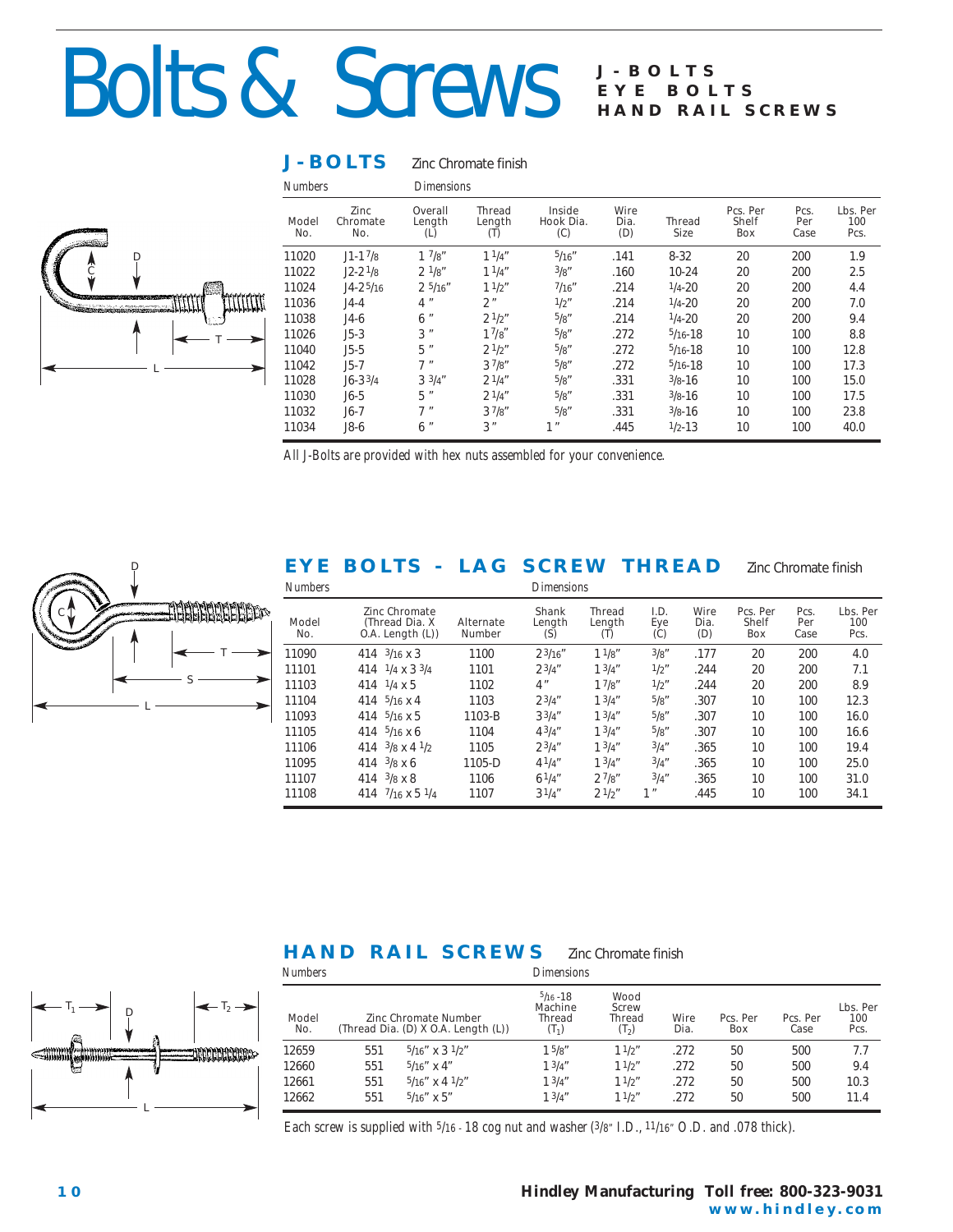# ROPE BINDING HOOKS

# <span id="page-10-0"></span>**OPEN HOOK - ROPE BINDING HOOKS** Zinc Chromate finish

| <b>Numbers</b>      |                |                       | <b>Dimensions</b>             |                       |              |                         |                                |                                |                                 |                     |                         |
|---------------------|----------------|-----------------------|-------------------------------|-----------------------|--------------|-------------------------|--------------------------------|--------------------------------|---------------------------------|---------------------|-------------------------|
| <b>Model</b><br>No. | Product<br>No. | O.A.<br>Length<br>(L) | Hook<br><b>Openina</b><br>(E) | Hook<br>Length<br>(N) | Width<br>(W) | <b>Thickness</b><br>(G) | Dia. of<br><b>Holes</b><br>(H) | Wire<br><b>Diameter</b><br>(D) | Pcs. Per<br><b>Shelf</b><br>Box | Pcs.<br>Per<br>Case | Lbs. Per<br>100<br>Pcs. |
| 11990               | 52C            | 11/2"                 | 7/16''                        | 5/g''                 | 5/16''       | 3/32''                  | 5/32''                         | .192                           | 10                              | 100                 | 1.9                     |
| 11991               | 53C            | $2^{\frac{1}{16}}$    | 5/g''                         | 15/16''               | 7/16''       | 1/g''                   | 3/16''                         | .250                           | 10                              | 100                 | 4.6                     |
| 11992               | 54C            | 25/g''                | 3/4''                         | 1 <sup>''</sup>       | 1/2"         | 5/32''                  | 3/16''                         | .307                           | 10                              | 100                 | 8.4                     |
| 11993               | 55C            | $3^{3}/4''$           | 1 <sup>''</sup>               | 15/g''                | 9/16''       | 3/16''                  | 1/4''                          | .365                           | 10                              | 100                 | 16.4                    |
| 11997               | 57C            | 47/8"                 | 11/8"                         | 13/4''                | 5/g''        | 3/16''                  | 5/16''                         | .365                           | 10                              | 100                 | 21.8                    |
| 11998               | 58C            | 51/8"                 | 11/4"                         | 13/4''                | 13/16''      | 7/32''                  | 3/g''                          | .445                           | 10                              | 100                 | 32.0                    |



# **LOOP STYLE - ROPE BINDING HOOKS** Zinc Chromate finish

| <b>Numbers</b>      |                |                       | Dimensions          |                       |              |                         |                                |                         |                                 |                     |                         |  |  |  |  |
|---------------------|----------------|-----------------------|---------------------|-----------------------|--------------|-------------------------|--------------------------------|-------------------------|---------------------------------|---------------------|-------------------------|--|--|--|--|
| <b>Model</b><br>No. | Product<br>No. | O.A.<br>Lenath<br>(L) | Dia.<br>Loop<br>Eye | Flat<br>Length<br>(N) | Width<br>(W) | <b>Thickness</b><br>(G) | Dia. of<br><b>Holes</b><br>(H) | Wire<br>Diameter<br>(D) | Pcs. Per<br><b>Shelf</b><br>Box | Pcs.<br>Per<br>Case | Lbs. Per<br>100<br>Pcs. |  |  |  |  |
| 11995               | 56C            | 43/16''               | 1 <sup>''</sup>     | $2^{1/g''}$           | 1/2"         | .170                    | 3/16''                         | 330                     | 10                              | 100                 | 18.0                    |  |  |  |  |



# **SNAP-BACK STYLE - ROPE BINDING HOOKS**

*This spring actuated hook lies flat, out of the way when not in use. A rugged, coiled spring holds hook down under constant tension. Hook pivots a full 180° permitting it to be mounted for maximum efficiency and ease of use.*

| <b>Numbers</b><br>Dimensions |                |                        |                       |                                |                         |                              | Zinc Chromate finish |                      |
|------------------------------|----------------|------------------------|-----------------------|--------------------------------|-------------------------|------------------------------|----------------------|----------------------|
| <b>Model</b><br>No.          | Product<br>No. | Hook<br>Opening<br>(E) | Hook<br>Length<br>(N) | Dia. of<br><b>Holes</b><br>(H) | Wire<br>Diameter<br>(D) | Pcs. Per<br><b>Shelf Box</b> | Pcs. Per<br>Case     | Lbs. Per<br>100 Pcs. |
| 12000                        | 54S            | 3/a''                  | 17/s''                | 1/a''                          | .312                    | 10                           | 100                  | 18.8                 |

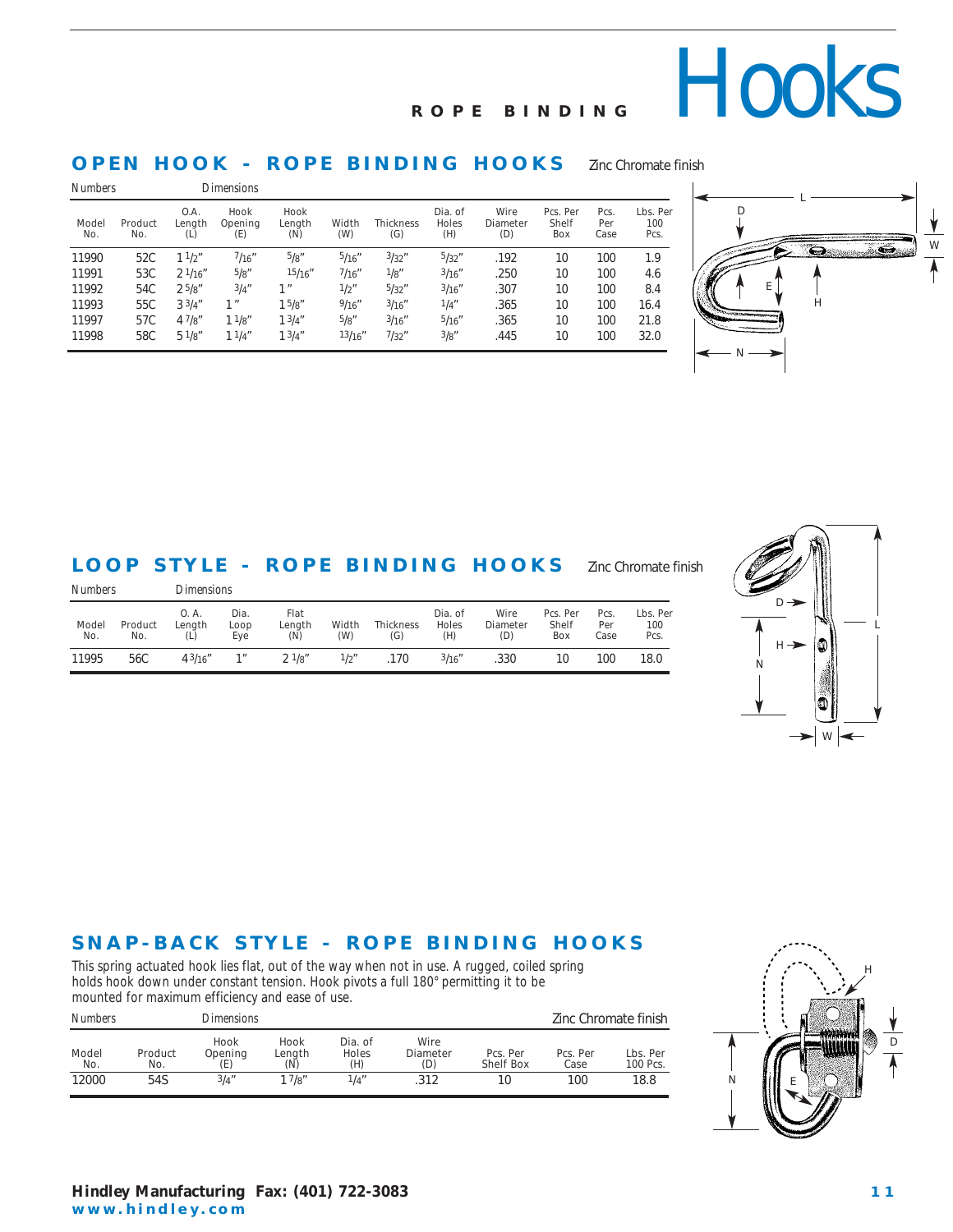# <span id="page-11-0"></span>**HOOK & EYE ALLES HOOK & EYE**

# L C B W

# **EYE & EYE**

# **TURNBUCKLES - EYE & EYE**

Extruded Aluminum Bodies with Zinc Chromate Steel Eyes

| Numbers             |       |             |                       |                      |             |                            | Dimensions         |                              |                         |                                 |                     |                         |
|---------------------|-------|-------------|-----------------------|----------------------|-------------|----------------------------|--------------------|------------------------------|-------------------------|---------------------------------|---------------------|-------------------------|
| <b>Model</b><br>No. |       | Item<br>Eye | 0.A.<br>Closed<br>(L) | 0.A.<br>Open         | Take<br>Up  | Body O.A.<br>Length<br>(B) | I.D.<br>Eye<br>(C) | <b>Thread</b><br>Dia.<br>(W) | Wire<br><b>Diameter</b> | Pcs. Per<br><b>Shelf</b><br>Box | Pcs.<br>Per<br>Case | Lbs. Per<br>100<br>Pcs. |
|                     | 11369 | 11          | 31/4''                | 41/2"                | 11/4"       | 13/4"                      | 1/4''              | 5/32''                       | .141                    | 10                              | 100                 | 3.1                     |
|                     | 11370 | 12          | 4 "                   | $5\frac{5}{8}$       | 15/g''      | $2^{1/8''}$                | 5/16''             | 3/16''                       | .160                    | 10                              | 100                 | 4.6                     |
|                     | 11371 | 13          | $4^{3}/4$ "           | 65/g''               | 17/g''      | $2^{1/2}$                  | 3/g''              | 7/32''                       | .186                    | 10                              | 100                 | 7.2                     |
|                     | 11372 | 14          | 51/4"                 | 73/g''               | $2^{1/g''}$ | 27/s''                     | 3/g''              | 1/4''                        | .214                    | 10                              | 100                 | 10.6                    |
|                     | 11373 | 15          | $6^{1/2"$             | 91/g''               | $2^{5/8"$   | $3^{1/2"$                  | 1/2"               | 5/16''                       | .272                    | 10                              | 100                 | 20.0                    |
|                     | 11374 | 16          | 73/4''                | $10^{1/2}$           | 3"          | $4^{1}/8$ "                | 5/g''              | 3/g''                        | .331                    | 10                              | 100                 | 35.0                    |
|                     | 11375 | 17          | 10 <sup>1</sup> /s''  | 15 <sup>1</sup> /8'' | 5"          | 61/8"                      | 5/8"               | 3/g''                        | .331                    | 10                              | 100                 | 43.5                    |



## **TURNBUCKLES - HOOK & EYE**

Extruded Aluminum Bodies with Zinc Chromate Steel Eyes and Hooks

| Numbers             |             | <b>Dimensions</b>     |              |            |                            |                    |                        |                              |                         |                                 |                     |                         |  |
|---------------------|-------------|-----------------------|--------------|------------|----------------------------|--------------------|------------------------|------------------------------|-------------------------|---------------------------------|---------------------|-------------------------|--|
| <b>Model</b><br>No. | Item<br>Eye | O.A.<br>Closed<br>(L) | O.A.<br>Open | Take<br>Up | Body O.A.<br>Length<br>(B) | I.D.<br>Eye<br>(C) | Hook<br>Opening<br>(E) | <b>Thread</b><br>Dia.<br>(W) | Wire<br><b>Diameter</b> | Pcs. Per<br><b>Shelf</b><br>Box | Pcs.<br>Per<br>Case | Lbs. Per<br>100<br>Pcs. |  |
| 11400               | 21          | 31/4"                 | 41/2"        | 11/4"      | 13/4''                     | 1/4''              | 1/4''                  | 5/32''                       | .141                    | 10                              | 100                 | 3.0                     |  |
| 11401               | 22          | $4$ "                 | $5^{5}/8$ "  | 15/g''     | $2^{1/g''}$                | 5/16''             | 5/16''                 | 3/16''                       | .160                    | 10                              | 100                 | 4.6                     |  |
| 11402               | 23          | 43/4"                 | $6^{5}/8$ "  | 17/g''     | $2^{1/2}$                  | 3/g''              | 3/g''                  | 7/32''                       | .186                    | 10                              | 100                 | 7.1                     |  |
| 11403               | 24          | 51/4"                 | 73/g''       | 21/8"      | 27/g''                     | 3/g''              | 3/g''                  | 1/4''                        | .214                    | 10                              | 100                 | 10.5                    |  |
| 11404               | 25          | $6^{1/2"$             | 91/g''       | $2^{5/8"$  | $3^{1/2"$                  | 1/2''              | 5/g''                  | 5/16''                       | .272                    | 10                              | 100                 | 20.0                    |  |
| 11405               | -26         | 73/4''                | $10^{1/2}$   | 3"         | $4^{1}/8$ "                | 5/g''              | 11/16''                | 3/g''                        | .331                    | 10                              | 100                 | 34.2                    |  |
| 11406               | 27          | $10^{1/s''}$          | $15^{1/s''}$ | 5"         | 61/8"                      | 5/g''              | 11/16''                | 3/g''                        | .331                    | 10                              | 100                 | 43.1                    |  |



# **TURNBUCKLES - HOOK & HOOK**

Extruded Aluminum Bodies with Zinc Chromate Steel Hooks

| <b>Numbers</b>      |             |                       |                      | <b>Dimensions</b> |                            |                               |                              |                         |                                 |                     |                         |
|---------------------|-------------|-----------------------|----------------------|-------------------|----------------------------|-------------------------------|------------------------------|-------------------------|---------------------------------|---------------------|-------------------------|
| <b>Model</b><br>No. | Item<br>Eye | 0.A.<br>Closed<br>(L) | O.A.<br>Open         | Take<br>Up        | Body O.A.<br>Length<br>(B) | Hook<br><b>Opening</b><br>(E) | <b>Thread</b><br>Dia.<br>(W) | Wire<br><b>Diameter</b> | Pcs. Per<br><b>Shelf</b><br>Box | Pcs.<br>Per<br>Case | Lbs. Per<br>100<br>Pcs. |
| 11431               | 31          | $3 \frac{1}{4}$       | $4^{1/2}$            | 11/4"             | 3/4''                      | 1/4''                         | 5/32''                       | .141                    | 10                              | 100                 | 3.0                     |
| 11432               | 32          | $4$ "                 | $5\frac{5}{8}$       | 15/g''            | $2^{1/g''}$                | 5/16''                        | 3/16''                       | .160                    | 10                              | 100                 | 4.6                     |
| 11433               | 33          | $4 \frac{3}{4}$       | 65/8"                | 17/s''            | $2 \frac{1}{2}$            | 3/g''                         | 7/32''                       | .186                    | 10                              | 100                 | 7.1                     |
| 11434               | 34          | $5 \frac{1}{4}$       | 73/g''               | $2^{1/g''}$       | 27/g''                     | 3/g''                         | 1/4''                        | .214                    | 10                              | 100                 | 10.4                    |
| 11435               | 35          | 61/2"                 | 91/g''               | $2^{5/8}$         | $3 \frac{1}{2}$            | 5/g''                         | 5/16''                       | .272                    | 10                              | 100                 | 20.0                    |
| 11436               | 36          | 73/4''                | 10 <sup>1</sup> /2"  | 3"                | $4 \frac{1}{8}$            | 11/16''                       | 3/g''                        | .331                    | 10                              | 100                 | 33.4                    |
| 11437               | 37          | $10^{1/8}$            | 15 <sup>1</sup> /8'' | 5"                | $6 \frac{1}{8}$            | 11/16''                       | 3/g''                        | .331                    | 10                              | 100                 | 42.8                    |

*Note: Product Number for Turnbuckle Eye Bolts 514S (See p.9) and Product Number for Turnbuckle Hooks is 614 (See p.18)*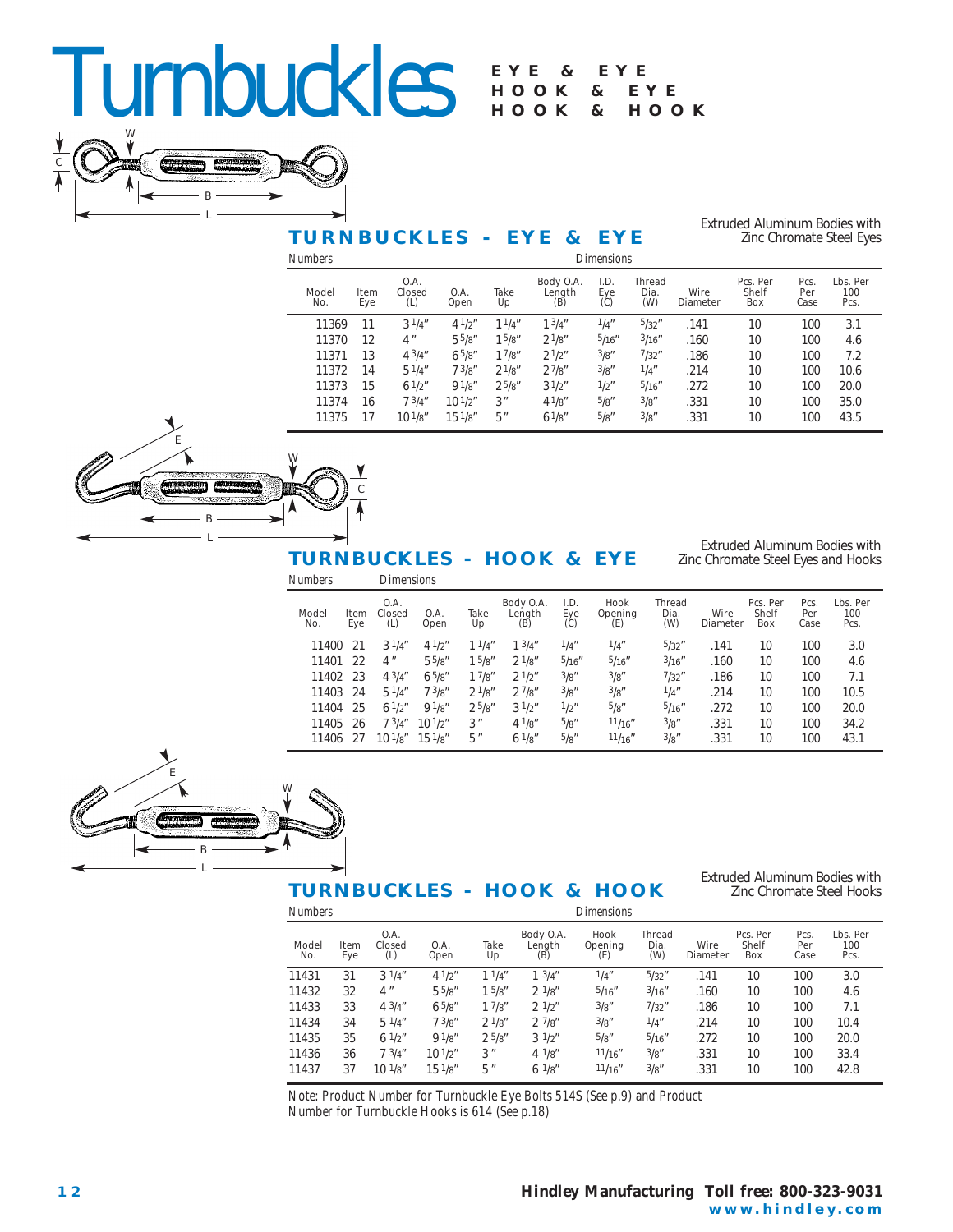# <span id="page-12-0"></span>**SHOULDER** STORM WINDOW **SCREEN**

# LDER HOOKS HOOKS & Eyes

# **CUP HOOKS IN SOLID BRASS**

| <b>Numbers</b>      |                                 | Dimensions            |                         |                                |                       |                                 |                     |                         |
|---------------------|---------------------------------|-----------------------|-------------------------|--------------------------------|-----------------------|---------------------------------|---------------------|-------------------------|
| <b>Model</b><br>No. | Solid<br>Brass<br><b>Number</b> | O.A.<br>Length<br>(L) | Thread<br>Length<br>(T) | Wire<br><b>Diameter</b><br>(D) | <b>Opening</b><br>(E) | Pcs. Per<br><b>Shelf</b><br>Box | Pcs.<br>Per<br>Case | Lbs. Per<br>100<br>Pcs. |
| 11925               | $981 - 1/2$                     | 7/8"                  | 3/16''                  | .072                           | 3/16''                | 100                             | 1000                | 0.25                    |
| 11926               | $981 - 5/8$                     | 1 <sup>''</sup>       | 1/4''                   | .080                           | 1/4''                 | 100                             | 1000                | 0.28                    |
| 11927               | $981 - \frac{3}{4}$             | 11/g''                | 1/4''                   | .091                           | 5/16''                | 100                             | 1000                | 0.44                    |
| 11928               | $981 - \frac{7}{8}$             | $1^{3}/8$ "           | 5/16''                  | .105                           | 3/g''                 | 100                             | 1000                | 0.63                    |
| 11929               | 981-1                           | 11/2"                 | 5/16''                  | .120                           | 7/16''                | 100                             | 1000                | 0.94                    |
| 11931               | 981-1 1/4                       | 17/g''                | 3/g''                   | .135                           | 5/g''                 | 50                              | 500                 | 1.5                     |
| 11932               | $981 - 11/2$                    | $2^{1/8''}$           | 3/g''                   | .148                           | 3/4''                 | 50                              | 500                 | 1.9                     |



# **SHOULDER HOOKS IN SOLID BRASS**

11958 9412-1/2 13/16" 3/16" .072 5/16" 100 1000 0.19  $11960$   $9412.3/4$   $1^{1}/8$ "  $1/4$ " .091  $7/16$ " 100 1000 0.38 11961 9412-1 1<sup>9</sup>/16" <sup>3</sup>/8" .120 <sup>1</sup>/2" 100 1000 0.75 11962 9412-1 1/4 113/16" 3/8" .135 1/2" 50 500 1.1 11963 9412-1 $\frac{1}{2}$  2 $\frac{1}{8}$ "  $\frac{3}{8}$ " .148  $\frac{9}{16}$ " 50 500 1.5 *Solid O.A. Thread Wire Hook Pcs. Per Pcs. Lbs. Per Model Brass Length Length Diameter Length Shelf Per 100 No. Number (L) (T) (D) (C) Box Case Pcs. Numbers Dimensions*



# **STORM WINDOW EYES**

| Zinc Chromate finish |  |
|----------------------|--|
|                      |  |

| <b>Numbers</b>      |                                |                          | Dimensions        |                               |                         |                                |                                 |                     |                         |  |  |  |  |  |
|---------------------|--------------------------------|--------------------------|-------------------|-------------------------------|-------------------------|--------------------------------|---------------------------------|---------------------|-------------------------|--|--|--|--|--|
| <b>Model</b><br>No. | <b>Zinc</b><br>Chromate<br>No. | Overall<br>Length<br>(L) | Height<br>of Hook | <b>Shank</b><br>Length<br>(S) | <b>Thread</b><br>Length | Wire<br><b>Diameter</b><br>(D) | Pcs. Per<br><b>Shelf</b><br>Box | Pcs.<br>Per<br>Case | Lbs. Per<br>100<br>Pcs. |  |  |  |  |  |
| 12384               | $502 - 1/a''$                  | $3^{1}/8$ "              |                   | 21/4"                         | 11/4"                   | .214                           | 100                             | 1000                | 4.3                     |  |  |  |  |  |
| 12358               | $402 - 1/4"$                   | $\overline{\phantom{a}}$ | 11/g''            | 21/4"                         | 11/4"                   | .214                           | 100                             | 1000                | 4.4                     |  |  |  |  |  |

*Eye type assembled with 1/16" thick x 9/16" O.D. steel washer.*





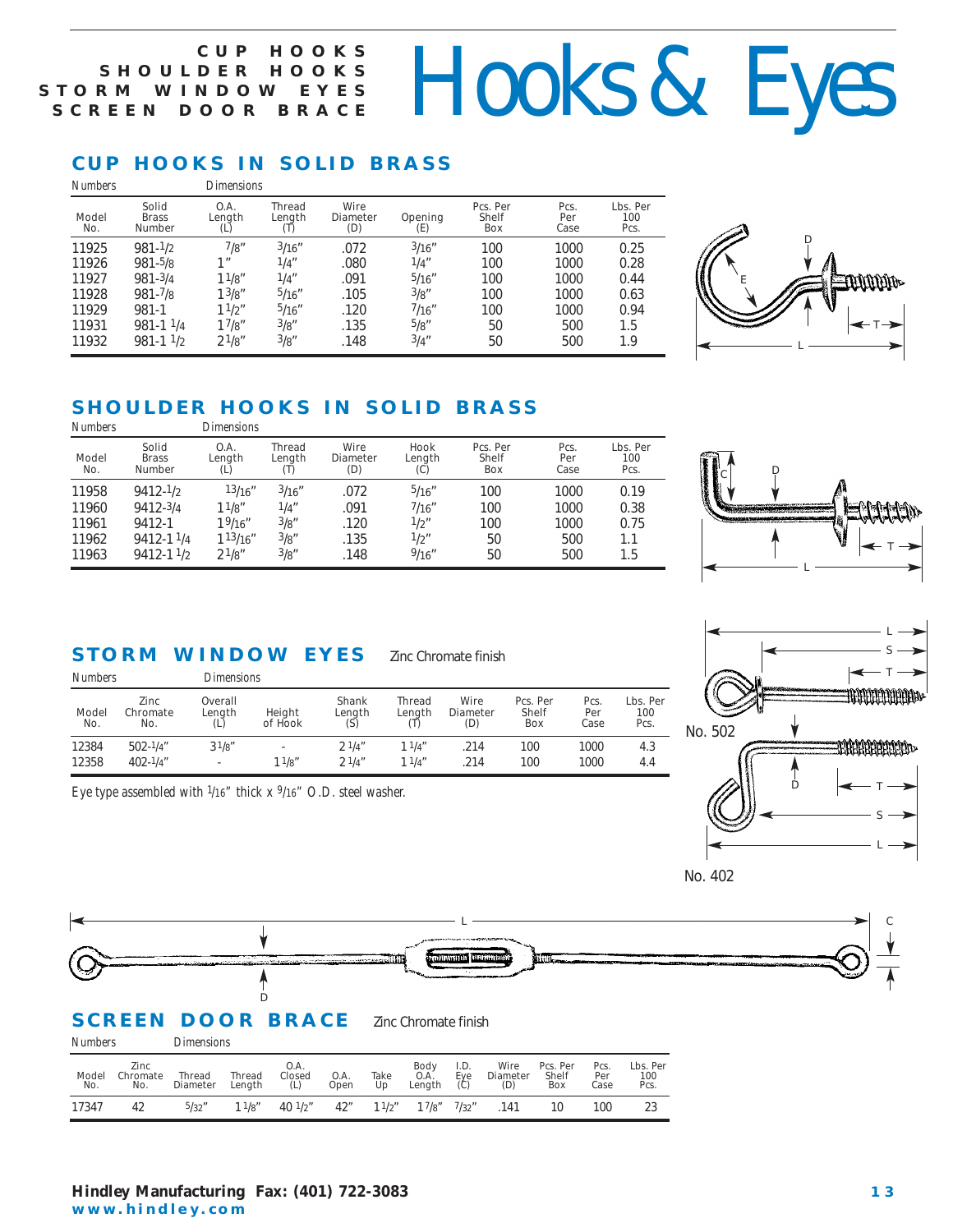# <span id="page-13-0"></span>Screw Eyes STANDARD S

# **C** S **THUTHILID** C T L

### **OPEN STYLE** Zinc Chromate finish

| Numbers             |                                 |                | Dimensions      |                        |                         |                     |                         |                                 |                     |                         |  |  |  |  |
|---------------------|---------------------------------|----------------|-----------------|------------------------|-------------------------|---------------------|-------------------------|---------------------------------|---------------------|-------------------------|--|--|--|--|
| <b>Model</b><br>No. | Zinc.<br>Chromate<br>No.        | Opening        | 0.A.<br>Length  | Shank<br>Length<br>(S) | Thread<br>Length<br>(T) | I. D.<br>Eye<br>(C) | Wire<br>Diameter<br>(D) | Pcs. Per<br><b>Shelf</b><br>Box | Pcs.<br>Per<br>Case | Lbs. Per<br>100<br>Pcs. |  |  |  |  |
| 10193<br>10195      | W8 Open<br>W <sub>10</sub> Open | 1/4″<br>3/16'' | 15/g''<br>13/8" | 13/16''<br>11/16"      | 5/g''<br>5/8''          | 1/2"<br>7/16''      | 160<br>135              | 100<br>100                      | 1000<br>1000        | 1.5<br>1.0              |  |  |  |  |

**STYLE** 

**STYLE** 

# **EXTRA LONG STYLE** Zinc Chromate finish

*Numbers Dimensions*

*Zinc. O.A. Shank Thread I. D. Wire Pcs. Per Pcs. Lbs. Per Model Chromate Length Length Length Eye Diameter Shelf Per 100 No. No. (L) (S) (T) (C) (D) Box Case Pcs.* 10012 W81/2 2 5/16" 13/8" 13/16" 1/2" .160 100 1000 2.3

# **STANDARD STYLE** Available in Zinc Chromate or Solid Brass.

| <b>Numbers</b>      |                          |                     |                              | <b>Dimensions</b>                                 |                               |                                        |                                            |                                |                                 |                     |                         |
|---------------------|--------------------------|---------------------|------------------------------|---------------------------------------------------|-------------------------------|----------------------------------------|--------------------------------------------|--------------------------------|---------------------------------|---------------------|-------------------------|
| <b>Model</b><br>No. | Zinc.<br>Chromate<br>No. | <b>Model</b><br>No. | Solid<br><b>Brass</b><br>No. | O.A.<br>Length $\overset{\text{(L)}}{(\text{L})}$ | <b>Shank</b><br>Length<br>(S) | <b>Thread</b><br>Length $\binom{n}{b}$ | I. D.<br>Eye<br>$\left(\mathcal{C}\right)$ | Wire<br><b>Diameter</b><br>(D) | Pcs. Per<br><b>Shelf</b><br>Box | Pcs.<br>Per<br>Case | Lbs. Per<br>100<br>Pcs. |
| 10001               | W000                     |                     |                              | 37/8"                                             | $2$ "                         | $1 \frac{3}{4}$                        | 11/8"                                      | .365                           | 10                              | 100                 | 22.0                    |
| 10002               | <b>W00</b>               |                     |                              | 37/16''                                           | 15/8''                        | 11/2"                                  | 1''                                        | .331                           | 10                              | 100                 | 13.7                    |
| 10003               | W <sub>0</sub>           |                     |                              | 27/8"                                             | $11/2$ "                      | 15/16''                                | 13/16''                                    | .307                           | 50                              | 500                 | 10.2                    |
| 10005               | W <sub>2</sub>           |                     |                              | 25/8"                                             | 11/4"                         | 11/8"                                  | 3/4''                                      | .264                           | 50                              | 500                 | 6.7                     |
| 10007               | W <sub>4</sub>           | 10304               | 1004                         | 23/16''                                           | 11/8''                        | 1 <sup>''</sup>                        | 5/8''                                      | .225                           | 50                              | 500                 | 4.3                     |
| 10009               | W <sub>6</sub>           | 10305               | 1006                         | 115/16''                                          | 15/16''                       | 7/g''                                  | 9/16''                                     | .192                           | 100                             | 1000                | 2.7                     |
| 10011               | W <sub>8</sub>           | 10306               | 1008                         | 15/8"                                             | 3/4''                         | 5/8''                                  | 1/2''                                      | .160                           | 100                             | 1000                | 1.6                     |
| 10013               | W9                       |                     |                              | 19/16''                                           | 3/4''                         | 9/16''                                 | 7/16''                                     | .148                           | 100                             | 1000                | 1.3                     |
| 10014               | W10                      | 10308               | 1010                         | 13/8"                                             | 11/16''                       | 5/g''                                  | 7/16''                                     | .135                           | 100                             | 1000                | 1.0                     |
| 10016               | W12                      | 10309               | 1012                         | 13/16''                                           | 9/16''                        | 1/2''                                  | 3/g''                                      | .105                           | 100                             | 1000                | 0.53                    |
| 10018               | W14                      | 10311               | 1014                         | 11/16''                                           | 1/2''                         | 3/8''                                  | 5/16''                                     | .080                           | 100                             | 1000                | 0.28                    |
| 10042               | W104                     |                     |                              | 21/16''                                           | 11/16                         | 1"                                     | 1/2''                                      | .225                           | 100                             | 1000                | 3.8                     |
| 10044               | W106                     |                     |                              | 113/16''                                          | 15/16''                       | 3/4''                                  | 7/16''                                     | .192                           | 100                             | 1000                | 2.4                     |
| 10046               | W108                     |                     |                              | 19/16''                                           | 3/4''                         | 5/8''                                  | 3/g''                                      | .160                           | 100                             | 1000                | 1.4                     |
| 10048               | W110                     |                     |                              | 15/16''                                           | 11/16''                       | 5/g''                                  | 5/16''                                     | .135                           | 100                             | 1000                | 0.75                    |
| 10050               | W112                     |                     |                              | 11/8''                                            | 9/16''                        | 1/2''                                  | 5/16''                                     | .105                           | 100                             | 1000                | 0.47                    |
| 10052               | W114                     |                     |                              | 15/16''                                           | 1/2''                         | 3/8''                                  | 1/4''                                      | .080                           | 100                             | 1000                | 0.22                    |
| 10078               | W204                     | 10370               | 1204                         | 115/16''                                          | 11/8"                         | 7/g''                                  | 5/16''                                     | .225                           | 100                             | 1000                | 3.2                     |
| 10080               | W206                     | 10372               | 1206                         | 15/8"                                             | 15/16''                       | 3/4''                                  | 5/16''                                     | .192                           | 100                             | 1000                | 1.9                     |
| 10082               | W208                     | 10374               | 1208                         | 13/8"                                             | 13/16''                       | 5/g''                                  | 1/4''                                      | .160                           | 100                             | 1000                | 1.1                     |
| 10084               | W210                     | 10376               | 1210                         | 13/16''                                           | 11/16''                       | 5/8"                                   | 1/4''                                      | .135                           | 100                             | 1000                | 0.69                    |
| 10085               | W211                     | 10376               | 1210                         | 11/16''                                           | 5/g''                         | $1/2$ "                                | 3/16''                                     | .105                           | 100                             | 1000                | 0.69                    |
| 10086               | W212                     | 10378               | 1212                         | 15/16''                                           | 1/2"                          | 7/16''                                 | 3/16''                                     | .105                           | 100                             | 1000                | 0.36                    |
| 10088               | W214                     | 10380               | 1214                         | 13/16''                                           | 7/16''                        | 3/8''                                  | 3/16''                                     | .080                           | 100                             | 1000                | 0.19                    |
| 10090               | W216                     | 10382               | 1216                         | 11/16''                                           | 7/16''                        | 3/g''                                  | 1/g''                                      | .062                           | 100                             | 1000                | 0.08                    |
| 10148               | W208 1/2                 |                     |                              | 11/8"                                             | 1/2''                         | 1/2''                                  | 1/4''                                      | .160                           | 100                             | 1000                | 1.14                    |
| 10150               | W210 1/2                 |                     |                              | 1<br>$\mathbf{u}$                                 | 7/16''                        | 3/8''                                  | 1/4''                                      | .135                           | 100                             | 1000                | 0.63                    |
| 10151               | W211 1/2                 |                     |                              | 7/8''                                             | 3/g''                         | 7/16''                                 | 3/16''                                     | .120                           | 100                             | 1000                | 0.47                    |
| 10152               | W212 1/2                 |                     |                              | 3/4''                                             | $3/8$ "                       | 5/16''                                 | 3/16''                                     | .105                           | 100                             | 1000                | 0.33                    |
| 10153               | W213 1/2                 |                     |                              | 3/4''                                             | 5/16''                        | 1/4''                                  | 3/16''                                     | .092                           | 100                             | 1000                | 0.20                    |
| 10154               | W214 1/2                 | 10442               | 12141/2                      | 5/8"                                              | 5/16''                        | 1/4''                                  | 3/16''                                     | .080                           | 100                             | 1000                | 0.14                    |
| 10155               | W215 1/2                 |                     |                              | 9/16''                                            | 5/16''                        | 1/4''                                  | 1/8''                                      | .072                           | 100                             | 1000                | 0.11                    |
| 10156               | W216 1/2                 | 10444               | 12161/2                      | 1/2''                                             | 1/4''                         | 3/16''                                 | 1/g''                                      | .062                           | 100                             | 1000                | 0.09                    |
| 10157               | W217 1/2                 |                     |                              | 9/16''                                            | 5/16''                        | 3/16''                                 | 1/g''                                      | .056                           | 100                             | 1000                | 0.06                    |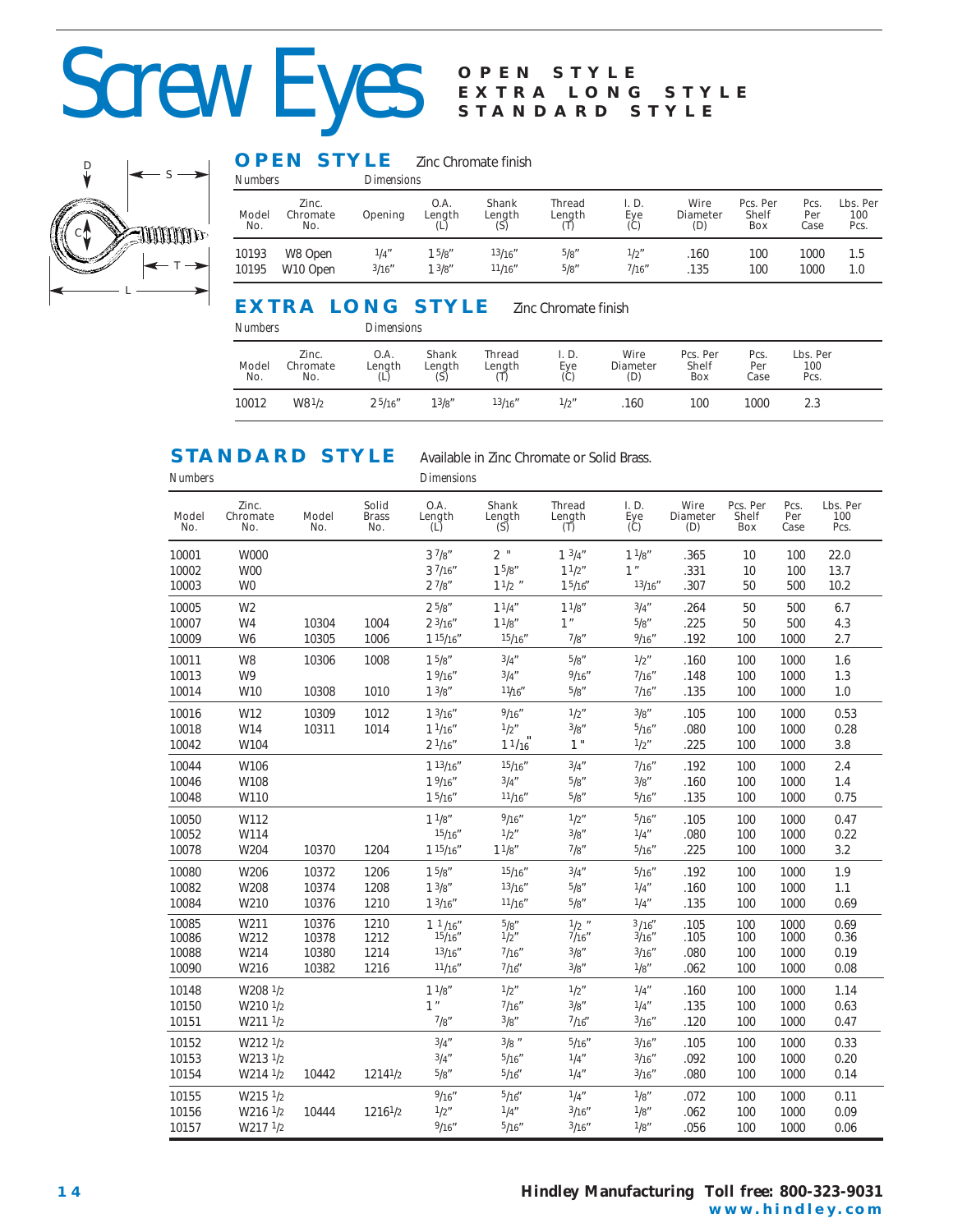## ROUND BEND SCREW HOOKS<br>
CURTAIN ROD HOOKS<br>
PARALLEL HOOKS
PARALLEL HOOKS **SQUARE CURTAIN PARALLEL**

# <span id="page-14-0"></span>**ROUND END SCREW HOOKS** Available in Zinc Chromate or Solid Brass.

| <b>Numbers</b>      |                         |              |                              | <i>Dimensions</i>     |                                |                               |                         |                                 |                     |                         |
|---------------------|-------------------------|--------------|------------------------------|-----------------------|--------------------------------|-------------------------------|-------------------------|---------------------------------|---------------------|-------------------------|
| <b>Model</b><br>No. | Zinc<br>Chromate<br>No. | Model<br>No. | <b>Solid</b><br>Brass<br>No. | O.A.<br>Length<br>(L) | <b>Thread</b><br>Length<br>(T) | Hook<br><b>Opening</b><br>(E) | Wire<br>Diameter<br>(D) | Pcs. Per<br><b>Shelf</b><br>Box | Pcs.<br>Per<br>Case | Lbs. Per<br>100<br>Pcs. |
| 10470               | W800                    |              |                              | 415/16''              | 13/4''                         | 1"                            | .307                    | 50                              | 500                 | 15.0                    |
| 10472               | W802                    |              |                              | 47/16''               | 11/2"                          | 1"                            | .264                    | 50                              | 500                 | 10.0                    |
| 10473               | W803                    |              |                              | $4^{1/8}$             | 13/4''                         | 15/16''                       | .244                    | 50                              | 500                 | 8.1                     |
| 10474               | W804                    |              |                              | 37/g''                | 11/2"                          | 13/16''                       | .225                    | 50                              | 500                 | 6.3                     |
| 10476               | W806                    | 10537        | 1806H                        | 33/8"                 | 7/g''                          | 3/4''                         | .192                    | 100                             | 1000                | 4.1                     |
| 10478               | W808                    | 10538        | 1808H                        | 29/16''               | 7/g''                          | 9/16''                        | .160                    | 100                             | 1000                | 2.1                     |
| 10480               | W810                    | 10539        | 1810H                        | $2^1/16''$            | 11/16''                        | 3/g''                         | .135                    | 100                             | 1000                | 1.2                     |
| 10482               | W812                    | 10540        | 1812H                        | 111/16''              | 5/g''                          | 5/16''                        | .105                    | 100                             | 1000                | 0.5                     |
| 10484               | W814                    | 10541        | 1814H                        | 15/16''               | 1/2"                           | 1/4''                         | .080                    | 100                             | 1000                | 0.28                    |



# **SQUARE BEND SCREW HOOKS** Available in Zinc Chromate or Solid Brass.<br> *Numbers*

| <b>Numbers</b>      |                         |              |                              | <b>Dimensions</b>     |                         |                       |                                |                                 |                     |                         |  |
|---------------------|-------------------------|--------------|------------------------------|-----------------------|-------------------------|-----------------------|--------------------------------|---------------------------------|---------------------|-------------------------|--|
| <b>Model</b><br>No. | Zinc<br>Chromate<br>No. | Model<br>No. | <b>Solid</b><br>Brass<br>No. | O.A.<br>Lenath<br>(L) | Thread<br>Length<br>(Ť) | Hook<br>Length<br>(C) | Wire<br><b>Diameter</b><br>(D) | Pcs. Per<br><b>Shelf</b><br>Box | Pcs.<br>Per<br>Case | Lbs. Per<br>100<br>Pcs. |  |
| 10501               | W904                    |              |                              | 31/16"                | 13/g''                  | 3/4''                 | .225                           | 100                             | 1000                | 4.1                     |  |
| 10503               | W906                    | 10567        | 1906                         | 25/g''                | 1 <sup>''</sup>         | 11/16''               | .192                           | 100                             | 1000                | 2.8                     |  |
| 10505               | W908                    | 10568        | 1908                         | $2^{1/4''}$           | 7/g''                   | 5/g''                 | .160                           | 100                             | 1000                | 1.6                     |  |
| 10507               | W910                    | 10569        | 1910                         | 113/16''              | 11/16''                 | 9/16''                | .135                           | 100                             | 1000                | 1.0                     |  |
| 10509               | W912                    | 10570        | 1912                         | 13/g''                | 5/g''                   | 3/g''                 | .105                           | 100                             | 1000                | 0.44                    |  |
| 10511               | W914                    | 10571        | 1914                         | 1 <sup>''</sup>       | 7/16''                  | 5/16''                | .080                           | 100                             | 1000                | 0.19                    |  |



# **CURTAIN ROD HOOKS** Brass finish

| <b>Numbers</b>      |                               | Dimensions            |                                |                       |                                |                                 |                     |                         |  |
|---------------------|-------------------------------|-----------------------|--------------------------------|-----------------------|--------------------------------|---------------------------------|---------------------|-------------------------|--|
| <b>Model</b><br>No. | <b>Brass</b><br>Plated<br>No. | O.A.<br>Length<br>(L) | <b>Thread</b><br>Length<br>(T) | Hook<br>Length<br>(C) | Wire<br><b>Diameter</b><br>(D) | Pcs. Per<br><b>Shelf</b><br>Box | Pcs.<br>Per<br>Case | Lbs. Per<br>100<br>Pcs. |  |
| 12244               | 713                           | 11/4"                 | 7/16''                         | 3/8"                  | .092                           | 100                             | 1000                | 0.31                    |  |
| 12243               | 711                           | $2^{1/4''}$           | 1/2"                           | 5/g''                 | .120                           | 100                             | 1000                | 1.4                     |  |
| 12247               | 2710                          | 3"                    | 5/g''                          | 3/4''                 | .135                           | 100                             | 1000                | 1.6                     |  |
| 12249               | 4710                          | 41/4"                 | 9/16''                         | 3/4''                 | .148                           | 100                             | 1000                | 2.9                     |  |
| 12278               | 6710                          | 53/4''                | 5/g''                          | 3/4''                 | .160                           | 100                             | 1000                | 3.8                     |  |



# **PARALLEL HOOKS** Zinc Chromate finish

| <b>Numbers</b>      |                         | Dimensions            |                         |                     |                                |                                 |                     |                         |
|---------------------|-------------------------|-----------------------|-------------------------|---------------------|--------------------------------|---------------------------------|---------------------|-------------------------|
| <b>Model</b><br>No. | Zinc<br>Chromate<br>No. | O.A.<br>Length<br>(L) | <b>Thread</b><br>Length | I.D.<br>Hook<br>(C) | Wire<br><b>Diameter</b><br>(D) | Pcs. Per<br><b>Shelf</b><br>Box | Pcs.<br>Per<br>Case | Lbs. Per<br>100<br>Pcs. |
| 10460               | $706 - 21/2$            | $2^{1/2}$             | 15/16''                 | 15/32''             | .192                           | 100                             | 1000                | 3.4                     |
| 10462               | 706-3                   | 3 "                   | 11/g''                  | 15/32''             | .192                           | 100                             | 1000                | 3.8                     |
| 10464               | $706 - 31/2$            | $3^{1/2}$             | 11/4''                  | 15/32''             | .192                           | 100                             | 1000                | 4.4                     |

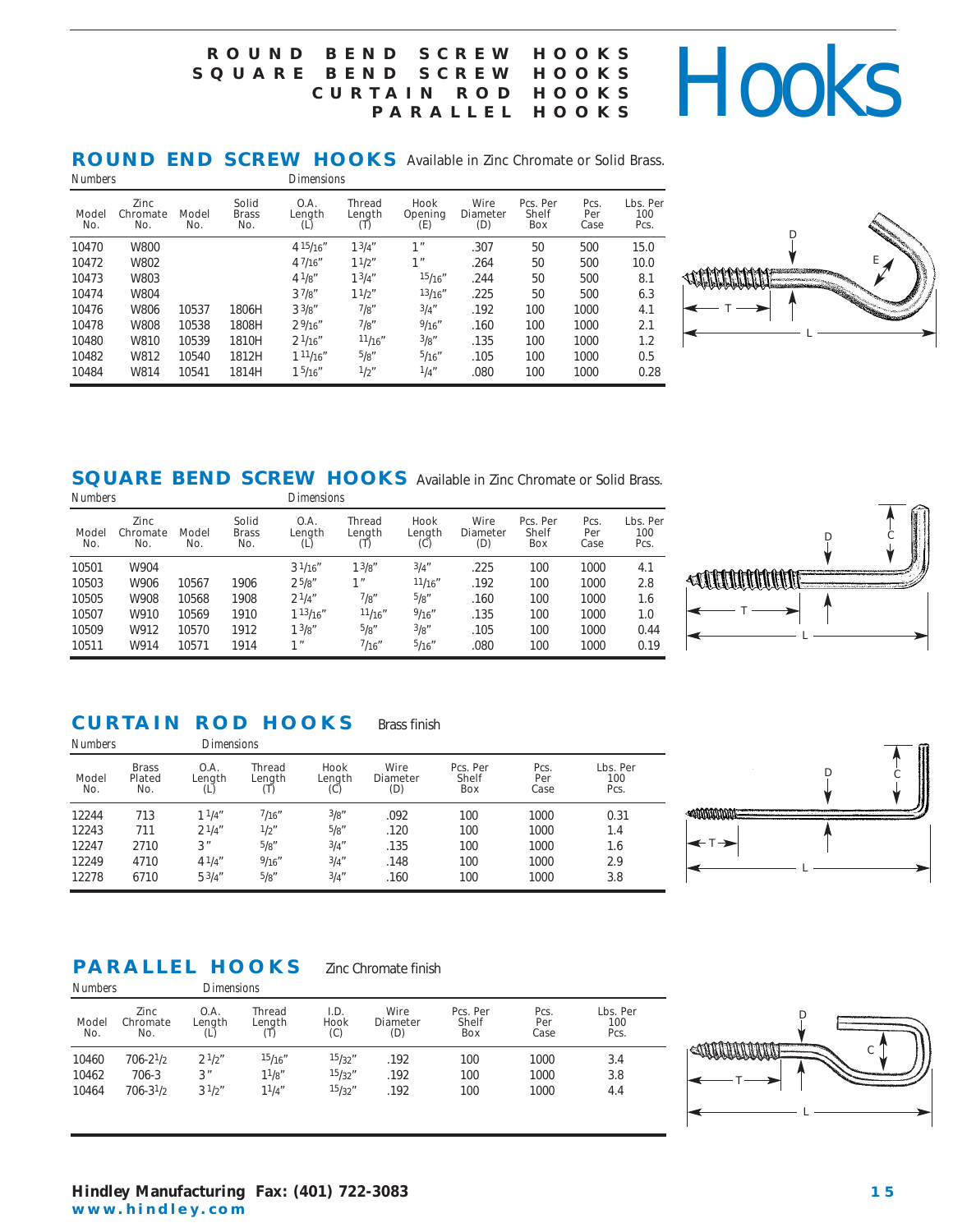# <span id="page-15-0"></span>Hooks

# **HEAVY OPEN STYLE S-HOOKS** Zinc Chromate finish

L E D C

| Numbers             |                          | Dimensions            |                    |                       |                                |                                 |                     |                         |
|---------------------|--------------------------|-----------------------|--------------------|-----------------------|--------------------------------|---------------------------------|---------------------|-------------------------|
| <b>Model</b><br>No. | Zinc.<br>Chromate<br>No. | 0.A.<br>Length<br>(L) | Dia.<br>Eye<br>(C) | <b>Opening</b><br>(E) | Wire<br><b>Diameter</b><br>(D) | Pcs. Per<br><b>Shelf</b><br>Box | Pcs.<br>Per<br>Case | Lbs. Per<br>100<br>Pcs. |
| 11715               | 174-3/4"                 | 3/4''                 | 3/16''             | 3/16''                | .092                           | 100                             | 1000                | 0.83                    |
| 11716               | $174-1$                  | 1 <sup>''</sup>       | 1/4''              | 3/16''                | .120                           | 100                             | 1000                | 0.75                    |
| 11717               | 174-1 1/4"               | 11/4"                 | 3/8''              | 1/4''                 | .148                           | 50                              | 500                 | 1.5                     |
| 11718               | 174-1 1/2"               | 11/2"                 | 7/16''             | 1/4''                 | .177                           | 50                              | 500                 | 2.4                     |
| 11719               | 174-1 3/4"               | 13/4"                 | 1/2''              | 5/16''                | .192                           | 50                              | 500                 | 3.4                     |
| 11720               | $174-2$                  | יי כ                  | 9/16''             | 3/8''                 | .250                           | 50                              | 500                 | 5.7                     |
| 11721               | 174-2 1/4"               | 21/4"                 | 5/8''              | 5/16''                | .250                           | 50                              | 500                 | 6.9                     |
| 11722               | 174-2 1/2"               | 21/2"                 | 3/4''              | 7/16''                | .307                           | 50                              | 500                 | 11.8                    |
| 11723               | $174-3$                  | २ "                   | 7/8''              | 1/2''                 | .307                           | 10                              | 100                 | 14.2                    |

### MEDIUM OPEN STYLE S-HOOKS Zinc Chromate finish *Numbers Dimensions*

L E D C

| <b>Model</b><br>No. | Zinc.<br><b>Chromate</b><br>No. | 0.A.<br>Length<br>(L) | Dia.<br>Eye<br>(C) | <b>Opening</b><br>(E) | Wire<br><b>Diameter</b><br>(D) | Pcs. Per<br><b>Shelf</b><br>Box | Pcs.<br>Per<br>Case | Lbs. Per<br>100<br>Pcs. |
|---------------------|---------------------------------|-----------------------|--------------------|-----------------------|--------------------------------|---------------------------------|---------------------|-------------------------|
| 11760               | 41S                             | $1 \frac{1}{2}$ "     | 1/2''              | 1/4''                 | .141                           | 20                              | 200                 | 1.7                     |
| 11761               | 42S                             | 17/8"                 | 5/8''              | 1/4''                 | .160                           | 20                              | 200                 | 2.6                     |
| 11762               | 43S                             | $2^{1/8}$             | 3/4''              | 1/4''                 | .177                           | 20                              | 200                 | 3.4                     |
| 11763               | 44S                             | $2^{1/2}$             | 13/16''            | 5/16''                | .214                           | 20                              | 200                 | 5.7                     |
| 11764               | 45S                             | $2 \frac{3}{4}$ "     | 7/8''              | 3/8''                 | .272                           | 20                              | 200                 | 10.2                    |
| 11765               | 46S                             | $3 \frac{1}{4}$ "     | 1 <sup>H</sup>     | 1/2''                 | .331                           | 10                              | 100                 | 16.8                    |



Available in both Zinc Chromate and Solid Brass.

# **IGHT OPEN STYLE S-HOOKS**

| <b>Numbers</b>      |                          |              |                          | Dimensions            |                    |                       |                                |                                 |                     |                         |
|---------------------|--------------------------|--------------|--------------------------|-----------------------|--------------------|-----------------------|--------------------------------|---------------------------------|---------------------|-------------------------|
| <b>Model</b><br>No. | Zinc.<br>Chromate<br>No. | Model<br>No. | Solid<br>Brass<br>Number | 0.A.<br>Length<br>(L) | Dia.<br>Eye<br>(C) | <b>Opening</b><br>(E) | Wire<br><b>Diameter</b><br>(D) | Pcs. Per<br><b>Shelf</b><br>Box | Pcs.<br>Per<br>Case | Lbs. Per<br>100<br>Pcs. |
| 11803               | 1C                       | 11834        | 10                       | 13/4"                 | 5/8''              | 5/16''                | .105                           | 100                             | 1000                | 1.1                     |
| 11804               | 2C                       | 11835        | 20                       | 11/2"                 | 1/2"               | 1/4''                 | .105                           | 100                             | 1000                | 2.1                     |
| 11805               | ЗC                       | 11836        | 30                       | 11/4"                 | 3/8"               | 1/4''                 | .105                           | 100                             | 1000                | 0.69                    |
| 11806               | 4C                       | 11837        | 40                       | $^{\prime\prime}$     | 5/16''             | 3/16''                | .092                           | 100                             | 1000                | 0.50                    |
| 11807               | 5C                       | 11838        | 50                       | $^{7}/8"$             | 1/4''              | 3/16''                | .092                           | 100                             | 1000                | 0.38                    |
| 11808               | 6C                       | 11839        | 60                       | 3/4''                 | 1/4''              | 1/8"                  | .080                           | 100                             | 1000                | 0.25                    |

# L  $\mathbb{Z}$  D  $\mathbb{Z}$  C

Available in both Zinc Chromate and Solid Brass.

# LIGHT CLOSED STYLE S-HOOKS

| Numbers      |                          |              |                                 | Dimensions            |                    |                         |                                 |                     |                         |
|--------------|--------------------------|--------------|---------------------------------|-----------------------|--------------------|-------------------------|---------------------------------|---------------------|-------------------------|
| Model<br>No. | Zinc.<br>Chromate<br>No. | Model<br>No. | <b>Solid</b><br>Brass<br>Number | 0.A.<br>Length<br>(L) | Dia.<br>Eye<br>(C) | Wire<br>Diameter<br>(D) | Pcs. Per<br><b>Shelf</b><br>Box | Pcs.<br>Per<br>Case | Lbs. Per<br>100<br>Pcs. |
| 11774        | 809C                     |              |                                 | $2 \frac{1}{8}$ "     | 3/4''              | .148                    | 100                             | 1000                | 2.7                     |
|              |                          | 11865        | 1809S                           | $2^{1/8}$             | 3/4''              | .141                    | 100                             | 1000                | 2.9                     |
| 11775        | 810C                     | 11866        | 1810S                           | 15/8"                 | 1/2''              | .135                    | 100                             | 1000                | 1.7                     |
| 11776        | 811C                     | 11867        | 1811S                           | 11/4"                 | 3/8''              | .120                    | 100                             | 1000                | 1.0                     |
| 11777        | 812C                     | 11868        | 1812S                           | $1 \frac{1}{8}$ "     | 5/16''             | .105                    | 100                             | 1000                | 0.69                    |
| 11778        | 813C                     |              |                                 | 7/8''                 | 1/4''              | .092                    | 100                             | 1000                | 0.38                    |

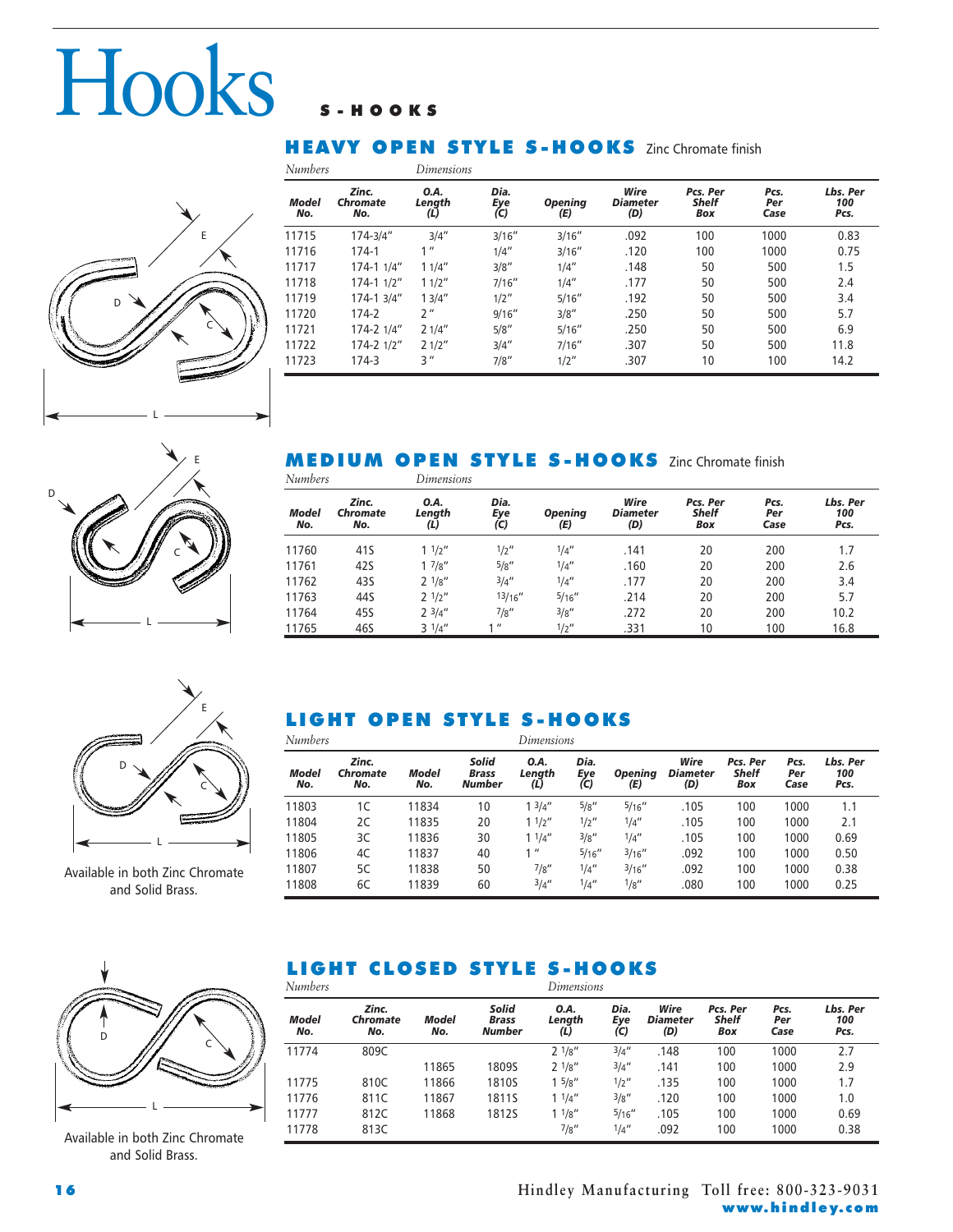# GATE HOOKS

# <span id="page-16-0"></span>**GATE HOOKS** Solid Brass finish.

| Numbers      |                          |                     |                  | Dimensions             |                          |                     |                         |  |  |
|--------------|--------------------------|---------------------|------------------|------------------------|--------------------------|---------------------|-------------------------|--|--|
| Model<br>No. | Solid<br>Brass<br>Number | Hook<br>Lenath<br>ω | Wire<br>Diameter | Screw<br>Eye<br>Number | Pcs. Per<br>Shelf<br>Box | Pcs.<br>Per<br>Case | Lbs. Per<br>100<br>Pcs. |  |  |
| 10639        | 1040-11/2                | 11/2"               | .135             | 1210                   | 100                      | 1000                | 2.4                     |  |  |
| 10640        | 1040-2                   | 2"                  | .141             | 1210                   | 50                       | 500                 | 3.4                     |  |  |
| 10641        | 1040-21/2                | 21/2"               | .160             | 1208                   | 50                       | 500                 | 4.7                     |  |  |
| 10642        | 1040-3                   | 3"                  | .186             | 1208                   | 50                       | 500                 | 5.8                     |  |  |





# GATE HOOKS Zinc Chromate finish.

| ramoers      |                            |                     |                  | Dimensions             |                          |                     |                         |
|--------------|----------------------------|---------------------|------------------|------------------------|--------------------------|---------------------|-------------------------|
| Model<br>No. | Zinc<br>Chromate<br>Number | Hook<br>Length<br>ω | Wire<br>Diameter | Screw<br>Eye<br>Number | Pcs. Per<br>Shelf<br>Box | Pcs.<br>Per<br>Case | Lbs. Per<br>100<br>Pcs. |
| 10600        | W40-1                      | 1"                  | .105             | 213                    | 100                      | 1000                | 0.7                     |
| 10601        | W40-11/2                   | $1^{1/2''}$         | .135             | 211                    | 100                      | 1000                | 2.1                     |
| 10602        | W40-2                      | 2″                  | .148             | 210                    | 50                       | 500                 | 3.2                     |
| 10603        | W40-21/2                   | 21/z''              | .160             | 209                    | 50                       | 500                 | 4.3                     |
| 10604        | W40-3                      | 3″                  | .177             | 208                    | 50                       | 500                 | 5.7                     |
| 10605        | W40-4                      | $4^{\prime\prime}$  | .192             | 206                    | 50                       | 500                 | 8.9                     |
| 10607        | W40-6                      | 6″                  | .225             | 204                    | 10                       | 100                 | 16.0                    |
| 10608        | W40-8                      | 8″                  | .225             | 204                    | 10                       | 100                 | 19.1                    |
| 10610        | W40-12                     | 12"                 | .225             | 204                    | 10                       | 100                 | 24.4                    |

# **SAFETY GATE HOOKS** Zinc Chromate finish.

| <b>Numbers</b>      |                                   | Dimensions            |                         |                               |                                 |                     |                         |
|---------------------|-----------------------------------|-----------------------|-------------------------|-------------------------------|---------------------------------|---------------------|-------------------------|
| <b>Model</b><br>No. | Zinc<br>Chromate<br><b>Number</b> | Hook<br>Length<br>(L) | Wire<br><b>Diameter</b> | Screw<br>Eye<br><b>Number</b> | Pcs. Per<br><b>Shelf</b><br>Box | Pcs.<br>Per<br>Case | Lbs. Per<br>100<br>Pcs. |
| 10650               | W740-2                            | 2 <sup>''</sup>       | .148                    | 210                           | 50                              | 500                 | 3.3                     |
| 10651               | W740-2 1/2                        | 21/2"                 | .160                    | 209                           | 50                              | 500                 | 4.5                     |
| 10652               | W740-3                            | 3"                    | 177                     | 208                           | 50                              | 500                 | 5.5                     |

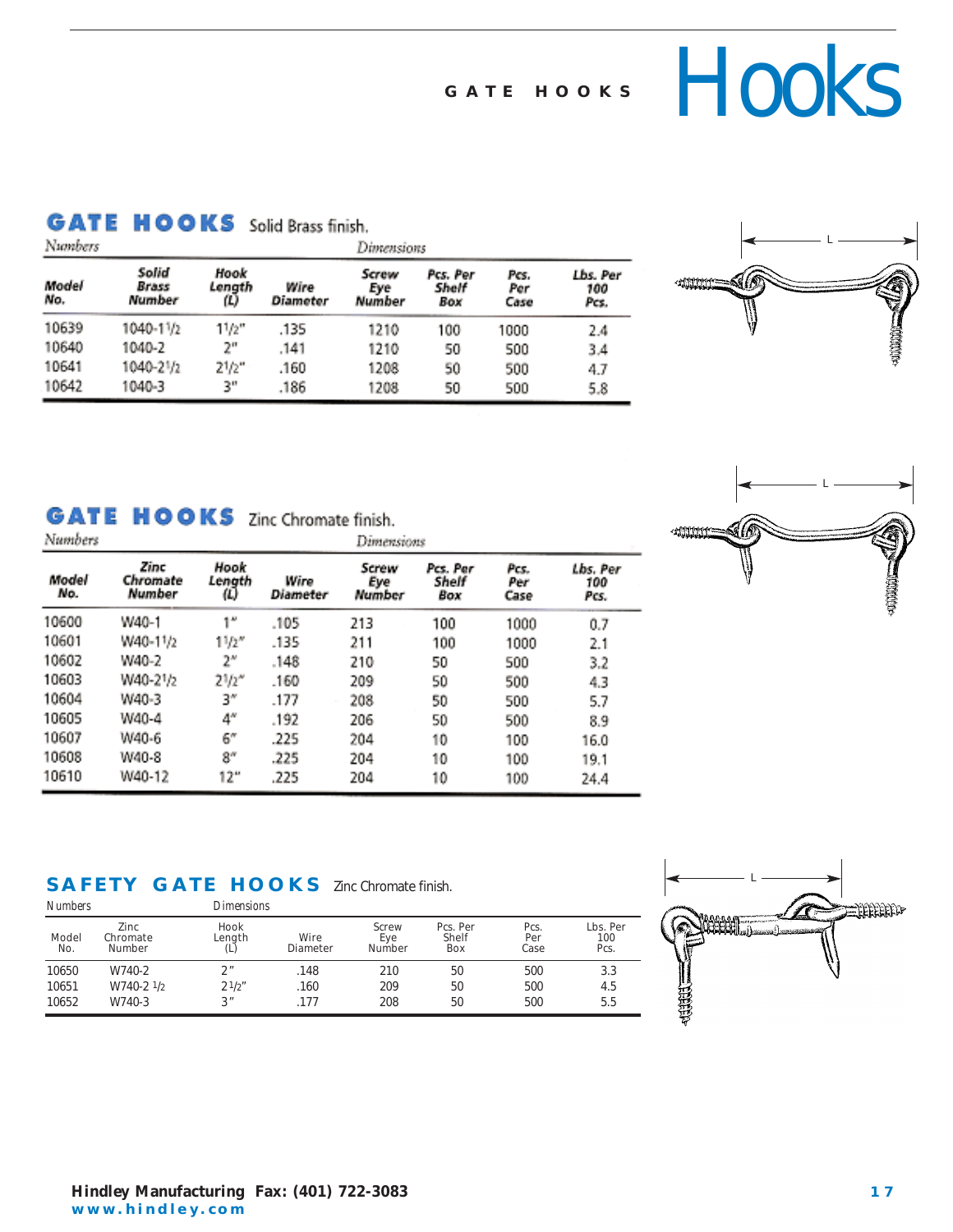# <span id="page-17-0"></span>**Hooks** SCREW HOOKS

# **CLOTHESLINE HOOKS**

Zinc Chromate finish

# **SCREW HOOKS** Lag Screw Thread



| <b>Numbers</b>      |                                          | Dimensions            |                         |                        |                         |                                 |                     |                         |
|---------------------|------------------------------------------|-----------------------|-------------------------|------------------------|-------------------------|---------------------------------|---------------------|-------------------------|
| <b>Model</b><br>No. | <b>Zinc</b><br>Chromate<br><b>Number</b> | 0.A.<br>Length<br>(L) | <b>Thread</b><br>Length | Hook<br>Opening<br>(E) | Wire<br>Diameter<br>(D) | Pcs. Per<br><b>Shelf</b><br>Box | Pcs.<br>Per<br>Case | Lbs. Per<br>100<br>Pcs. |
| 12152               | $324 - 1/4$                              | $4^{1/8}$             | 1 <sup>3</sup> /4''     | 15/16''                | .244                    | 10                              | 100                 | 8.6                     |
| 12153               | $324 - 5/16$                             | 41/2"                 | 13/4''                  | 1 <sub>''</sub>        | .307                    | 10                              | 100                 | 13.6                    |
| 12154               | $324 - 3/8$                              | 47/g''                | 13/4''                  | 11/16''                | .365                    | 10                              | 100                 | 21.0                    |

# **SCREW HOOKS** Machine Thread with Hex Nut



| Numbers             |                                   |                       | Dimensions                     |                               |                       |              |                                 |                     |                         |
|---------------------|-----------------------------------|-----------------------|--------------------------------|-------------------------------|-----------------------|--------------|---------------------------------|---------------------|-------------------------|
| <b>Model</b><br>No. | Zinc<br>Chromate<br><b>Number</b> | O.A.<br>Length<br>(L) | <b>Thread</b><br>Length<br>(T) | Hook<br><b>Opening</b><br>(E) | Thread<br>Size<br>(W) | Wire<br>Dia. | Pcs. Per<br><b>Shelf</b><br>Box | Pcs.<br>Per<br>Case | Lbs. Per<br>100<br>Pcs. |
| 12188               | $614 - 5/32$                      | 15/g''                | 1 <sup>''</sup>                | 1/4''                         | $8 - 32$              | .141         | 10                              | 100                 | 1.6                     |
| 12189               | $614 - 3/16$                      | 2 "                   | 11/4"                          | 5/16''                        | $10 - 24$             | .160         | 10                              | 100                 | 2.1                     |
| 12190               | $614 - 7/32$                      | $2^{3}/8''$           | $1 \frac{3}{8}$ "              | 3/g''                         | $12 - 24$             | .186         | 10                              | 100                 | 2.6                     |
| 12191               | $614 - 1/4$                       | 25/g''                | 19/16''                        | 3/g''                         | $1/4 - 20$            | .214         | 10                              | 100                 | 4.3                     |
| 12192               | $614 - 5/16$                      | 31/4"                 | 13/4"                          | 5/g''                         | $5/16 - 18$           | .272         | 10                              | 100                 | 9.1                     |
| 12193               | $614 - \frac{3}{8}$               | 37/8"                 | $2^{3}/8"$                     | 11/16''                       | $3/8 - 16$            | .331         | 10                              | 100                 | 14.8                    |

# L T E D



E

# **CLOTHESLINE HOOK** Lag Screw Thread For Wooden Posts

| <b>Numbers</b>      |                                   | Dimensions            |                         |                               |                                |                                 |                     |                         |
|---------------------|-----------------------------------|-----------------------|-------------------------|-------------------------------|--------------------------------|---------------------------------|---------------------|-------------------------|
| <b>Model</b><br>No. | Zinc<br>Chromate<br><b>Number</b> | 0.A.<br>Length<br>(L) | <b>Thread</b><br>Length | Hook<br><b>Opening</b><br>(E) | Wire<br><b>Diameter</b><br>(D) | Pcs. Per<br><b>Shelf</b><br>Box | Pcs.<br>Per<br>Case | Lbs. Per<br>100<br>Pcs. |
| 12077               | $240 - 5/16$                      | $\Lambda$ "           | 13/4''                  | 13/ <sub>16</sub> "           | 307                            |                                 | 100                 | 11.4                    |

# **CLOTHESLINE HOOKS** Machine Thread for Metal Posts

| <b>Numbers</b>      |                                   | Dimensions            |                  |                                          |                        |                       |                                 |                     |                         |
|---------------------|-----------------------------------|-----------------------|------------------|------------------------------------------|------------------------|-----------------------|---------------------------------|---------------------|-------------------------|
| <b>Model</b><br>No. | Zinc<br>Chromate<br><b>Number</b> | O.A.<br>Length<br>(L) | Thread<br>Length | <b>Shank</b><br>Length<br>$(\mathsf{S})$ | Hook<br>Opening<br>(E) | Thread<br>Size<br>(W) | Pcs. Per<br><b>Shelf</b><br>Box | Pcs.<br>Per<br>Case | Lbs. Per<br>100<br>Pcs. |
| 12130               | 442                               | 41/4"                 | 23/4"            | 27/g''                                   | 3/4''                  | $1/4 - 20$            | 10                              | 100                 | 8.0                     |
| 12050               | 540                               | $4^{1/4''}$           | 25/16''          | $2^{3/4''}$                              | 15/16''                | $5/16 - 18$           | 10                              | 100                 | 12.3                    |
| 12131               | 542                               | 6                     | 37/g''           | 41/2"                                    | 7/g''                  | $5/16 - 18$           | 10                              | 100                 | 16.0                    |
| 12132               | 622                               | 71/4''                | 37/s''           | 47/g''                                   | 11/16''                | $3/8 - 16$            | 10                              | 100                 | 27.0                    |
| 12133               | 642                               | $8^{1/4''}$           | $3^{7}/8"$       | 57/g''                                   | 11/16''                | $3/8 - 16$            | 10                              | 100                 | 29.4                    |



# **CLOTHESLINE HOOK** Plate Style

| <b>Numbers</b>      |                                   | Dimensions           |                      |                                |                                 |                     |                         |
|---------------------|-----------------------------------|----------------------|----------------------|--------------------------------|---------------------------------|---------------------|-------------------------|
| <b>Model</b><br>No. | Zinc<br>Chromate<br><b>Number</b> | Projection<br>Length | Plate<br><b>Size</b> | Wire<br><b>Diameter</b><br>(D) | Pcs. Per<br><b>Shelf</b><br>Box | Pcs.<br>Per<br>Case | Lbs. Per<br>100<br>Pcs. |
| 12102               | 340                               | $\gamma$ "           | $13/4''$ x $13/4''$  | .307                           | 10                              | 100                 | 16.0                    |

### **1 8 Hindley Manufacturing Toll free: 800-323-9031 www.hindley.com**

L T W

<u>ittimisteemaania</u>

S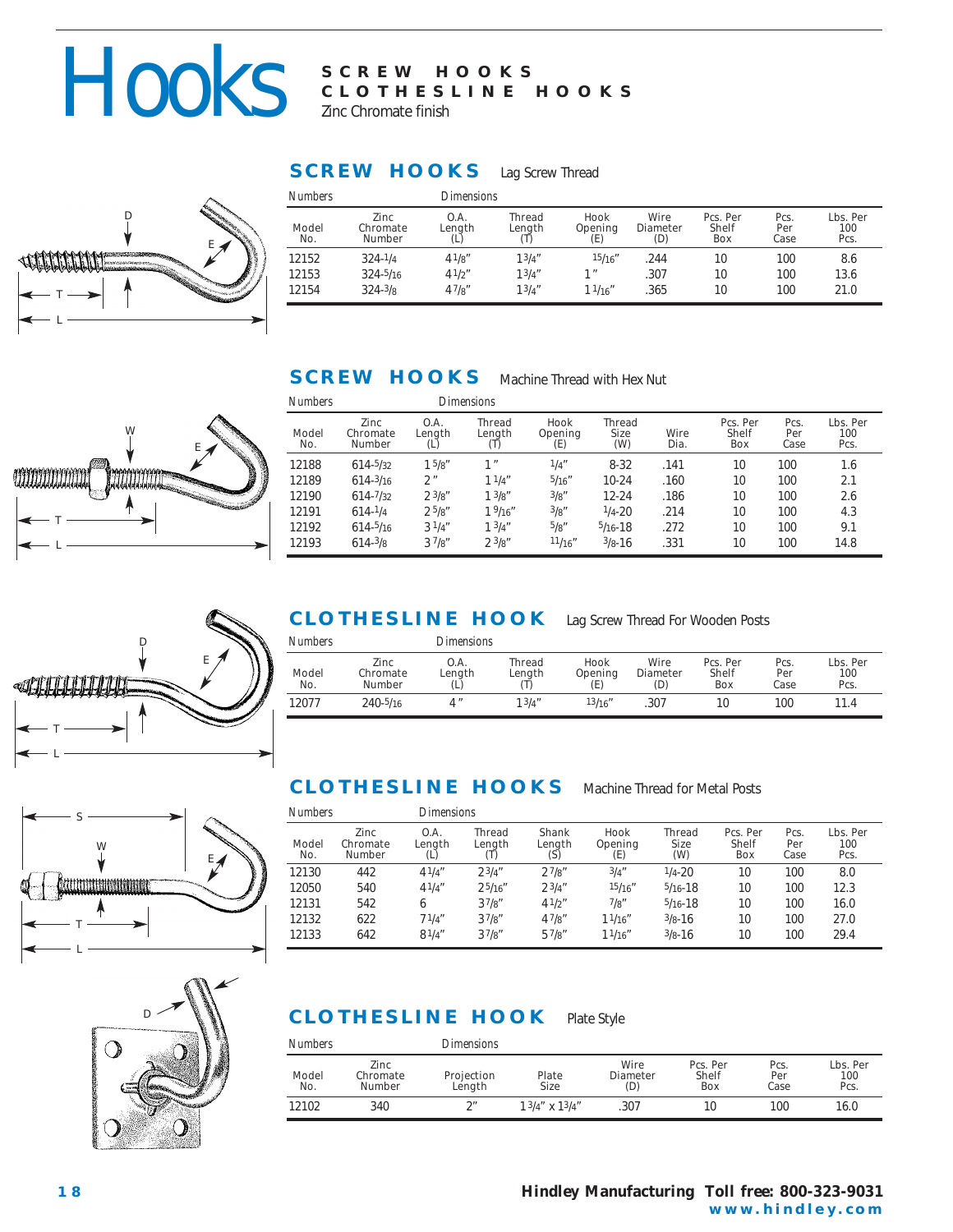<span id="page-18-0"></span>RAMMOCK HOOKS **HOOKS** Rings **PORCH SWING HOOKS HITCHING RINGS**

Zinc Chromate finish

# **HAMMOCK HOOK** Plate Style

| <b>Numbers</b>      |                                   | Dimensions               |                               |                      |                  |                                 |                     |                         |
|---------------------|-----------------------------------|--------------------------|-------------------------------|----------------------|------------------|---------------------------------|---------------------|-------------------------|
| <b>Model</b><br>No. | Zinc<br>Chromate<br><b>Number</b> | Overall<br>Length<br>(L) | Hook<br><b>Opening</b><br>(E) | Plate<br><b>Size</b> | Wire<br>Diameter | Pcs. Per<br><b>Shelf</b><br>Box | Pcs.<br>Per<br>Case | Lbs. Per<br>100<br>Pcs. |
| 11540               | 134                               | 37/g''                   | 1 <sub>II</sub>               | $13/4''$ x $21/8''$  | 307              | 10                              |                     | 100                     |

# **HAMMOCK HOOK** Lag Thread Style

| <b>Numbers</b>      |                                   | <i>Dimensions</i>        |               |                  |                        |              |                                  |                                 |                     |                         |  |
|---------------------|-----------------------------------|--------------------------|---------------|------------------|------------------------|--------------|----------------------------------|---------------------------------|---------------------|-------------------------|--|
| <b>Model</b><br>No. | Zinc<br>Chromate<br><b>Number</b> | Overall<br>Length<br>(L) | Eye<br>Lenath | Thread<br>Lenath | Hook<br>Opening<br>(E) | Hook<br>Wire | Eve<br>Wire<br>Diameter Diameter | Pcs. Per<br><b>Shelf</b><br>Box | Pcs.<br>Per<br>Case | Lbs. Per<br>100<br>Pcs. |  |
| 11515               | 124                               | 35/g''                   | $3^{1/4}$     | 13/a''           | 1 <sup>''</sup>        | 365          | .365                             | 10                              | 100                 | 25.8                    |  |

# **PORCH SWING HOOKS**

| <b>Numbers</b>      |                            | Dimensions            |                         |                               |                                |                                 |                     |                         |
|---------------------|----------------------------|-----------------------|-------------------------|-------------------------------|--------------------------------|---------------------------------|---------------------|-------------------------|
| <b>Model</b><br>No. | Zinc<br>Chromate<br>Number | 0.A.<br>Length<br>(L) | <b>Thread</b><br>Length | Hook<br><b>Opening</b><br>(E) | Wire<br><b>Diameter</b><br>(D) | Pcs. Per<br><b>Shelf</b><br>Box | Pcs.<br>Per<br>Case | Lbs. Per<br>100<br>Pcs. |
| 11689               | 234                        | 35/8"                 | 13/4''                  | 3/4''                         | .307                           | 10                              | 100                 | 10.9                    |
| 11690               | 254                        | $4^{1/4}$             | 13/4''                  | 3/4''                         | .365                           | 10                              | 100                 | 16.0                    |

# **HITCHING RING** Plate Style

| <b>Numbers</b>      |                                   | Dimensions          |                       |                                 |                     |                         |  |  |  |  |
|---------------------|-----------------------------------|---------------------|-----------------------|---------------------------------|---------------------|-------------------------|--|--|--|--|
| <b>Model</b><br>No. | Zinc<br>Chromate<br><b>Number</b> | Plate<br>Slze       | Ring<br>Size<br>(C)   | Pcs. Per<br><b>Shelf</b><br>Box | Pcs.<br>Per<br>Case | Lbs. Per<br>100<br>Pcs. |  |  |  |  |
| 11640               | 24H                               | $13/4''$ x $21/8''$ | $.307 \times 2"$ I.D. | 10                              | 100                 | 28.1                    |  |  |  |  |

# **HITCHING RINGS** Machine Thread Style with Hex Nut

| <b>Numbers</b>      |                                   | Dimensions             |                       |                         |                       |                                |                                 |                     |                         |
|---------------------|-----------------------------------|------------------------|-----------------------|-------------------------|-----------------------|--------------------------------|---------------------------------|---------------------|-------------------------|
| <b>Model</b><br>No. | Zinc<br>Chromate<br><b>Number</b> | <b>Shank</b><br>Lenath | Ring<br>Size<br>(C)   | <b>Thread</b><br>Length | <b>Thread</b><br>Size | Wire<br><b>Diameter</b><br>(D) | Pcs. Per<br><b>Shelf</b><br>Box | Pcs.<br>Per<br>Case | Lbs. Per<br>100<br>Pcs. |
| 11661               | $34 - 21/2$                       | $2^{1/2}$              | $.307 \times 2"$ I.D. | 2 <sup>n</sup>          | $3/8 - 16$            | .331                           | 10                              | 100                 | 31.0                    |
| 11662               | $34-4$                            | 4 <sup>''</sup>        | $.307 \times 2"$ I.D. | 3"                      | $3/8 - 16$            | .331                           | 10                              | 100                 | 35.4                    |
| 11663               | $34-6$                            | 6"                     | $.307 \times 2"$ I.D. | 4"                      | $3/8 - 16$            | .331                           | 10                              | 100                 | 40.0                    |

# **HITCHING RING** Lag Thread Style

| <b>Numbers</b>      |                                   | <b>Dimensions</b>        |                        |                         |                     |                         |                                 |                     |                         |
|---------------------|-----------------------------------|--------------------------|------------------------|-------------------------|---------------------|-------------------------|---------------------------------|---------------------|-------------------------|
| <b>Model</b><br>No. | Zinc<br>Chromate<br><b>Number</b> | Eve O.A<br>Lenath<br>(L) | Shank<br>Length<br>(S) | Thread<br>Length<br>(T) | Ring<br>Size<br>(C) | Wire<br>Diameter<br>(D) | Pcs. Per<br><b>Shelf</b><br>Box | Pcs.<br>Per<br>Case | Lbs. Per<br>100<br>Pcs. |
| 11615               | 14H                               | 35/g''                   | $\gamma$ "             | 115/16''                | $307 \times 2$ "    | 365                     |                                 | 100                 | 31.0                    |



D





平和时间的时间的

L

E

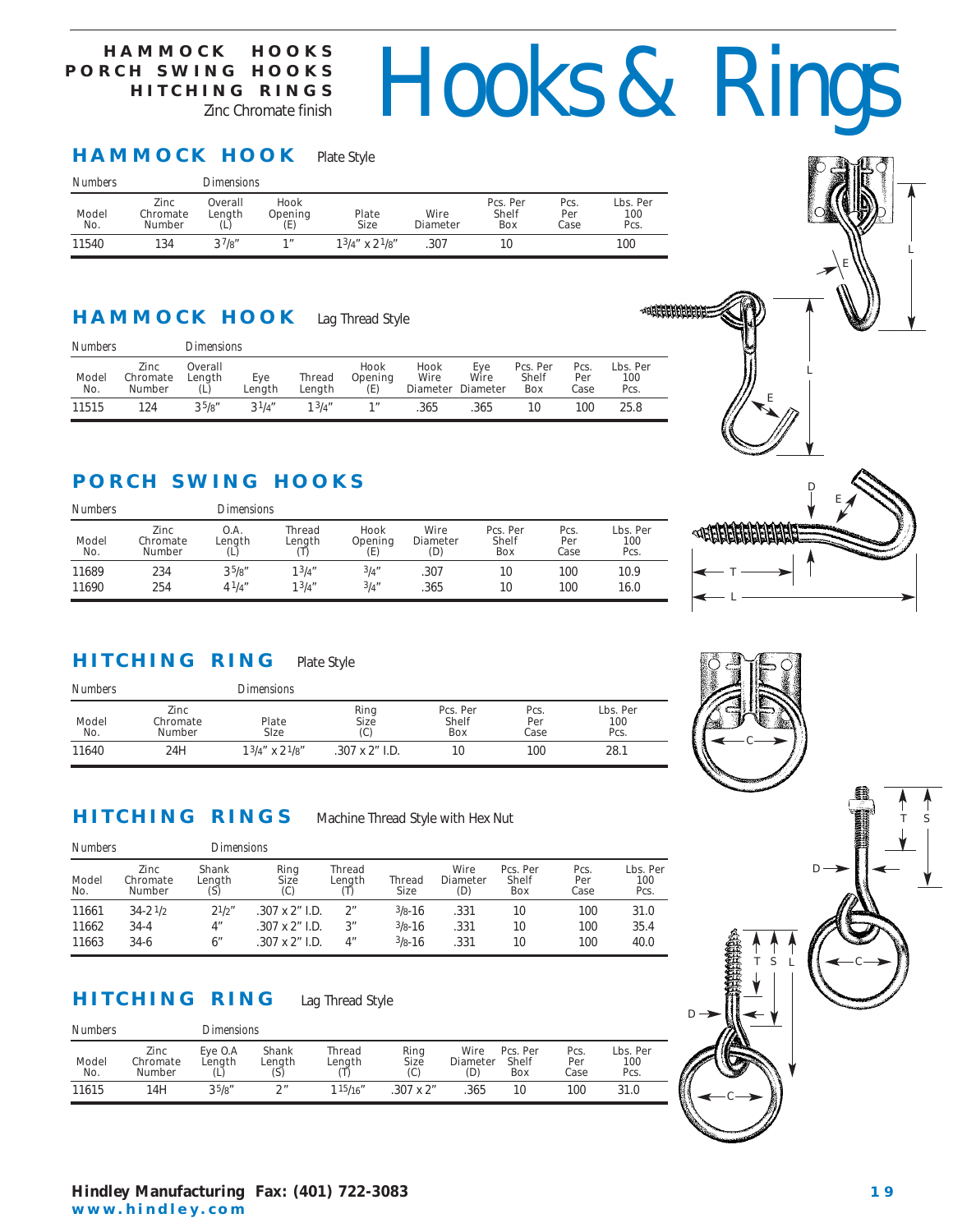# <span id="page-19-0"></span>Stor-All Hooks

Plastisol Coated Zinc Chromate Finish











# **STOR-ALL OVERHEAD HOOKS**

Plastisol coated – designed primarily for overhead use.

| <b>Numbers</b>      |                          |                         | Dimensions            |                             |                               |                         |                                 |                     |                         |  |
|---------------------|--------------------------|-------------------------|-----------------------|-----------------------------|-------------------------------|-------------------------|---------------------------------|---------------------|-------------------------|--|
| <b>Model</b><br>No. | Product<br><b>Number</b> | Finish                  | O.A.<br>Length<br>(L) | Projection<br>Length<br>(P) | Hook<br><b>Opening</b><br>(E) | Wire<br>Diameter<br>(D) | Pcs. Per<br><b>Shelf</b><br>Box | Pcs.<br>Per<br>Case | Lbs. Per<br>100<br>Pcs. |  |
| 12440               | 101P                     | <b>Plastisol Coated</b> | - 6″                  | $4^{1/2}$                   | $2^{\frac{1}{16}}$            | 264                     | 10                              | 100                 | 19.0                    |  |
| 12541               | 121P                     | <b>Plastisol Coated</b> | Б″                    | 37/s''                      | 113/16''                      | 225                     | 20                              | 200                 | 11.7                    |  |

# **STOR-ALL UTILITY HOOK**

Plastisol coated – designed for both vertical and overhead use.

| Numbers             |                          |                         |                        | Dimensions              |                         |                                 |                     |                         |  |  |  |
|---------------------|--------------------------|-------------------------|------------------------|-------------------------|-------------------------|---------------------------------|---------------------|-------------------------|--|--|--|
| <b>Model</b><br>No. | Product<br><b>Number</b> | Finish                  | Inside<br>Width<br>(E) | Inside<br>Length<br>(E) | Wire<br>Diameter<br>(D) | Pcs. Per<br><b>Shelf</b><br>Box | Pcs.<br>Per<br>Case | Lbs. Per<br>100<br>Pcs. |  |  |  |
| 12442               | 103P                     | <b>Plastisol Coated</b> | 31/2"                  | 31/2"                   | 264                     | 10                              | 100                 | 23.4                    |  |  |  |

# **STOR-ALL LADDER HOOKS**

Designed to be mounted with 2 screws on vertical surfaces.

| Numbers | <i>Dimensions</i> |
|---------|-------------------|
|---------|-------------------|

| <b>Model</b><br>No. | Product<br><b>Number</b> | Finish                  | Projection<br>Length<br>(P) | Wire<br><b>Diameter</b><br>(D) | Pcs. Per<br><b>Shelf</b><br>Box | Pcs.<br>Per<br>Case | Lbs. Per<br>100<br>Pcs. |
|---------------------|--------------------------|-------------------------|-----------------------------|--------------------------------|---------------------------------|---------------------|-------------------------|
| 12443               | 102P                     | <b>Plastisol Coated</b> |                             | .264                           | 10                              | 100                 | 18.4                    |

# **STOR-ALL RAFTER HOOKS**

Designed to hang from a standard 2 x 4.

| <b>Numbers</b>      |                          |                         | Dimensions                          |                        |                                |                                 |                     |                         |  |
|---------------------|--------------------------|-------------------------|-------------------------------------|------------------------|--------------------------------|---------------------------------|---------------------|-------------------------|--|
| <b>Model</b><br>No. | Product<br><b>Number</b> | Finish                  | O.A.<br>Length<br>$\left( L\right)$ | Inside<br>Width<br>(C) | Wire<br><b>Diameter</b><br>(D) | Pcs. Per<br><b>Shelf</b><br>Box | Pcs.<br>Per<br>Case | Lbs. Per<br>100<br>Pcs. |  |
| 12492               | 105                      | Zinc Chromate           |                                     | 15/g''                 | 264                            | 10                              | 100                 | 18.0                    |  |
| 12462               | 105P                     | <b>Plastisol Coated</b> |                                     | 15/g''                 | 264                            | 10                              | 100                 | 18.9                    |  |

# **STOR-ALL DRIVE HOOKS**

Designed to be hammered into any supporting surface.

| <b>Numbers</b> |                          |                         | Dimensions     |                               |                         |                                 |                     |                         |  |  |
|----------------|--------------------------|-------------------------|----------------|-------------------------------|-------------------------|---------------------------------|---------------------|-------------------------|--|--|
| Model<br>No.   | Product<br><b>Number</b> | <b>Finish</b>           | O.A.<br>Length | Hook<br><b>Opening</b><br>(C) | Wire<br>Diameter<br>(D) | Pcs. Per<br><b>Shelf</b><br>Box | Pcs.<br>Per<br>Case | Lbs. Per<br>100<br>Pcs. |  |  |
| 12994          | 107                      | Zinc Chromate           | 23/8"          | 11/4"                         | .192                    | 50                              | 500                 | 4.5                     |  |  |
| 12995          | 107P                     | <b>Plastisol Coated</b> | 23/g''         | 11/4"                         | .192                    | 50                              | 500                 | 5.0                     |  |  |
| 12496          | 109                      | Zinc Chromate           | 53/16''        | $2^{3/4''}$                   | .192                    | 20                              | 200                 | 9.0                     |  |  |
| 12497          | 109P                     | <b>Plastisol Coated</b> | 53/16''        | 23/4''                        | .192                    | 20                              | 200                 | 9.9                     |  |  |

# **STOR-ALL 2-PRONG TOOL HOOK**

Designed to be mounted with 2 screws and plate.

| Numbers             |                          |               | <b>Dimensions</b>             |                             |                                |                                 |                     |                         |  |  |
|---------------------|--------------------------|---------------|-------------------------------|-----------------------------|--------------------------------|---------------------------------|---------------------|-------------------------|--|--|
| <b>Model</b><br>No. | Product<br><b>Number</b> | Finish        | <b>Inside</b><br>Width<br>(C) | Projection<br>Length<br>(P) | Wire<br><b>Diameter</b><br>(D) | Pcs. Per<br><b>Shelf</b><br>Box | Pcs.<br>Per<br>Case | Lbs. Per<br>100<br>Pcs. |  |  |
| 12498               | 111                      | Zinc Chromate | $3 \frac{1}{4}$               | Δ″                          | 225                            | 10                              | 100                 | 18.5                    |  |  |

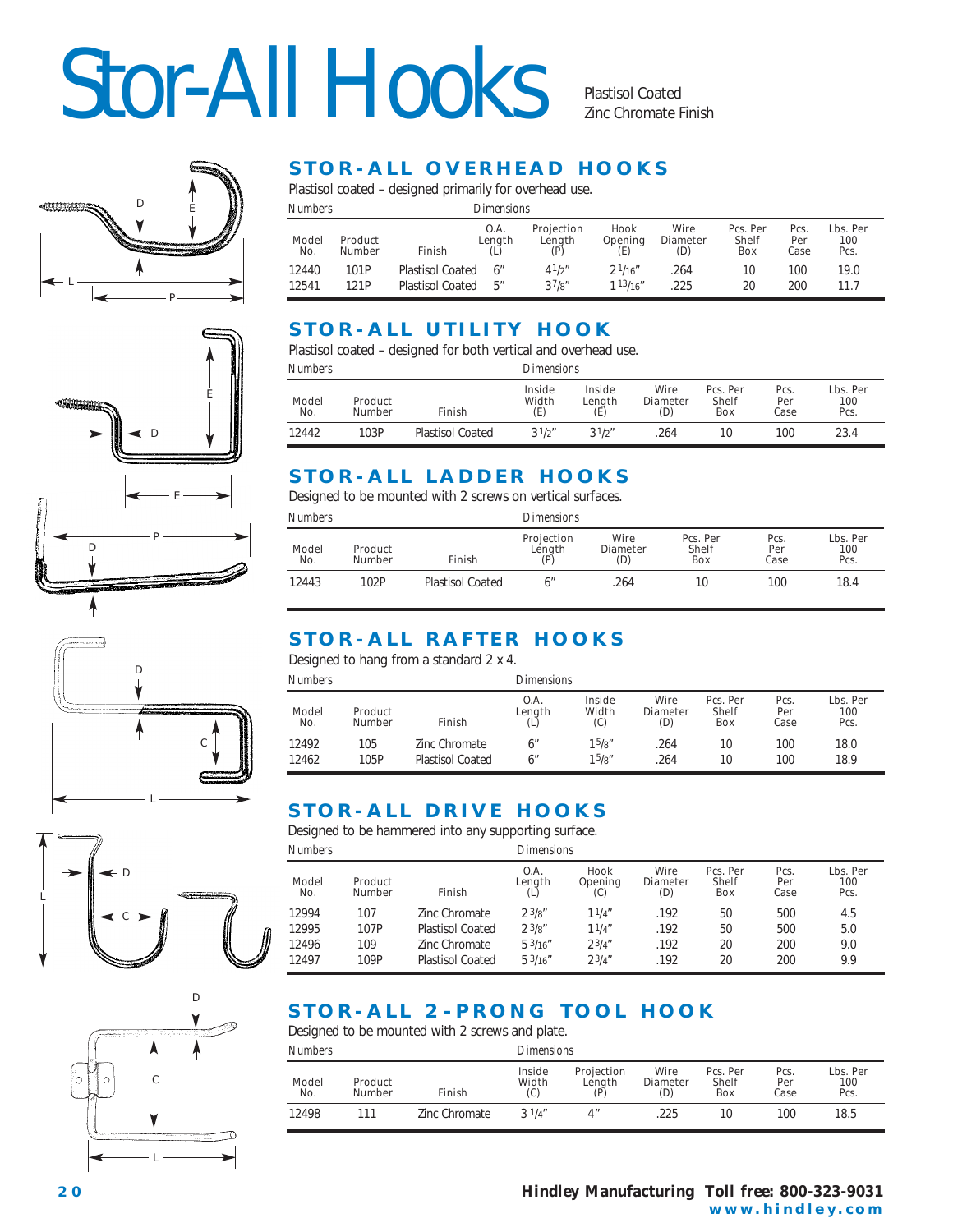Plastisol Coated Zinc Chromate Finish

# Stor-All Hooks

# <span id="page-20-0"></span>STOR-ALL TOOL CLIPS AND BROOM CLIPS

Designed to be mounted with one screw.

| <b>Numbers</b> |                   |                         |                                | Dimensions                           |                                 |                     |                         |  |  |  |
|----------------|-------------------|-------------------------|--------------------------------|--------------------------------------|---------------------------------|---------------------|-------------------------|--|--|--|
| Model<br>No.   | Product<br>Number | <b>Description</b>      | Finish                         | For<br><b>Diameter</b><br>Size       | Pcs. Per<br><b>Shelf</b><br>Box | Pcs.<br>Per<br>Case | Lbs. Per<br>100<br>Pcs. |  |  |  |
| 12533<br>12535 | 113<br>115        | Tool Clip<br>Broom Clip | Zinc Chromate<br>Zinc Chromate | $3/g'' - 5/g''$<br>$3/4$ "-1 $1/8$ " | 50<br>50                        | 500<br>500          | 4.0                     |  |  |  |

No. 113 No. 115

# STOR-ALL Y HOOK

A multi-purpose storage hook designed for vertical use.

Heavy red plastisol coating; packed 10 pcs. per shelf box.

| <b>Numbers</b> |                                 |                         | Dimensions                    |                                    |                                |                             |  |  |  |
|----------------|---------------------------------|-------------------------|-------------------------------|------------------------------------|--------------------------------|-----------------------------|--|--|--|
| Model<br>No.   | <b>Product</b><br><b>Number</b> | Finish                  | <b>Inside</b><br>Width<br>(C) | <b>Projection</b><br>Length<br>(P) | Wire<br><b>Diameter</b><br>(D) | Lbs. Per<br><b>100 Pcs.</b> |  |  |  |
| 12536          | 117P                            | <b>Plastisol Coated</b> | $1\frac{5}{8}$ "              | $2^{7}/8"$                         | .264                           | 14.5                        |  |  |  |



# STOR-ALL UTILITY HOOK

A multi-purpose storage hook designed for vertical use.

Heavy red plastisol coating; packed 10 pcs. per shelf box.

| <b>Numbers</b>      |                                 |                         | Dimensions            |                                    |                                |                      |  |  |
|---------------------|---------------------------------|-------------------------|-----------------------|------------------------------------|--------------------------------|----------------------|--|--|
| <b>Model</b><br>No. | <b>Product</b><br><b>Number</b> | Finish                  | 0.A.<br>Length<br>(L) | <b>Projection</b><br>Length<br>(P) | Wire<br><b>Diameter</b><br>(D) | Lbs. Per<br>100 Pcs. |  |  |
| 12539               | 119P                            | <b>Plastisol Coated</b> | 8''                   | $6^{1}/4''$                        | .264                           | 22.7                 |  |  |

| <b>Numbers</b>      |                          |                  |                       | Dimensions                         |                               |                                |                                        |                     |                         |  |  |
|---------------------|--------------------------|------------------|-----------------------|------------------------------------|-------------------------------|--------------------------------|----------------------------------------|---------------------|-------------------------|--|--|
| <b>Model</b><br>No. | <b>Product</b><br>Number | Finish           | 0.A.<br>Length<br>(L) | <b>Projection</b><br>Length<br>(P) | Hook<br><b>Opening</b><br>(C) | Wire<br><b>Diameter</b><br>(D) | Pcs. Per<br><b>Shelf</b><br><b>Box</b> | Pcs.<br>Per<br>Case | Lbs. Per<br>100<br>Pcs. |  |  |
| 12537               | 806P                     | Plastisol Coated | $3^{3}/8''$           | 71/g''                             | 3/4''                         | .192                           | 50                                     | 500                 | 4.7                     |  |  |

# STOR-ALL SCREW HOOK

# STOR-ALL COAT AND HAT HOOKS

| <b>Numbers</b>      |                          |                         | Dimensions                         |                      |                                |                                 |                     |                         |
|---------------------|--------------------------|-------------------------|------------------------------------|----------------------|--------------------------------|---------------------------------|---------------------|-------------------------|
| <b>Model</b><br>No. | Product<br><b>Number</b> | Finish                  | <b>Projection</b><br>Length<br>(P) | <b>Height</b><br>(H) | Wire<br><b>Diameter</b><br>(D) | Pcs. Per<br><b>Shelf</b><br>Box | Pcs.<br>Per<br>Case | Lbs. Per<br>100<br>Pcs. |
| 12299               | B446                     | <b>Brass Plated</b>     | $3^{1/8}$ "                        | $1 \frac{3}{4}$ "    | .135                           | 50                              | 500                 | 6.2                     |
| 12301               | N446                     | Nickel Plated           | $3^{1/8}$ "                        | $1 \frac{3}{4}$ "    | .135                           | 50                              | 500                 | 6.2                     |
| 12302               | <b>W446P</b>             | <b>Plastisol Coated</b> | 31/8"                              | $1 \frac{3}{4}$ "    | .135                           | 50                              | 500                 | 7.1                     |
| 12303               | Z446                     | Zinc Chromate           | $3^{1/8}$ "                        | $1 \frac{3}{4}$ "    | .135                           | 50                              | 500                 | 6.2                     |





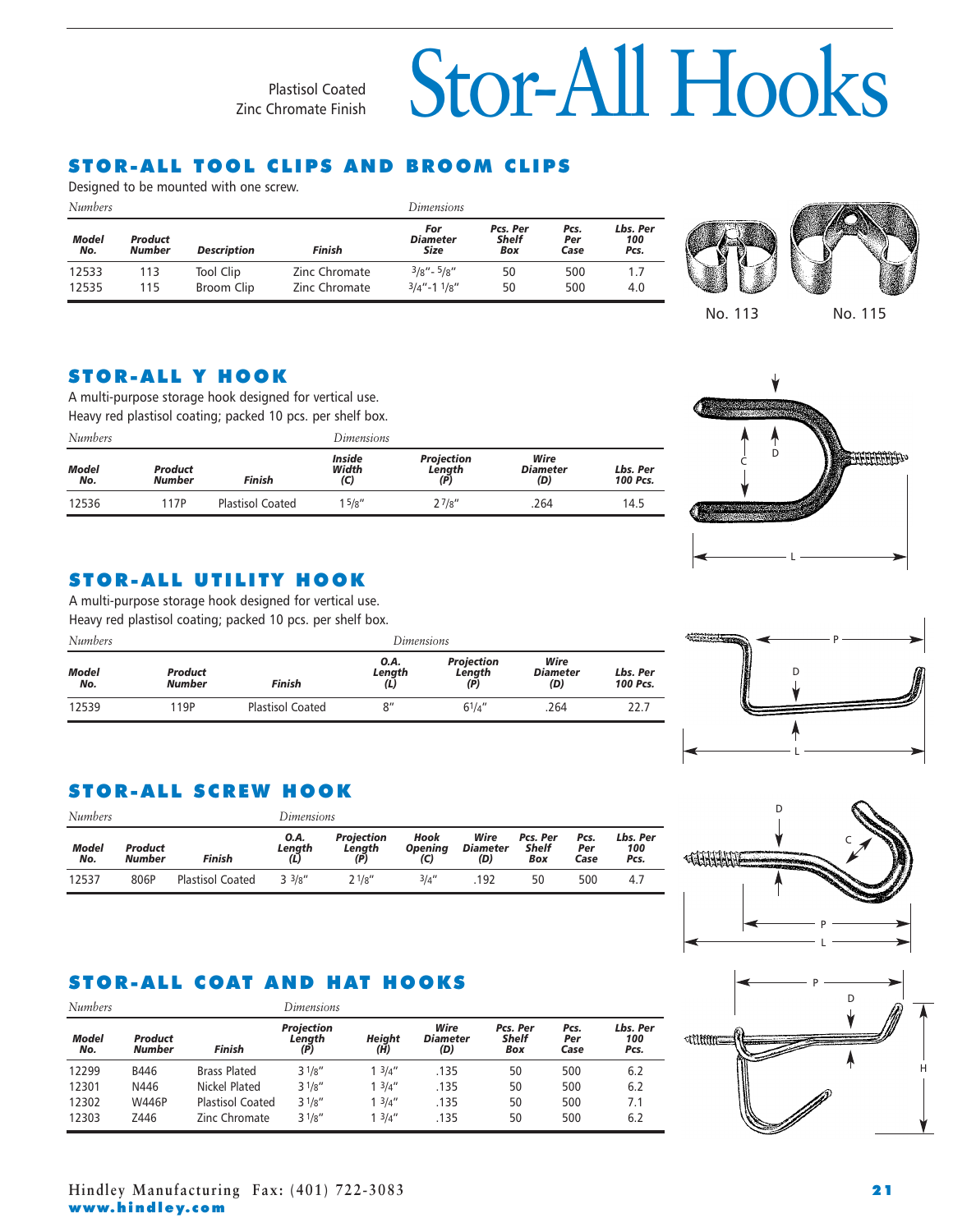<span id="page-21-0"></span>Peg Hooks



(SL-11L not pictured)





# SINGLE LOOP HOOKS

Fit 1/8" and 1/4" perforated board. Zinc Chromate finish.

| <b>Numbers</b>      |                | Dimensions                         |                      |                       |                         |                                 |                     |                         |
|---------------------|----------------|------------------------------------|----------------------|-----------------------|-------------------------|---------------------------------|---------------------|-------------------------|
| <b>Model</b><br>No. | Item<br>Number | <b>Projection</b><br>Length<br>(P) | <b>Height</b><br>(H) | Hook<br>Length<br>(A) | Wire<br><b>Diameter</b> | Pcs. Per<br><b>Shelf</b><br>Box | Pcs.<br>Per<br>Case | Lbs. Per<br>100<br>Pcs. |
| 13501               | $SL-11L$       | 1/4''                              | 7/8''                | 5/8"                  | .148                    | 100                             | 1000                | 1.2                     |
| 13502               | $SL-1L$        | 1/4''                              | 11/2"                | 5/8''                 | .148                    | 100                             | 1000                | 1.7                     |
| 13503               | SL-3L          | 1/2"                               | 11/2"                | 5/8''                 | .148                    | 100                             | 1000                | 1.8                     |
| 13504               | SL-5L          | 1 <sup>II</sup>                    | 11/2"                | 3/4''                 | .148                    | 100                             | 1000                | 2.2                     |
| 13505               | SL-7L          | 11/2"                              | 1 <sup>3</sup> /4''  | $^{\prime\prime}$     | .148                    | 100                             | 1000                | 2.6                     |

REGULAR DUTY

# STRAIGHT ARM HOOKS

Fit 1/8" and 1/4" perforated board. Zinc Chromate finish.

| Numbers             |                       | Dimensions                         |                      |                         |                                 |                     |                         |  |  |
|---------------------|-----------------------|------------------------------------|----------------------|-------------------------|---------------------------------|---------------------|-------------------------|--|--|
| <b>Model</b><br>No. | Item<br><b>Number</b> | <b>Projection</b><br>Length<br>(P) | <b>Height</b><br>(H) | Wire<br><b>Diameter</b> | Pcs. Per<br><b>Shelf</b><br>Box | Pcs.<br>Per<br>Case | Lbs. Per<br>100<br>Pcs. |  |  |
| 13510               | <b>SA-18L</b>         | 7/8''                              | 11/2"                | 148                     | 100                             | 1000                | 1.8                     |  |  |
| 13511               | <b>SA-20L</b>         | 11/2"                              | 11/2"                | 148                     | 100                             | 1000                |                         |  |  |

# DOUBLE BACK SINGLE HOOKS

Fit 1/8" and 1/4" perforated board. Zinc Chromate finish.

| <b>Numbers</b> |                       | Dimensions                         |                 |                       |                         |                                 |                     |                         |
|----------------|-----------------------|------------------------------------|-----------------|-----------------------|-------------------------|---------------------------------|---------------------|-------------------------|
| Model<br>No.   | Item<br><b>Number</b> | <b>Projection</b><br>Length<br>(P) | Width<br>(H)    | Hook<br>Length<br>(A) | Wire<br><b>Diameter</b> | Pcs. Per<br><b>Shelf</b><br>Box | Pcs.<br>Per<br>Case | Lbs. Per<br>100<br>Pcs. |
| 13515          | DB-2L                 | 7''                                | 1 <sup>II</sup> | 1/2"                  | .148                    | 20                              | 200                 | 3.8                     |
| 13516          | DB-4L                 | $4^{\prime\prime}$                 | 1 <sup>II</sup> | 1/2''                 | .148                    | 20                              | 200                 | 5.1                     |
| 13517          | DB-6L                 | 6"                                 | 1 <sup>II</sup> | 1/2''                 | .148                    | 20                              | 200                 | 6.3                     |
| 13518          | DB-8L                 | 8"                                 | 1 <sup>II</sup> | 1/2"                  | .148                    | 20                              | 200                 | 6.9                     |
| 13519          | <b>DB-10L</b>         | 10''                               | 1 <sup>II</sup> | 1/2''                 | .148                    | 20                              | 200                 | 8.2                     |

# DOUBLE LOOP HOOKS

Fit 1/8" and 1/4" perforated board. Zinc Chromate finish.

| Numbers             |                | Dimensions                         |                      |              |                       |                         |                                 |                     |                         |
|---------------------|----------------|------------------------------------|----------------------|--------------|-----------------------|-------------------------|---------------------------------|---------------------|-------------------------|
| <b>Model</b><br>No. | Item<br>Number | <b>Projection</b><br>Length<br>(P) | <b>Height</b><br>(H) | Width<br>(W) | Hook<br>Length<br>(A) | Wire<br><b>Diameter</b> | Pcs. Per<br><b>Shelf</b><br>Box | Pcs.<br>Per<br>Case | Lbs. Per<br>100<br>Pcs. |
| 13525               | <b>DL-31L</b>  | 2 <sup>''</sup>                    | 13/4''               | 1 11         | 1 1/4"                | .148                    | 30                              | 300                 | 7.2                     |
| 13526               | <b>DL-41L</b>  | $4^{1/2}$                          | 11/4"                | 11           | 1/2''                 | .148                    | 40                              | 400                 | 7.9                     |

# LITERATURE HOLDERS

Fit 1/8" and 1/4" perforated board. Zinc Chromate finish.

| Numbers      |                | Dimensions                         |               |                  |                         |                                 |                     |                         |  |  |  |
|--------------|----------------|------------------------------------|---------------|------------------|-------------------------|---------------------------------|---------------------|-------------------------|--|--|--|
| Model<br>No. | Item<br>Number | <b>Projection</b><br>Length<br>(P) | Height<br>(H) | Width<br>(W)     | Wire<br><b>Diameter</b> | Pcs. Per<br><b>Shelf</b><br>Box | Pcs.<br>Per<br>Case | Lbs. Per<br>100<br>Pcs. |  |  |  |
| 13613        | LH-2L          | 13/4''                             | 5 "           | $4\frac{3}{4}$   | .148                    | 10                              | 100                 | 22.0                    |  |  |  |
| 13615        | LH-3L          | 13/4''                             | 71/g''        | $6\frac{5}{8}$ " | 148                     | 10                              | 100                 | 30.0                    |  |  |  |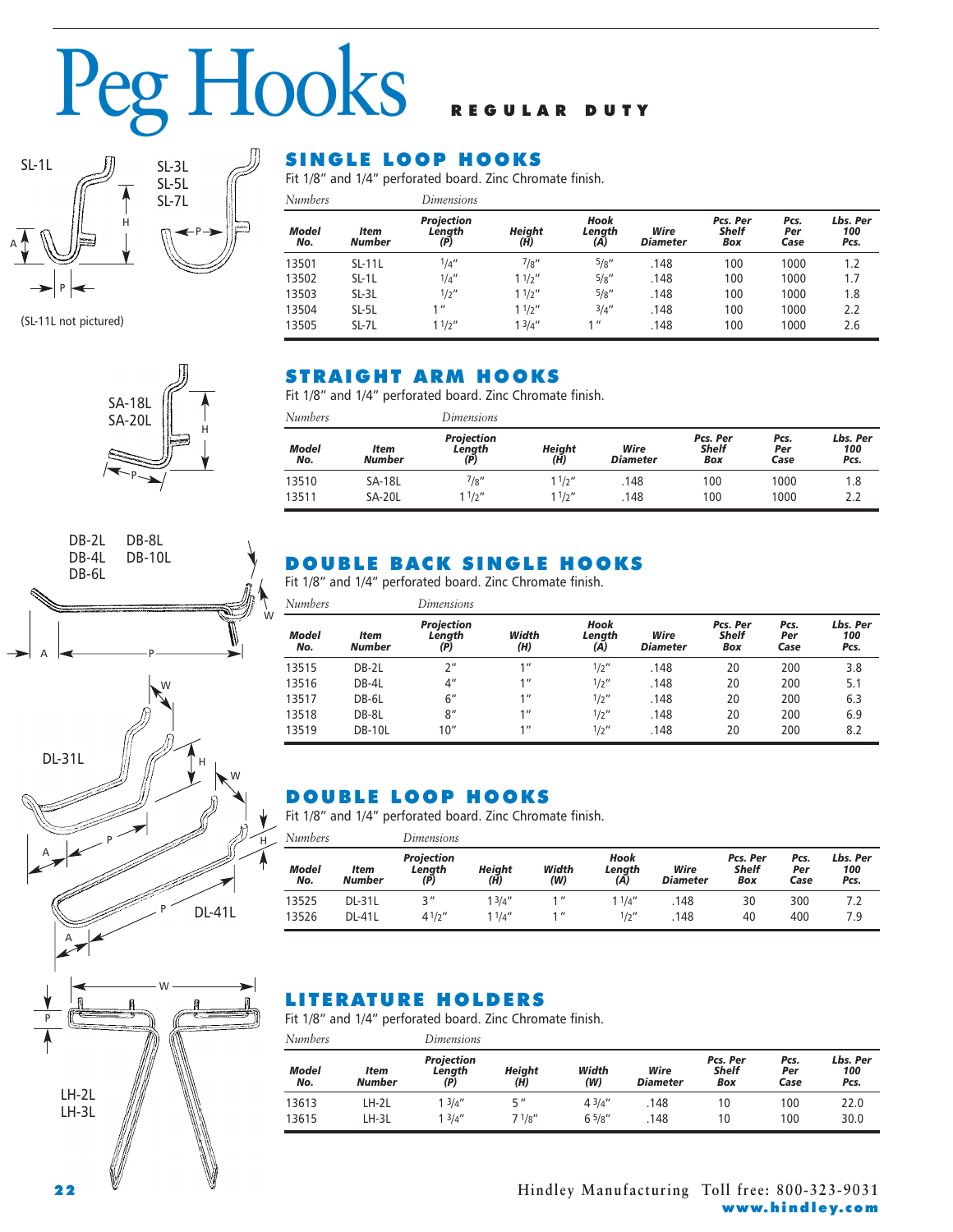# REGULAR DUTY Peg Hooks

# **DOUBLE ARM HOOKS**

Fit 1/8" and 1/4" perforated board. Zinc Chromate finish.

| <b>Numbers</b>      |                       | Dimensions                  |              |                        |                       |                  |                                 |                     |                         |
|---------------------|-----------------------|-----------------------------|--------------|------------------------|-----------------------|------------------|---------------------------------|---------------------|-------------------------|
| <b>Model</b><br>No. | Item<br><b>Number</b> | Projection<br>Lenath<br>(P) | Width<br>(W) | Inside<br>Width<br>(C) | Hook<br>Lenath<br>(Ā) | Wire<br>Diameter | Pcs. Per<br><b>Shelf</b><br>Box | Pcs.<br>Per<br>Case | Lbs. Per<br>100<br>Pcs. |
| 13530               | <b>DA-22L</b>         | 2 <sup>''</sup>             |              | 11/2"                  | 1/2''                 | 148              | 40                              | 400                 | 5.7                     |
| 13531               | DA-24L                | 4"                          | 2''          | 11/2"                  | 1/2''                 | 148              | 20                              | 200                 | 8.2                     |
| 13532               | <b>DA-26L</b>         | 6"                          | 2''          | 11/2"                  | 1/2"                  | 148              | 20                              | 200                 | 10.7                    |

### **SHELF BRACKETS**

Fit 1/8" and 1/4" perforated board. Zinc Chromate finish.

| <b>Numbers</b>      |                       | Dimensions                  |               |                 |                         |                                 |                     |                         |
|---------------------|-----------------------|-----------------------------|---------------|-----------------|-------------------------|---------------------------------|---------------------|-------------------------|
| <b>Model</b><br>No. | Item<br><b>Number</b> | Projection<br>Length<br>(P) | Height<br>(H) | Width<br>(W)    | Wire<br><b>Diameter</b> | Pcs. Per<br><b>Shelf</b><br>Box | Pcs.<br>Per<br>Case | Lbs. Per<br>100<br>Pcs. |
| 13541               | <b>SB-60L</b>         | 6"                          | 21/4"         | 1 <sup>11</sup> | .148                    | 30                              | 300                 | 6.7                     |
| 13542               | <b>SB-80L</b>         | 8"                          | 21/4"         | 1 <sup>''</sup> | .148                    | 20                              | 200                 | 8.8                     |
| 13543               | <b>SB-100L</b>        | 10"                         | 31/2"         | 1 <sup>11</sup> | .148                    | 10                              | 100                 | 10.7                    |

# **SINGLE TOOL HOLDERS**

Fit 1/8" and 1/4" perforated board. Zinc Chromate finish.

| <b>Numbers</b>      |                       | Dimensions                  |                 |                 |                                         |                         |                                 |                     |                         |
|---------------------|-----------------------|-----------------------------|-----------------|-----------------|-----------------------------------------|-------------------------|---------------------------------|---------------------|-------------------------|
| <b>Model</b><br>No. | Item<br><b>Number</b> | Projection<br>Length<br>(P) | Height<br>(H)   | Width<br>(W)    | <b>Inside</b><br><b>Diameter</b><br>(C) | Wire<br><b>Diameter</b> | Pcs. Per<br><b>Shelf</b><br>Box | Pcs.<br>Per<br>Case | Lbs. Per<br>100<br>Pcs. |
| 13550               | ST-71L                | 1 <sup>''</sup>             | 11/2"           | 1 <sup>''</sup> | 1/2"                                    | .148                    | 30                              | 300                 | 2.8                     |
| 13551               | ST-72L                | $1 \frac{3}{4}$             | 13/4''          | 1 <sup>''</sup> | 3/4''                                   | .148                    | 30                              | 300                 | 4.6                     |
| 13552               | $ST-73L$              | $1 \frac{1}{2}$             | 1 <sup>''</sup> | 1 <sup>''</sup> |                                         |                         | 20                              | 200                 | 3.8                     |
| 13553               | ST-74L                | 11/4                        | 3/4''           |                 | 11/2"                                   | .123                    | 50                              | 500                 | 2.6                     |

# **MULTIPLE TOOL HOLDERS**

Fit 1/8" and 1/4" perforated board. Zinc Chromate finish.

| <b>Numbers</b>      |                       | Jimensions                  |               |              |                                         |                         |                                 |                     |                         |   |
|---------------------|-----------------------|-----------------------------|---------------|--------------|-----------------------------------------|-------------------------|---------------------------------|---------------------|-------------------------|---|
| <b>Model</b><br>No. | Item<br><b>Number</b> | Projection<br>Length<br>(P) | Height<br>(H) | Width<br>(W) | <b>Inside</b><br><b>Diameter</b><br>(C) | Wire<br><b>Diameter</b> | Pcs. Per<br><b>Shelf</b><br>Box | Pcs.<br>Per<br>Case | Lbs. Per<br>100<br>Pcs. |   |
| 13558               | <b>MT-75L</b>         | $1 \frac{3}{4}$             | 13/4''        | Q''          | 3/4''                                   | 148                     | 10                              |                     | 26.3                    | Н |
| 13559               | MT-76L                | 1 1                         | 1 11          | Q''          | 3/g''                                   | 148                     | 10                              |                     | 13.8                    |   |

# **SPACERS AND SCREWS**

Fit 1/8" and 1/4" perforated board. Zinc Chromate finish.

| <b>Numbers</b>      |                              | Dimensions    |              |                                 |                     |                         |
|---------------------|------------------------------|---------------|--------------|---------------------------------|---------------------|-------------------------|
| <b>Model</b><br>No. | <b>Item</b><br><b>Number</b> | Length<br>(L) | Width<br>(W) | Pcs. Per<br><b>Shelf</b><br>Box | Pcs.<br>Per<br>Case | Lbs. Per<br>100<br>Pcs. |
| 13565               | $S-38L$                      | 1/2''         | 3/g''        | 100                             | 1000                | .4                      |
| 13567               | $S-39L$                      | 11/4"         |              | 100                             | 1000                | .8                      |

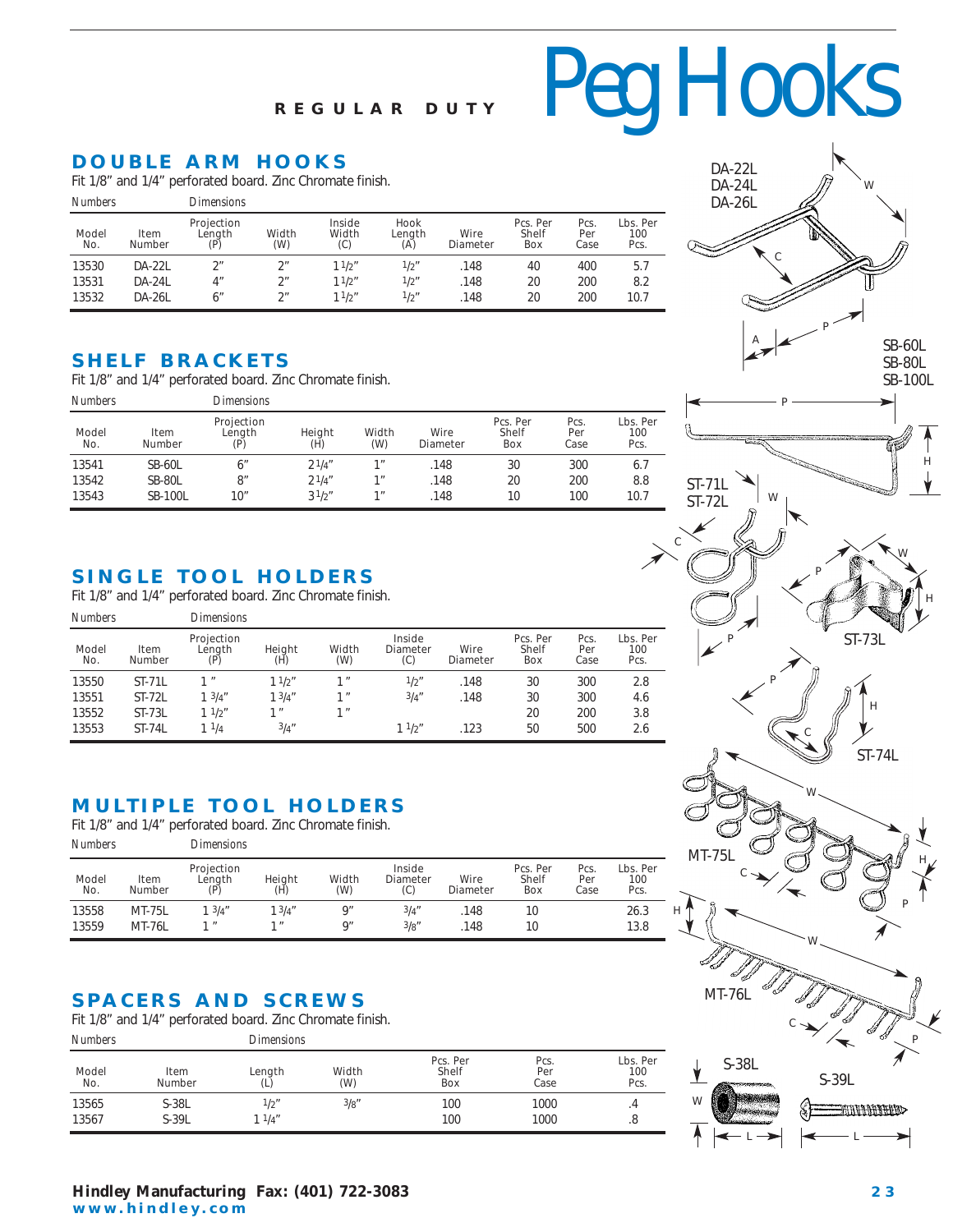# <span id="page-23-0"></span>Peg Hooks HEAVY DUTY



# SINGLE LOOP HOOKS

STRAIGHT ARM HOOK Fits 1/4" perforated board only. Zinc Chromate finish.

*Numbers Dimensions*

Fit 1/4" perforated board only. Zinc Chromate finish.

| <b>Numbers</b> |                       | Dimensions                         |               |                       |                         |                                 |                     |                         |
|----------------|-----------------------|------------------------------------|---------------|-----------------------|-------------------------|---------------------------------|---------------------|-------------------------|
| Model<br>No.   | ltem<br><b>Number</b> | <b>Projection</b><br>Length<br>(P) | Height<br>(H) | Hook<br>Length<br>(A) | Wire<br><b>Diameter</b> | Pcs. Per<br><b>Shelf</b><br>Box | Pcs.<br>Per<br>Case | Lbs. Per<br>100<br>Pcs. |
| 13570          | $SL-15H$              | 5/8''                              | 11/4"         | $^{7}/8"$             | .205                    | 50                              | 500                 | 4.3                     |
| 13571          | $SL-17H$              | 11/2"                              | 13/4''        | 1 <sup>II</sup>       | .205                    | 20                              | 200                 | 5.7                     |
| 13572          | $SL-19H$              | יי ר                               | יי ר          | 11/4"                 | .205                    | 20                              | 200                 | 8.6                     |





# DOUBLE BACK SINGLE HOOKS

Fit 1/4" perforated board only. Zinc Chromate finish.

*Numbers Dimensions*

| $1$ V $\mu$ $\mu$ $\mu$ $\sigma$ $\mu$ $\sigma$ |                       | ринскопиз                          |              |                       |                         |                          |                     |                         |
|-------------------------------------------------|-----------------------|------------------------------------|--------------|-----------------------|-------------------------|--------------------------|---------------------|-------------------------|
| Model<br>No.                                    | Item<br><b>Number</b> | <b>Projection</b><br>Length<br>(P) | Width<br>(W) | Hook<br>Length<br>(A) | Wire<br><b>Diameter</b> | Pcs. Per<br>Shelf<br>Box | Pcs.<br>Per<br>Case | Lbs. Per<br>100<br>Pcs. |
| 13580                                           | <b>DB-33H</b>         | ς"                                 | 111          | 3/4''                 | .223                    | 20                       | 200                 | 9.4                     |
| 13581                                           | <b>DB-55H</b>         | 5"                                 | 111          | 3/4''                 | .223                    | 20                       | 200                 | 11.3                    |
| 13582                                           | <b>DB-88H</b>         | 8"                                 | 111          | 3/4''                 | .223                    | 10                       | 100                 | 16.1                    |
| 13583                                           | <b>DB-111H</b>        | 11"                                | 111          | 3/4''                 | .223                    | 10                       | 100                 | 21.3                    |
|                                                 |                       |                                    |              |                       |                         |                          |                     |                         |

13577 SA-200H 11/2" 1 1/2" .205 50 500 4.3

*Model Item Length Height Wire Shelf Per 100 No. Number (P) (H) Diameter Box Case Pcs.*

Projection<br> *Projection Height Wire Pcs. Per Pcs. Lbs. Per*<br> *(P) (H)* Diameter Box Case Pcs.

# W P A C DA-23H DA-25H DA-28H

SB-81H SB-121H SB-101H SB-161H

P

 $\overline{C}$ 

# DOUBLE ARM HOOKS

Fit 1/4" perforated board only. Zinc Chromate finish.

*Numbers Dimensions*

| 2 <i>.</i> .        |                       | $\overline{\phantom{a}}$           |              |                        |                       |                         |                                 |                     |                         |
|---------------------|-----------------------|------------------------------------|--------------|------------------------|-----------------------|-------------------------|---------------------------------|---------------------|-------------------------|
| <b>Model</b><br>No. | ltem<br><b>Number</b> | <b>Projection</b><br>Length<br>(P) | Width<br>(W) | Inside<br>Width<br>(C) | Hook<br>Lenath<br>(A) | Wire<br><b>Diameter</b> | Pcs. Per<br><b>Shelf</b><br>Box | Pcs.<br>Per<br>Case | Lbs. Per<br>100<br>Pcs. |
| 13587               | <b>DA-23H</b>         | 3"                                 | 7''          | 11/2"                  | 3/4''                 | .223                    | 10                              | 100                 | 16.3                    |
| 13588               | <b>DA-25H</b>         | 5"                                 | 7''          | 11/2"                  | 3/4''                 | .223                    | 10                              | 100                 | 21.3                    |
| 13589               | <b>DA-28H</b>         | 8''                                | 7''          | 11/2"                  | 3/4''                 | .223                    | 10                              | 100                 | 30.2                    |

# SHELF BRACKETS

Fit 1/4" perforated board only. Zinc Chromate finish.

|--|

| Model<br>No. | Item<br><b>Number</b> | <b>Projection</b><br>Length<br>(P) | <b>Height</b><br>(H) | Width<br>(W)    | Wire<br><b>Diameter</b> | Pcs. Per<br><b>Shelf</b><br>Box | Pcs.<br>Per<br>Case | Lbs. Per<br>100<br>Pcs. |
|--------------|-----------------------|------------------------------------|----------------------|-----------------|-------------------------|---------------------------------|---------------------|-------------------------|
| 13593        | $SB-81H$              | 8''                                | $2^{1/4}$            | 1 <sup>II</sup> | .205                    | 10                              | 100                 | 17.6                    |
| 13594        | SB-101H               | 10''                               | 25/8"                | 1 <sup>II</sup> | .205                    | 10                              | 100                 | 23.8                    |
| 13595        | SB-121H               | 12"                                | 31/2"                | 1 <sup>II</sup> | .205                    | 10                              | 100                 | 30.2                    |
| 13596        | SB-161H               | 16"                                | $3^{1/2}$ "          | 1 <sup>II</sup> | .223                    | 10                              | 100                 | 48.0                    |



H

### 2 4 **Hindley Manufacturing Toll free: 800-323-9031** www.hindley.com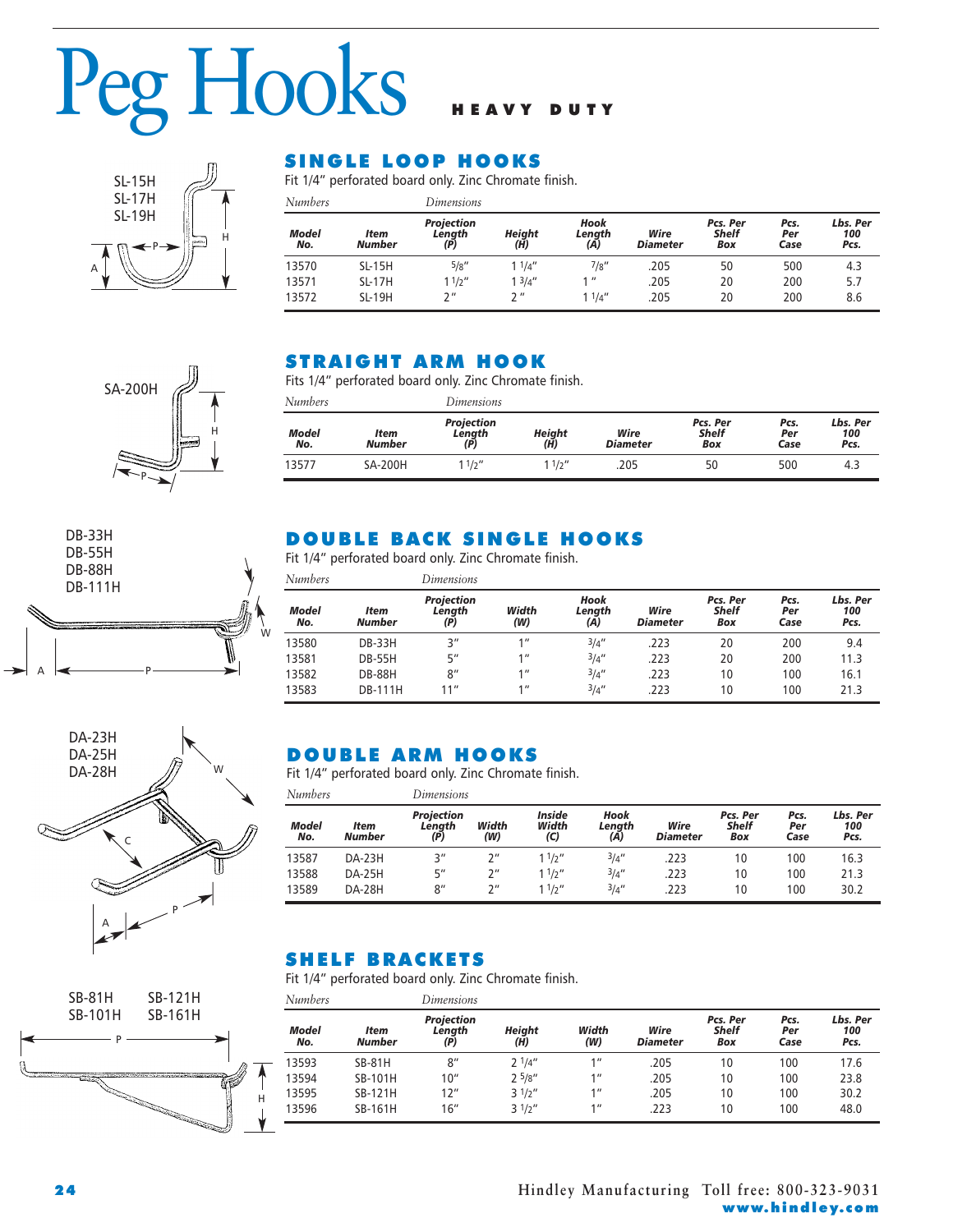# **PEG HOOK STOR-ALL**

# <span id="page-24-0"></span>**COTTER PIN** Assortments

Hindley offers a wide variety of merchandise assortments for most of its wire hardware. Additional information on all our wire rack, open stock plan-o-gram and carded assortments is available in our current Net Price Book or Merchandise Catalog.



# **COTTER PIN ASSORTMENTS**

| <b>Model</b><br>No. | Product<br>No. | <b>Description</b>                 | <b>Pins Per</b><br>Assortment |
|---------------------|----------------|------------------------------------|-------------------------------|
| 55000               | No. 1          | Steel - Heavy Duty                 | 100                           |
| 55001               | No. 3          | Zinc Plated Steel - Automotive     | 100                           |
| 55002               | No. 3B         | Solid Brass - Marine Use           | 100                           |
| 55003               | No. 5          | Zinc Plate Steel - General Purpose | 100                           |
| 55004               | No. 5B         | Solid Brass - General Purpose      | 100                           |
|                     |                |                                    |                               |

# **PEG HOOK ASSORTMENT NO. 20H**

Fits 1/4" perforated board. Zinc Chromate finish. Model No. 23600

| <b>Model</b><br>No. | Product<br>No. | <b>Description</b>      | <b>Pieces</b><br>Per Kit |
|---------------------|----------------|-------------------------|--------------------------|
| 13570               | $SL-15H$       | Single Loop Hook        | 4                        |
| 13571               | <b>SL-17H</b>  | Single Loop Hook        | 2                        |
| 13572               | <b>SL-19H</b>  | Single Loop Hook        | 2                        |
| 13577               | <b>SA-200H</b> | Straight Arm Hook       | 6                        |
| 13581               | <b>DB-55H</b>  | Double Back Single Hook | 2                        |
| 13587               | DA-23H         | Double Arm Hook         | 2                        |
| 13593               | <b>SB-81H</b>  | Shelf Bracket           | 2                        |
| 13565               | $S-38L$        | <b>Spacers</b>          | 8                        |
| 13567               | $S-39L$        | <b>Screws</b>           | 8                        |

# **PEG HOOK ASSORTMENT NO. 35L**

Fits 1/8" and 1/4" perforated board. Zinc Chromate finish. Model No. 23601

| <b>Model</b><br>No. | Product<br>No. | <b>Description</b>      | <b>Pieces</b><br>Per Kit |
|---------------------|----------------|-------------------------|--------------------------|
| 13502               | $SL-1L$        | Single Loop Hook        | 6                        |
| 13504               | SL-5L          | Single Loop Hook        | 4                        |
| 13505               | SL-7L          | Single Loop Hook        | 4                        |
| 13510               | <b>SA-18L</b>  | Straight Arm Hook       | 6                        |
| 13511               | <b>SA-20L</b>  | Straight Arm Hook       | 4                        |
| 13515               | DB-2L          | Double Back Single Hook | $\overline{2}$           |
| 13541               | SB-60L         | Shelf Bracket           | $\overline{2}$           |
| 13550               | ST-71L         | Single Tool Holder      | 1                        |
| 13551               | ST-72L         | Single Tool Holder      |                          |
| 13552               | $ST-73L$       | Single Tool Holder      | $\overline{2}$           |
| 13553               | ST-74L         | Single Tool Holder      | $\overline{2}$           |
| 13559               | MT-76L         | Multiple Tool Holder    |                          |
| 13565               | $S-38L$        | <b>Spacers</b>          | 8                        |
| 13567               | S-39L          | <b>Screws</b>           | 8                        |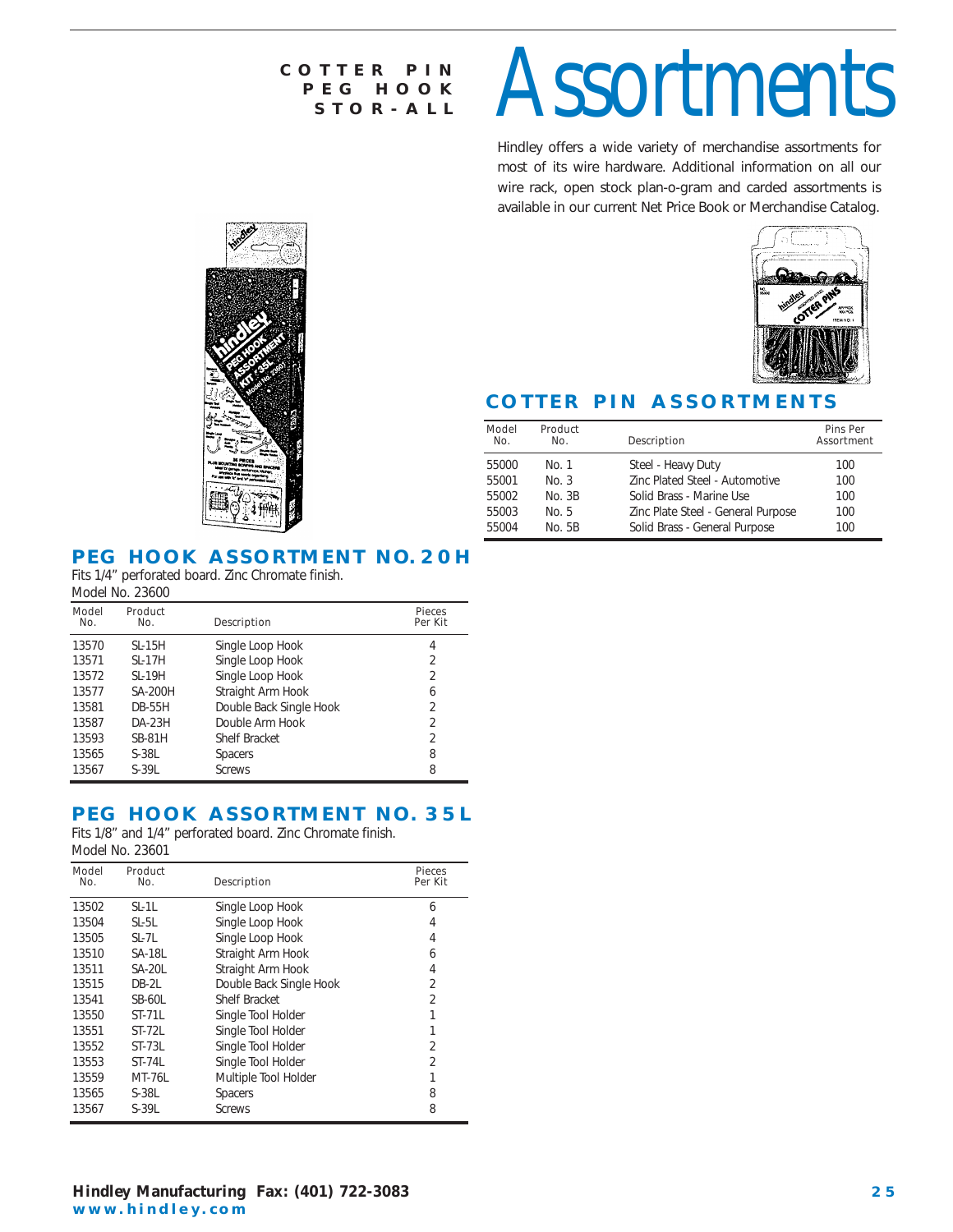# <span id="page-25-0"></span>Cotter Pins

# HUMP

# EXTENDED PRONG COTTER PINS

Hindley is one of the country's oldest and largest producers of Cotter Pins. The cotter pins are available in a wide variety of metals and sizes. These pins are manufactured to meet all military and aeronautical standards including MS24665 (AN380 and AN381), MS 9245 (AMS7211), 69272 (AMS7211).

Steel cotter pins, Brass, Everdur-Silicon Bronze, Monel and Stainless Steel are stocked from 1/32" to 1/2" diameter. Selected sizes are produced from Aluminum (5056), Phosphor Bronze, and Stainless Steel in T316 and T321.

Specific sizes and prices are listed in our current Net Price Book and MS sheets on request.



Length of Cotter pin is measured from underneath head to extreme short shank.

# HUMP COTTER PINS

We have the capability to manufacture stainless steel cotter pins with a variety of sizes and styles with humps or shoulders. A few of the different sizes are illustrated, the table below lists common sizes. Please call our sales office for assistance with your exact requirement and availability.

| <b>Diameter</b>      | Eye to Hump<br>(A) | <b>Shank Length</b><br>(B) | 0.A.<br>Length | Hump<br>Style |
|----------------------|--------------------|----------------------------|----------------|---------------|
| $1/8$ (.120 x .060)  | 9/16''             | 9/32''                     | 1.40           | Knee          |
| $5/32$ (.120 x .074) | 5/8''              | 5/g''                      | 1.625          | Knee          |
| $3/16$ (.174 x .067) | 11/16"             | 11/16''                    | 1.875          | Knee          |
| $1/4$ (.250 x .125)  | 5/64''             | 111/16''                   | 2.125          | Shoulder      |

# MS87006 HOOK CHAIN "S"

| Numbers             |                              | Dimensions                 |                   |                         |                   |                         |                         |              |
|---------------------|------------------------------|----------------------------|-------------------|-------------------------|-------------------|-------------------------|-------------------------|--------------|
| <b>Model</b><br>No. | <b>Item</b><br><b>Number</b> | <b>Inside Reach</b><br>(R) | Dia. Eye-A<br>(C) | <b>Opening-A</b><br>(E) | Dia. Eye-B<br>(F) | <b>Opening-B</b><br>(G) | Wire<br><b>Diameter</b> | Pkg.<br>Bulk |
| STEEL               | PLAIN                        | <b>FINISH</b>              |                   |                         |                   |                         |                         |              |
| 03020               | MS87006-1                    | 27/32''                    | 9/32''            | 1/8''                   | 5/16''            | 3/16''                  | .080                    | 500 min.     |
| 03021               | MS87006-11                   | 15/16''                    | 9/32''            | 11/64''                 | 5/16''            | 3/16''                  | .105                    | 500 min.     |
| 03022               | MS87006-21                   | 13/32''                    | 25/64''           | 3/32''                  | 13/32''           | 1/8''                   | .105                    | 500 min.     |
| 03023               | MS87006-31                   | 17/16''                    | 9/32''            | 9/32''                  | 11/16''           | 13/32''                 | .120                    | 500 min.     |
| 03024               | MS87006-41                   | 17/16''                    | 13/32''           | 5/16''                  | 11/16''           | 9/16''                  | .120                    | 500 min.     |
| 03025               | MS87006-51                   | 11/16''                    | 11/32''           | 3/16''                  | 13/32''           | 1/4''                   | .135                    | 500 min.     |
| 03026               | MS87006-61                   | 11/16''                    | 3/8''             | 1/4''                   | 3/8"              | 9/32''                  | .160                    | 500 min.     |
|                     | CADMIUM                      | PLATED                     | STEEL             |                         |                   |                         |                         |              |
| 13020               | MS87006-3                    | 27/32''                    | 9/32''            | 1/8''                   | 5/16''            | 3/16''                  | .080                    | 500 min.     |
| 13021               | MS87006-13                   | 15/16''                    | 9/32''            | 11/64''                 | 5/16''            | 3/16''                  | .105                    | 500 min.     |
| 13022               | MS87006-23                   | 13/32''                    | 25/64''           | 3/32''                  | 13/32''           | 1/8''                   | .105                    | 500 min.     |
| 13023               | MS87006-33                   | 17/16''                    | 9/32''            | 9/32''                  | 11/16''           | 13/32''                 | .120                    | 500 min.     |
| 13024               | MS87006-43                   | 17/16''                    | 13/32''           | 5/16''                  | 11/16''           | 9/16''                  | .120                    | 500 min.     |
| 13025               | MS87006-53                   | 11/16''                    | 11/32''           | 3/16''                  | 13/32''           | 1/4''                   | .135                    | 500 min.     |
| 13026               | MS87006-63                   | 11/16''                    | 3/8''             | 1/4''                   | 3/8''             | 9/32''                  | .160                    | 500 min.     |
| BRASS               |                              | <b>PLAIN FINISH</b>        |                   |                         |                   |                         |                         |              |
| 13007               | MS87006-2                    | 27/32''                    | 9/32''            | 1/8''                   | 5/16''            | 3/16''                  | .080                    | 500 min.     |
| 13008               | MS87006-12                   | 15/16''                    | 9/32''            | 11/64''                 | 5/16''            | 3/16''                  | .106                    | 500 min.     |
| 13009               | MS87006-22                   | 13/32''                    | 25/64''           | 3/32''                  | 13/32''           | 1/8''                   | .106                    | 500 min.     |
| 13010               | MS87006-32                   | 17/16''                    | 9/32''            | 9/32''                  | 11/16''           | 13/32''                 | .115                    | 500 min.     |
| 13011               | MS87006-42                   | 17/16''                    | 13/32''           | 5/16''                  | 11/16''           | 9/16''                  | .115                    | 500 min.     |
| 13012               | MS87006-52                   | 11/16"                     | 11/32''           | 3/16''                  | 13/32''           | 1/4''                   | .135                    | 500 min.     |
| 13014               | MS87006-62                   | 11/16''                    | 3/8''             | 1/4''                   | 1/8''             | 9/32''                  | .159                    | 500 min.     |



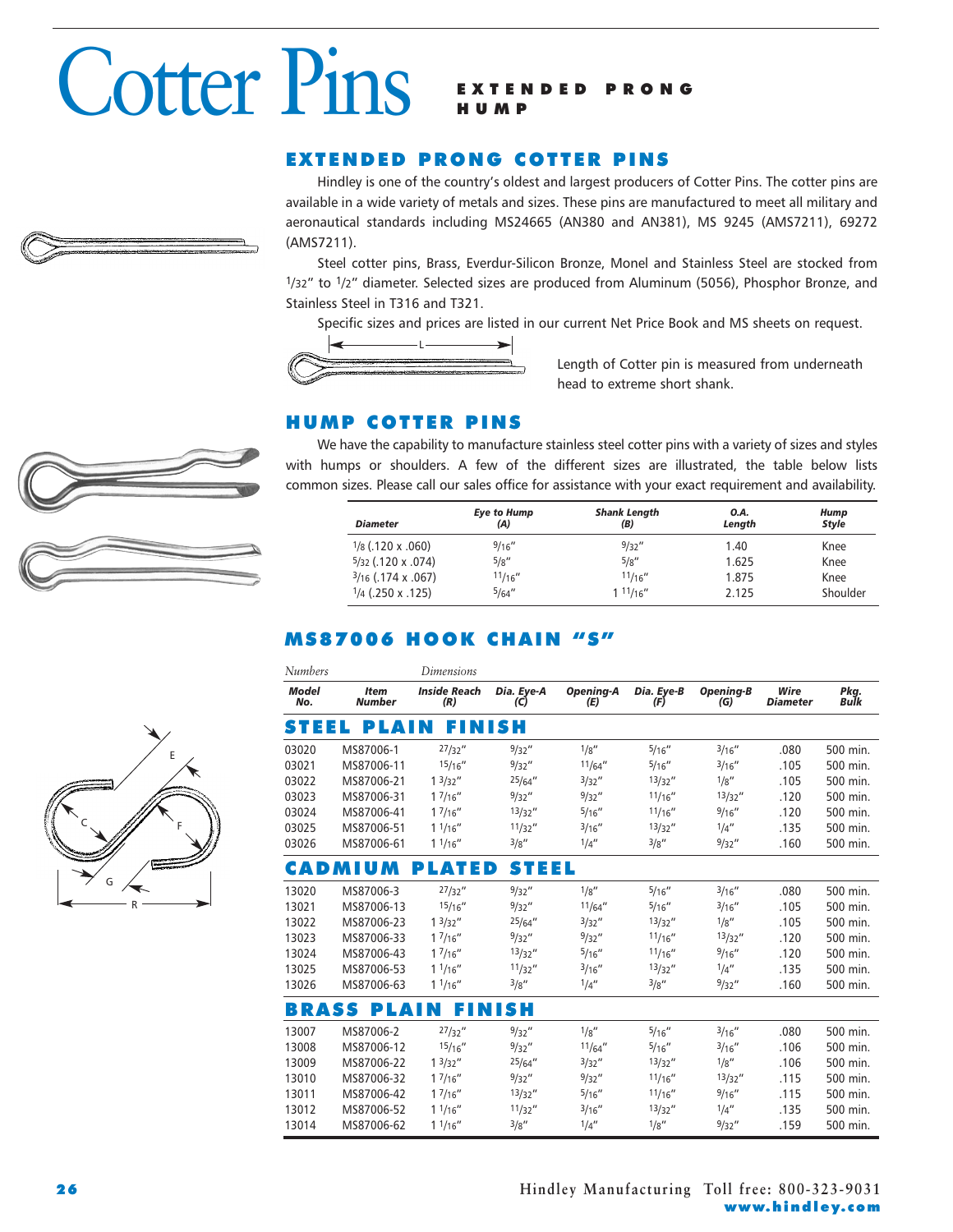# ecial Wire Forms

<span id="page-26-0"></span>Hindley Manufacturing produces standard wire hardware parts and specially designed wire forms. The company's products are used in a wide variety of applications, including appliance, communications, electromechanical, medical, recreational, and transportation industries.

Employing over 125 people in our 110,000 square foot plant in Cumberland, RI, our facility includes a wide range of production equipment, machinery to perform secondary operations, an extensive in-house tool room, and a modern quality control department. With our wide range of machinery, Hindley can fabricate parts that meet your specific needs. Our capabilities include forming wire in diameters from  $1/32''$  to  $9/16''$  and flat stock in various widths and diameters. Drawing wire from steel and stainless steel rod down to specific diameters for added cost savings on large volume orders. Additionally our fully automated machinery can economically produce both high and low volume orders.



# PRODUCTION EQUIPMENT

Our product equipment includes the following:

- **75** 4-Slides ranging in wire diameter from 1/32" to 9/16" diameter and feed lengths up to 32."
- **5** Forming and Thread Machines that can manufacture parts from 3/16" to 5/8" diameter, lengths up to 26."
- **2** OMCG Model 1200 with capability of 250 forming slides, up to 5/16" diameter wire with unlimited feed lengths.
- **1** OMCG CNC 16 three-dimensional forming requires no tooling, up to 5/16" diameter wire.

# SECONDARY OPERATIONS

Our specialized equipment allows us to perform a wide range of secondary operations such as threading, broaching, chamfering, knurling, pointing, groove rolling, swaging, drilling and tapping, milling, flattening, welding, punching, slotting, stamping and wire shaping.

- **28** Presses ranging from 10 to 250 tons
- **47** Threaders with the capacity to produce 4-40 to 1/2-13 thread
- **4** Welders
- **1** Automatic Sawing, Drilling and Tapping Machine

# TOOL ROOM

Our experienced toolmakers produce the tools necessary to manufacture your special wire parts.

- **14** Milling Machines **5** Lathes **2** Saws
- **4** Grinders **2** Shapers **3** Drill presses

## QUALITY CONTROL

Our quality control department employs modern testing equipment to measure and test all incoming and outgoing products. Statistical Process Controls are used to insure that your special wire parts meet your exact specifications.

- **4** Comparators
- **2** Rockwell Harness Testers
- **1** Dillon Tensile Tester

We invite your inquires. Our trained sales staff is ready to assist you, call toll free 1-800-323-9031 with your requirements. You may fax or send us a print, drawing, sketch, or sample of the part. Our skilled designers and engineers can assist you in bringing your idea to completion. They use the latest CAD technology to insure accuracy and satisfaction.

For more information about our wire forming capabilities or to obtain our Special Wire Parts brochure, call or write today.